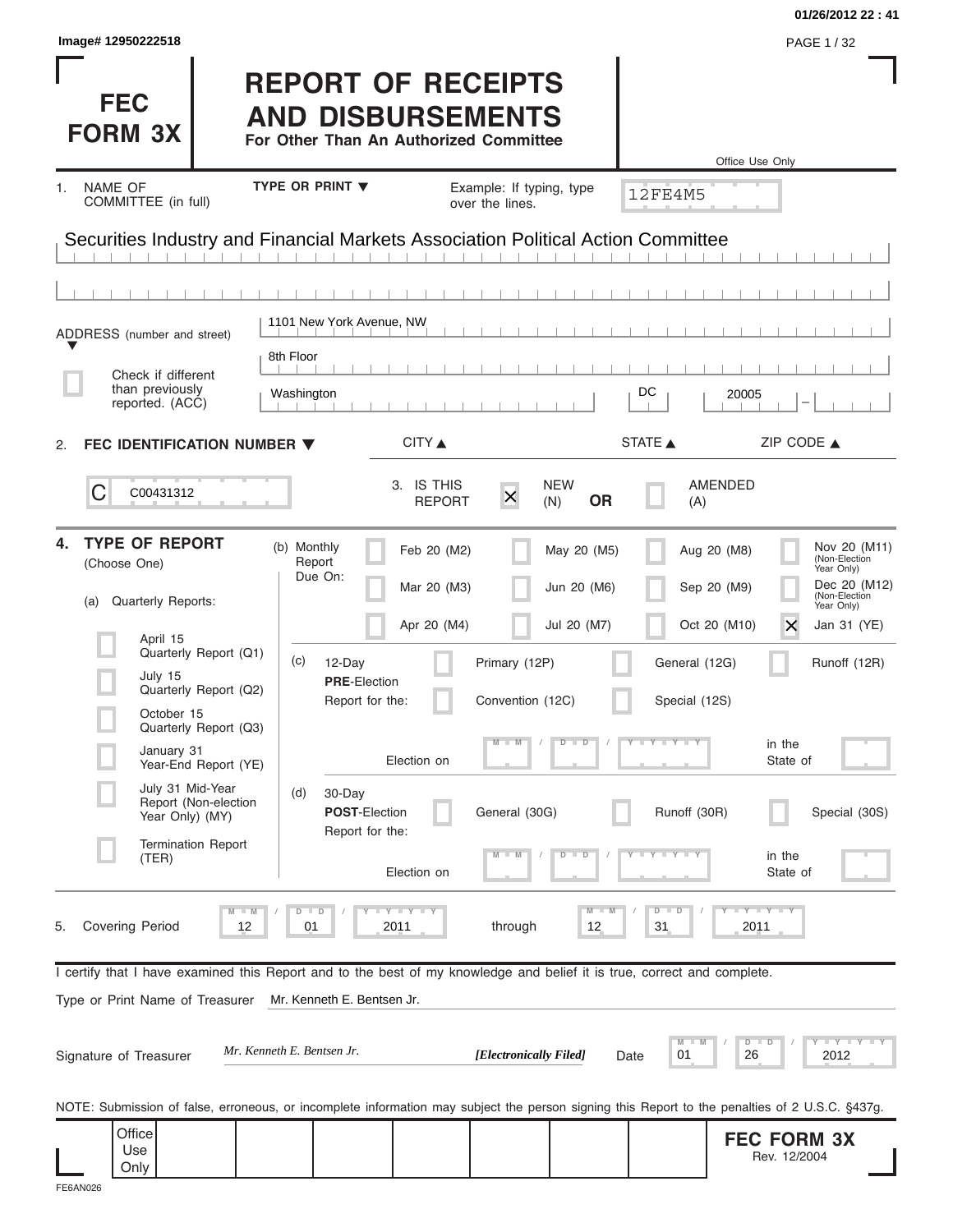#### **SUMMARY PAGE OF RECEIPTS AND DISBURSEMENTS**

|    | Image# 12950222519                                                                                    |                                                                                  |                                                 |
|----|-------------------------------------------------------------------------------------------------------|----------------------------------------------------------------------------------|-------------------------------------------------|
|    | FEC Form 3X (Rev. 02/2003)                                                                            | <b>SUMMARY PAGE</b><br>OF RECEIPTS AND DISBURSEMENTS                             | Page 2                                          |
|    | Write or Type Committee Name                                                                          |                                                                                  |                                                 |
|    |                                                                                                       | Securities Industry and Financial Markets Association Political Action Committee |                                                 |
|    | 12<br>Report Covering the Period:<br>From:                                                            | $Y - Y$<br>D<br>01<br>2011<br>To:                                                | ъ<br>12<br>31<br>2011                           |
|    |                                                                                                       | <b>COLUMN A</b><br><b>This Period</b>                                            | <b>COLUMN B</b><br><b>Calendar Year-to-Date</b> |
| 6. | Cash on Hand<br>(a)<br>$\overline{Y}$<br>January 1,<br>2011                                           |                                                                                  | 256466.58                                       |
|    | (b) Cash on Hand at<br>Beginning of Reporting Period                                                  | 246500.32                                                                        |                                                 |
|    | Total Receipts (from Line 19)<br>(C)                                                                  | 40047.38                                                                         | 242821.91                                       |
|    | Subtotal (add Lines 6(b) and<br>(d)<br>6(c) for Column A and Lines<br>$6(a)$ and $6(c)$ for Column B) | 286547.70                                                                        | 499288.49                                       |
| 7. | Total Disbursements (from Line 31)                                                                    | 33343.19                                                                         | 246083.98                                       |
| 8. | Cash on Hand at Close of<br><b>Reporting Period</b><br>(subtract Line $7$ from Line $6(d)$ )          | 253204.51                                                                        | 253204.51                                       |
| 9. | Debts and Obligations Owed TO<br>the Committee (Itemize all on<br>Schedule C and/or Schedule D)       | 0.00                                                                             |                                                 |
|    | 10. Debts and Obligations Owed BY<br>the Committee (Itemize all on<br>Schedule C and/or Schedule D)   | 0.00                                                                             |                                                 |

This committee has qualified as a multicandidate committee. (see FEC FORM 1M)

#### **For further information contact:**

Federal Election Commission 999 E Street, NW Washington, DC 20463

Toll Free 800-424-9530 Local 202-694-1100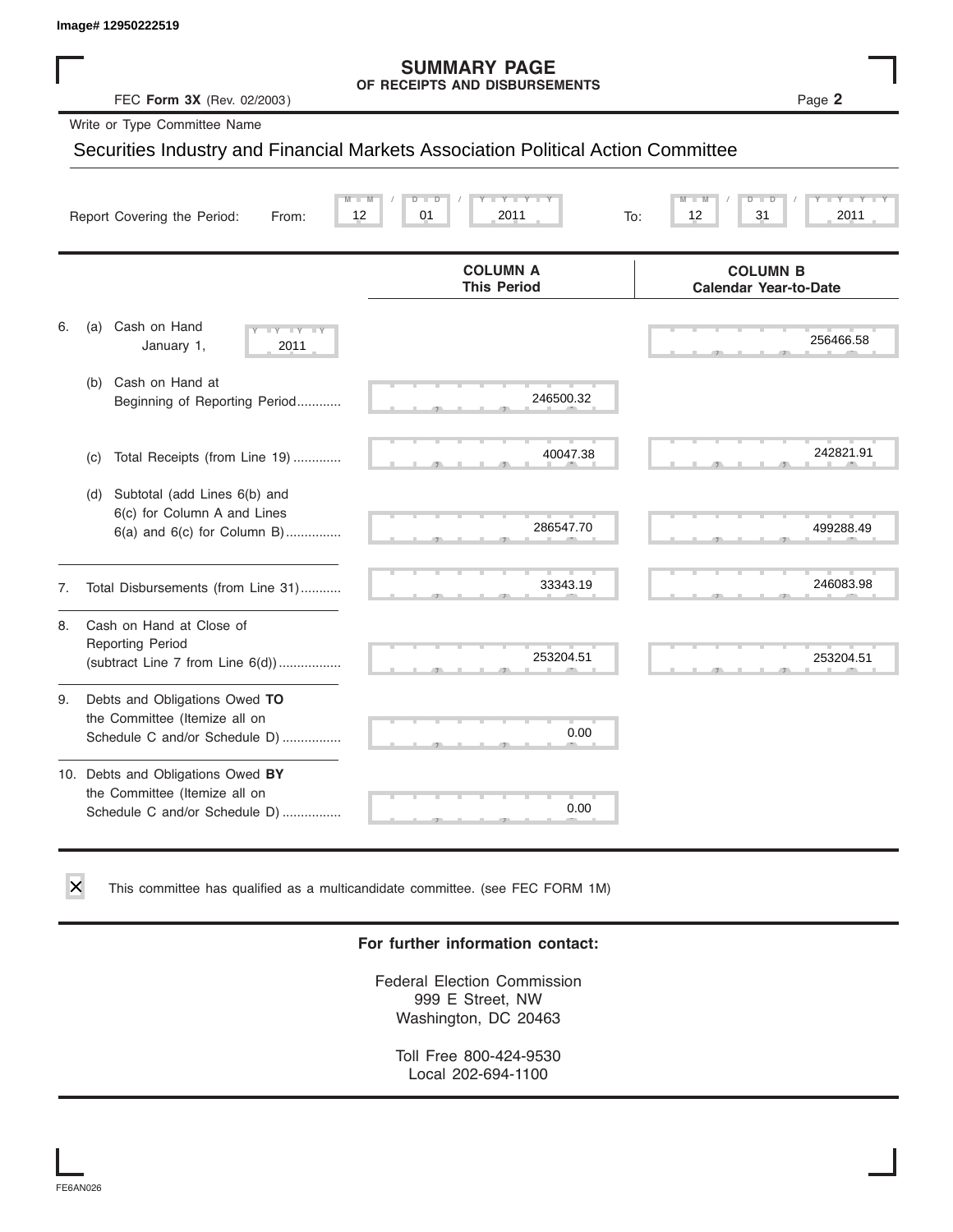|                                                                                  | <b>DETAILED SUMMARY PAGE</b>                                                                            |                                                                                                            |
|----------------------------------------------------------------------------------|---------------------------------------------------------------------------------------------------------|------------------------------------------------------------------------------------------------------------|
| FEC Form 3X (Rev. 06/2004)                                                       | of Receipts                                                                                             | Page 3                                                                                                     |
| Write or Type Committee Name                                                     |                                                                                                         |                                                                                                            |
| Securities Industry and Financial Markets Association Political Action Committee |                                                                                                         |                                                                                                            |
| $M - M$<br>Report Covering the Period:<br>12<br>From:                            | $\mathbf{I}$ $\mathbf{Y}$ $\mathbf{I}$ $\mathbf{Y}$ $\mathbf{I}$ $\mathbf{Y}$<br>D<br>01<br>2011<br>To: | $\mathbf{I} = \mathbf{Y} - \mathbf{I} - \mathbf{Y} - \mathbf{I}$<br>$M - M$<br>$D$ $D$<br>12<br>31<br>2011 |
| I. Receipts                                                                      | <b>COLUMN A</b><br><b>Total This Period</b>                                                             | <b>COLUMN B</b><br><b>Calendar Year-to-Date</b>                                                            |
| 11. Contributions (other than loans) From:                                       |                                                                                                         |                                                                                                            |
| Individuals/Persons Other<br>(a)                                                 |                                                                                                         |                                                                                                            |
| <b>Than Political Committees</b>                                                 | 20009.14                                                                                                | 169967.59                                                                                                  |
| Itemized (use Schedule A)<br>(i)                                                 |                                                                                                         |                                                                                                            |
|                                                                                  | 2200.00                                                                                                 | 17529.15                                                                                                   |
| (iii) TOTAL (add                                                                 |                                                                                                         |                                                                                                            |
| Lines $11(a)(i)$ and $(ii)$                                                      | 22209.14                                                                                                | 187496.74                                                                                                  |
|                                                                                  |                                                                                                         | 0.00                                                                                                       |
| Political Party Committees<br>(b)                                                | 0.00                                                                                                    |                                                                                                            |
| <b>Other Political Committees</b><br>(c)                                         | 12000.00                                                                                                | 42500.00                                                                                                   |
| Total Contributions (add Lines<br>(d)                                            |                                                                                                         |                                                                                                            |
| $11(a)(iii)$ , (b), and (c)) (Carry                                              |                                                                                                         |                                                                                                            |
| Totals to Line 33, page 5) ▶                                                     | 34209.14                                                                                                | 229996.74                                                                                                  |
| 12. Transfers From Affiliated/Other                                              |                                                                                                         |                                                                                                            |
|                                                                                  | 0.00                                                                                                    | 0.00                                                                                                       |
|                                                                                  | 0.00                                                                                                    | 0.00                                                                                                       |
|                                                                                  |                                                                                                         |                                                                                                            |
| 14. Loan Repayments Received                                                     | 0.00                                                                                                    | 0.00                                                                                                       |
| 15. Offsets To Operating Expenditures                                            |                                                                                                         |                                                                                                            |
| (Refunds, Rebates, etc.)                                                         |                                                                                                         |                                                                                                            |
| (Carry Totals to Line 37, page 5)                                                | 0.00                                                                                                    | 1020.60                                                                                                    |
| 16. Refunds of Contributions Made                                                |                                                                                                         |                                                                                                            |
| to Federal Candidates and Other<br>Political Committees                          | 5000.00                                                                                                 | 10000.00                                                                                                   |
| 17. Other Federal Receipts                                                       |                                                                                                         |                                                                                                            |
|                                                                                  | 838.24                                                                                                  | 1804.57                                                                                                    |
| 18. Transfers from Non-Federal and Levin Funds                                   |                                                                                                         |                                                                                                            |
| (a) Non-Federal Account                                                          |                                                                                                         |                                                                                                            |
|                                                                                  | 0.00                                                                                                    | 0.00                                                                                                       |
|                                                                                  |                                                                                                         |                                                                                                            |
| (b) Levin Funds (from Schedule H5)                                               | 0.00                                                                                                    | 0.00                                                                                                       |
| (c) Total Transfers (add $18(a)$ and $18(b)$ )                                   | 0.00                                                                                                    | 0.00                                                                                                       |
|                                                                                  |                                                                                                         |                                                                                                            |
| 19. Total Receipts (add Lines 11(d),                                             |                                                                                                         |                                                                                                            |
| 12, 13, 14, 15, 16, 17, and $18(c)$                                              | 40047.38                                                                                                | 242821.91                                                                                                  |
| 20. Total Federal Receipts                                                       |                                                                                                         |                                                                                                            |
| (subtract Line 18(c) from Line 19)  ▶                                            | 40047.38                                                                                                | 242821.91                                                                                                  |

I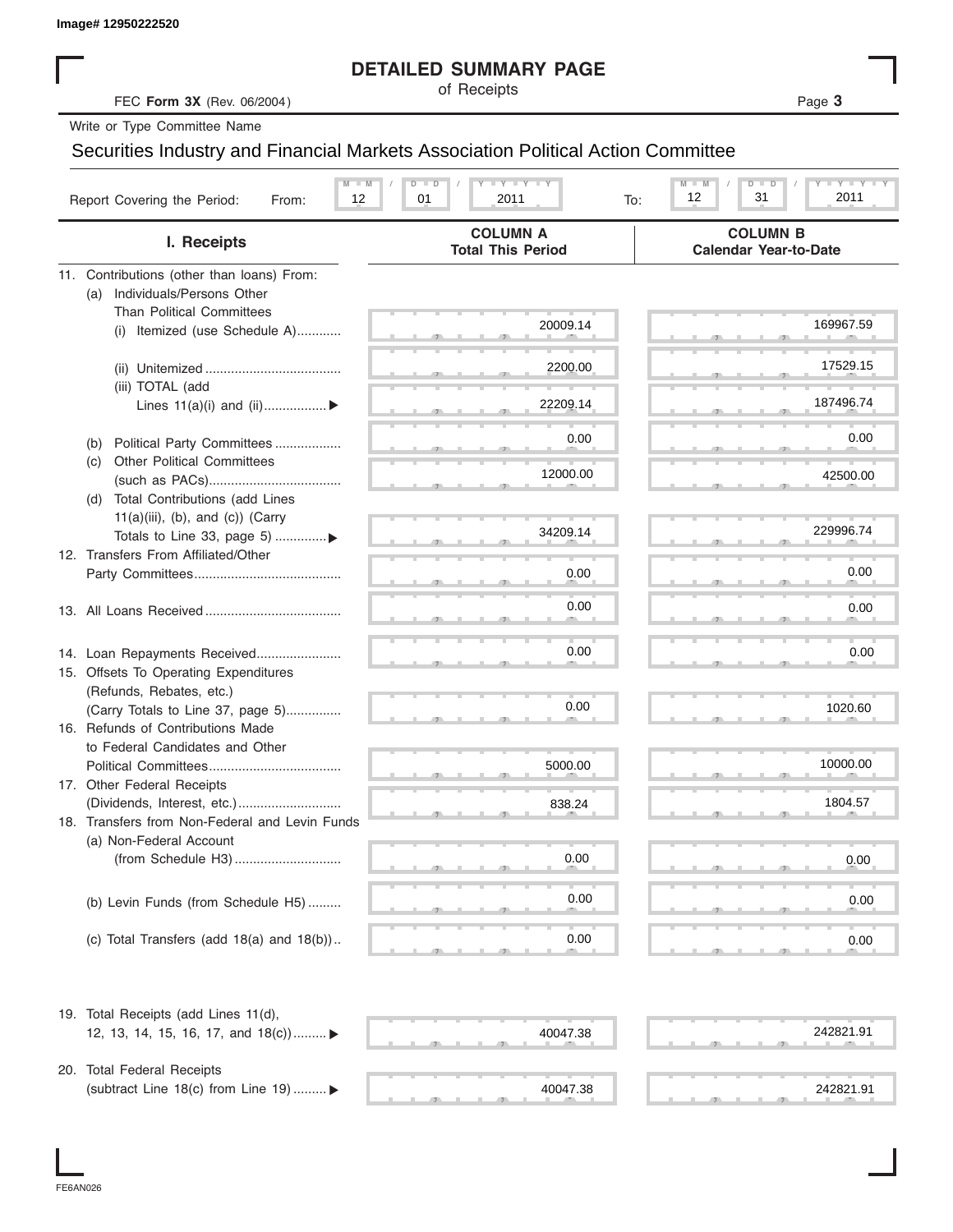#### **DETAILED SUMMARY PAGE**

|                              | FEC Form 3X (Rev. 02/2003)                                                          | of Disbursements         | Page 4                       |
|------------------------------|-------------------------------------------------------------------------------------|--------------------------|------------------------------|
|                              | <b>II. Disbursements</b>                                                            | <b>COLUMN A</b>          | <b>COLUMN B</b>              |
| 21. Operating Expenditures:  |                                                                                     | <b>Total This Period</b> | <b>Calendar Year-to-Date</b> |
|                              | (a) Allocated Federal/Non-Federal                                                   |                          |                              |
| (i)                          | Activity (from Schedule H4)<br>Federal Share                                        | 0.00                     | 0.00                         |
|                              |                                                                                     |                          |                              |
| (ii)                         | Non-Federal Share                                                                   | 0.00                     | 0.00                         |
|                              | (b) Other Federal Operating                                                         |                          |                              |
|                              |                                                                                     | 843.19                   | 2845.07                      |
|                              | (c) Total Operating Expenditures<br>(add 21(a)(i), (a)(ii), and (b))                | 843.19                   | 2845.07                      |
|                              | 22. Transfers to Affiliated/Other Party                                             |                          |                              |
|                              |                                                                                     | 0.00                     | 0.00                         |
| 23. Contributions to         | Federal Candidates/Committees                                                       |                          |                              |
|                              | and Other Political Committees                                                      | 32500.00                 | 243000.00                    |
| 24. Independent Expenditures |                                                                                     | 0.00                     | 0.00                         |
|                              | 25. Coordinated Party Expenditures                                                  |                          |                              |
| $(2 \cup S.C. \S441a(d))$    |                                                                                     | 0.00                     | 0.00                         |
|                              |                                                                                     |                          |                              |
|                              |                                                                                     | 0.00                     | 0.00                         |
|                              |                                                                                     |                          | 0.00                         |
|                              | 28. Refunds of Contributions To:                                                    | 0.00                     |                              |
| (a)                          | Individuals/Persons Other<br>Than Political Committees                              | 0.00                     | 0.00                         |
|                              |                                                                                     |                          |                              |
| (b)                          | Political Party Committees                                                          | 0.00                     | 0.00                         |
| (c)                          | <b>Other Political Committees</b>                                                   |                          |                              |
|                              |                                                                                     | 0.00                     | 0.00                         |
| (d)                          | <b>Total Contribution Refunds</b>                                                   |                          |                              |
|                              | (add Lines 28(a), (b), and $(c)$ )                                                  | 0.00                     | 0.00                         |
|                              |                                                                                     |                          | 238.91                       |
|                              |                                                                                     | 0.00                     |                              |
|                              | 30. Federal Election Activity (2 U.S.C. §431(20))                                   |                          |                              |
|                              | (a) Allocated Federal Election Activity<br>(from Schedule H6)                       |                          |                              |
|                              |                                                                                     | 0.00                     | 0.00                         |
|                              |                                                                                     |                          |                              |
|                              |                                                                                     | 0.00                     | 0.00                         |
| (b)                          | Federal Election Activity Paid Entirely                                             |                          | 0.00                         |
|                              | With Federal Funds                                                                  | 0.00                     |                              |
| (C)                          | Total Federal Election Activity (add<br>Lines $30(a)(i)$ , $30(a)(ii)$ and $30(b))$ | 0.00                     | 0.00                         |
|                              |                                                                                     |                          |                              |
|                              | 31. Total Disbursements (add Lines 21(c), 22,                                       |                          |                              |
|                              | 23, 24, 25, 26, 27, 28(d), 29 and 30(c))                                            | 33343.19                 | 246083.98                    |
|                              | 32. Total Federal Disbursements                                                     |                          |                              |
|                              | (subtract Line 21(a)(ii) and Line 30(a)(ii)                                         |                          |                              |
|                              |                                                                                     | 33343.19                 | 246083.98                    |

FE6AN026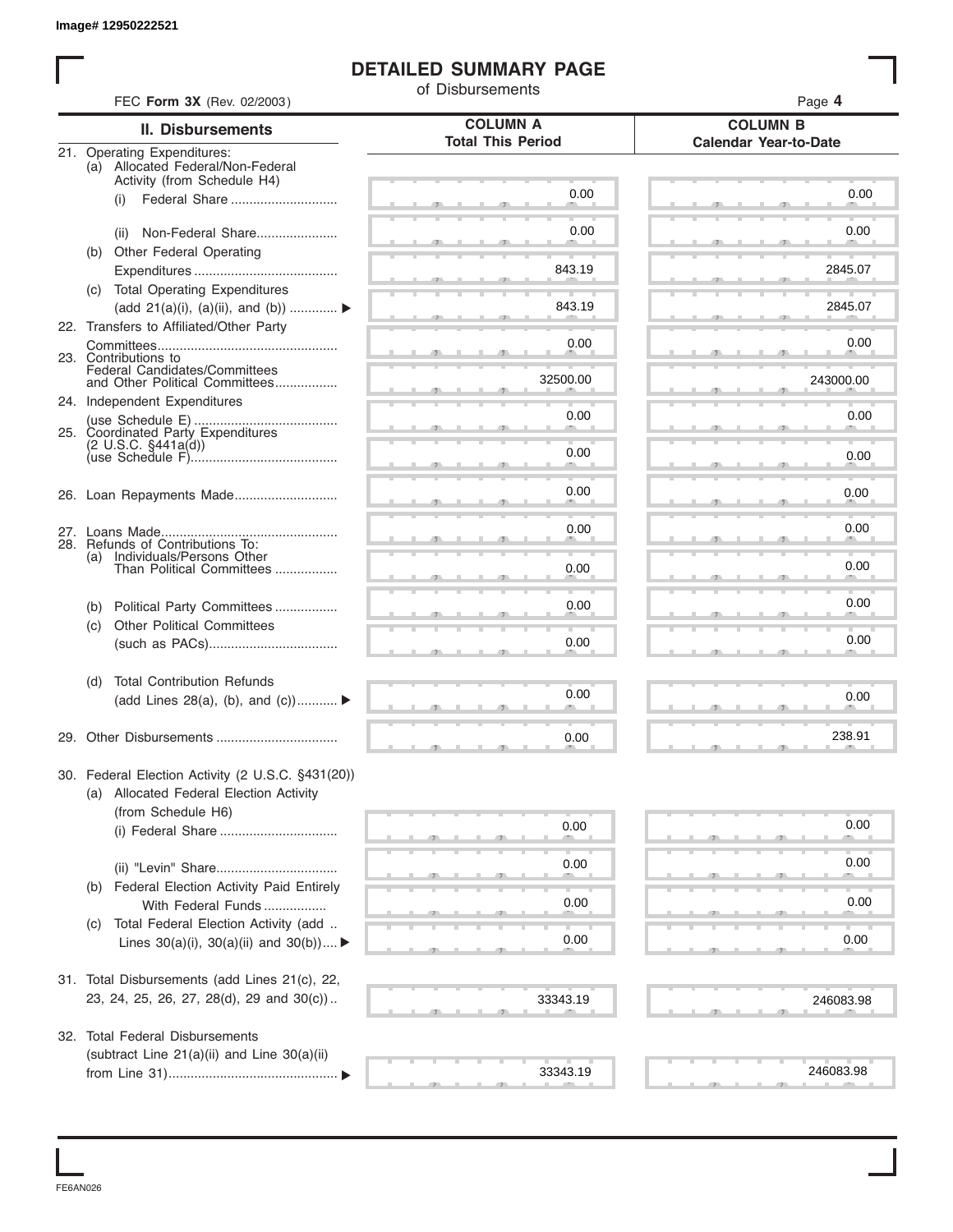#### **DETAILED SUMMARY PAGE**

| FEC Form 3X (Rev. 02/2003)                                                               | of Disbursements                            | Page 5                                          |
|------------------------------------------------------------------------------------------|---------------------------------------------|-------------------------------------------------|
| III. Net Contributions/Operating Ex-<br>penditures                                       | <b>COLUMN A</b><br><b>Total This Period</b> | <b>COLUMN B</b><br><b>Calendar Year-to-Date</b> |
| Total Contributions (other than loans)<br>33.                                            | 34209.14                                    | 229996.74                                       |
| 34. Total Contribution Refunds                                                           | 0.00                                        | 0.00                                            |
| 35. Net Contributions (other than loans)<br>(subtract Line 34 from Line 33)              | 34209.14                                    | 229996.74                                       |
| <b>Total Federal Operating Expenditures</b><br>36.<br>(add Line 21(a)(i) and Line 21(b)) | 843.19                                      | 2845.07                                         |
| 37. Offsets to Operating Expenditures                                                    | 0.00                                        | 1020.60                                         |
| 38. Net Operating Expenditures                                                           | 843.19                                      | 1824.47                                         |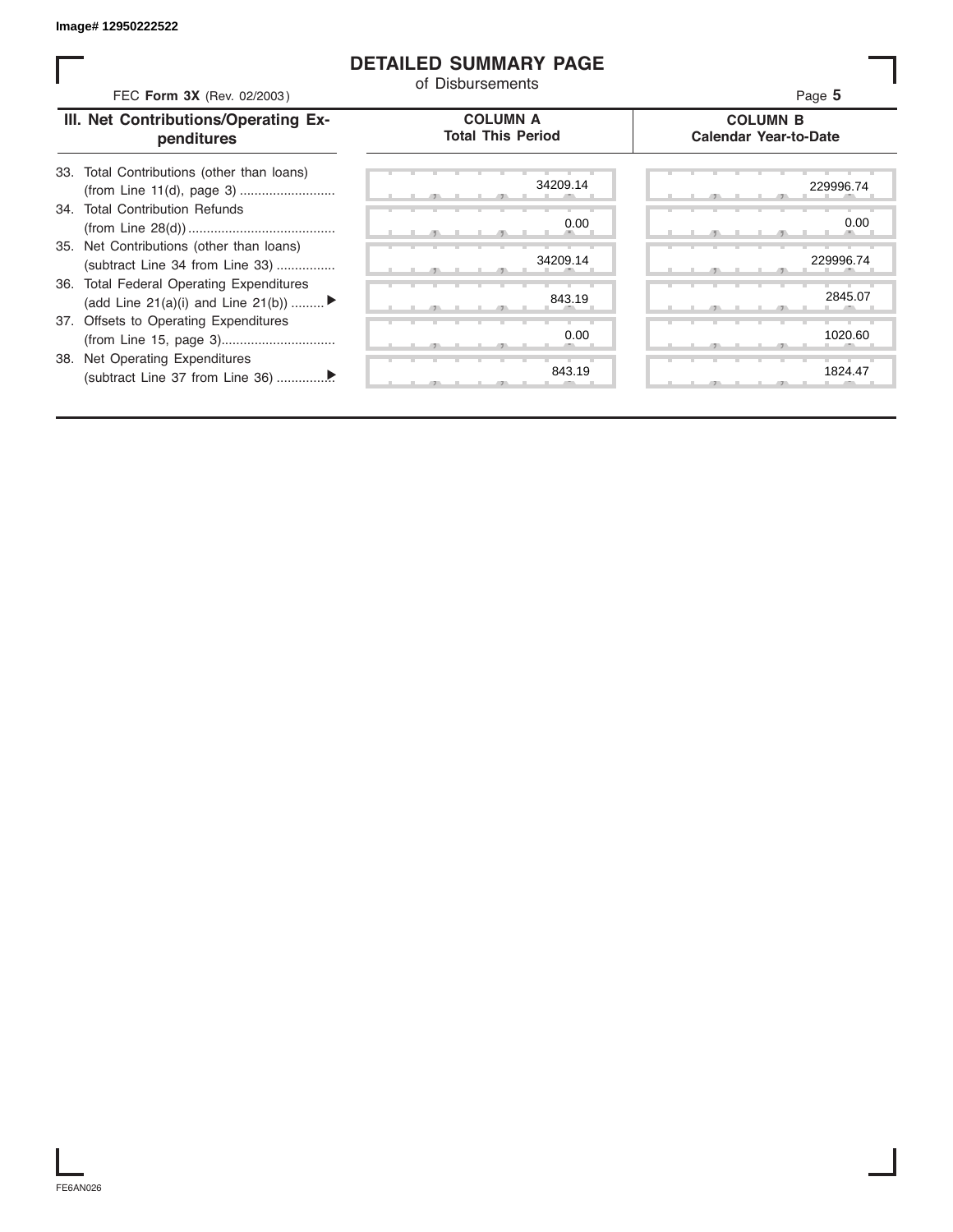#### **Image# 12950222523**

### **SCHEDULE A (FEC Form 3X) ITEMIZED RECEIPTS**

# Use separate schedule(s) (check only one)<br>for each category of the  $\Box$

FOR LINE NUMBER: PAGE 6 OF<br>(check only one)

| SCHEDULE A (FEC Form 3X)<br><b>ITEMIZED RECEIPTS</b>                     |                                                                                                                                            |                          | Use separate schedule(s)<br>for each category of the<br>Detailed Summary Page | FOR LINE NUMBER:<br>PAGE<br>6<br>OF<br>32<br>(check only one)<br>$\overline{\mathsf{x}}$<br>11a<br>11 <sub>b</sub><br>12<br>11c |
|--------------------------------------------------------------------------|--------------------------------------------------------------------------------------------------------------------------------------------|--------------------------|-------------------------------------------------------------------------------|---------------------------------------------------------------------------------------------------------------------------------|
|                                                                          | Any information copied from such Reports and Statements may not be sold or used by any person for the purpose of soliciting contributions  |                          |                                                                               | 13<br>14<br>16<br>15<br>17                                                                                                      |
|                                                                          | or for commercial purposes, other than using the name and address of any political committee to solicit contributions from such committee. |                          |                                                                               |                                                                                                                                 |
|                                                                          | NAME OF COMMITTEE (In Full)<br>Securities Industry and Financial Markets Association Political Action Committee                            |                          |                                                                               |                                                                                                                                 |
| А.                                                                       | Full Name (Last, First, Middle Initial)<br>Mr. Ira P. Federer                                                                              |                          |                                                                               | Date of Receipt                                                                                                                 |
|                                                                          | Mailing Address 4911 Andros Drive<br>City                                                                                                  | <b>State</b>             | Zip Code                                                                      | $M - M$<br>$D$ $D$<br>12<br>08<br>2011<br>Transaction ID: 19592487                                                              |
|                                                                          | Tampa                                                                                                                                      | <b>FL</b>                | 33629-4801                                                                    | Amount of Each Receipt this Period                                                                                              |
|                                                                          | FEC ID number of contributing<br>federal political committee.                                                                              | C                        |                                                                               | 1000.00                                                                                                                         |
|                                                                          | Name of Employer<br>Raymond James Financial, Inc.                                                                                          | Occupation               | Sr. VP - Divisional Director                                                  |                                                                                                                                 |
|                                                                          | Receipt For:<br>Primary<br>General<br>Other (specify) $\blacktriangledown$                                                                 |                          | Aggregate Year-to-Date ▼<br>1000.00<br>$-9$                                   | Contribution                                                                                                                    |
| Full Name (Last, First, Middle Initial)<br><b>B.</b> Mr. Paul D. Puryear |                                                                                                                                            |                          |                                                                               | Date of Receipt                                                                                                                 |
|                                                                          | Mailing Address 570 Riviera Drive                                                                                                          |                          |                                                                               | $M - M$<br>D<br>$\Box$<br>12<br>08<br>2011                                                                                      |
|                                                                          | City                                                                                                                                       | <b>State</b><br>FL       | Zip Code<br>33606-3808                                                        | Transaction ID: 19592499                                                                                                        |
|                                                                          | Tampa                                                                                                                                      |                          |                                                                               | Amount of Each Receipt this Period                                                                                              |
|                                                                          | FEC ID number of contributing<br>federal political committee.                                                                              | $\mathsf C$              |                                                                               | 250.00                                                                                                                          |
|                                                                          | Name of Employer<br>Raymond James & Associates                                                                                             | Occupation               |                                                                               |                                                                                                                                 |
|                                                                          | Receipt For:                                                                                                                               | <b>Managing Director</b> |                                                                               |                                                                                                                                 |
|                                                                          | Primary<br>General                                                                                                                         |                          | Aggregate Year-to-Date ▼                                                      | Contribution                                                                                                                    |
|                                                                          | Other (specify) $\blacktriangledown$                                                                                                       |                          | 250.00<br>مس                                                                  |                                                                                                                                 |
| С.                                                                       | Full Name (Last, First, Middle Initial)<br>Mr. Thomas E. McNellis                                                                          |                          |                                                                               | Date of Receipt                                                                                                                 |
|                                                                          | Mailing Address 6509 Parkwood Road                                                                                                         |                          |                                                                               | $Y = Y$<br>$M - M$<br>D<br>$\overline{\phantom{a}}$<br>12<br>08<br>2011                                                         |
|                                                                          | City<br>Edina                                                                                                                              | <b>State</b><br>ΜN       | Zip Code<br>55436-1039                                                        | Transaction ID: 19592500                                                                                                        |
|                                                                          |                                                                                                                                            |                          |                                                                               | Amount of Each Receipt this Period                                                                                              |
|                                                                          | FEC ID number of contributing<br>federal political committee.                                                                              | C                        |                                                                               | 250.00                                                                                                                          |
|                                                                          | Name of Employer                                                                                                                           | Occupation               |                                                                               |                                                                                                                                 |
|                                                                          | Raymond James Financial, Inc.<br>Receipt For:                                                                                              | <b>Financial Advisor</b> |                                                                               |                                                                                                                                 |
|                                                                          | Primary<br>General<br>Other (specify) $\blacktriangledown$                                                                                 |                          | Aggregate Year-to-Date ▼<br>250.00                                            | Contribution                                                                                                                    |
|                                                                          |                                                                                                                                            |                          |                                                                               | 1500.00                                                                                                                         |
|                                                                          |                                                                                                                                            |                          |                                                                               |                                                                                                                                 |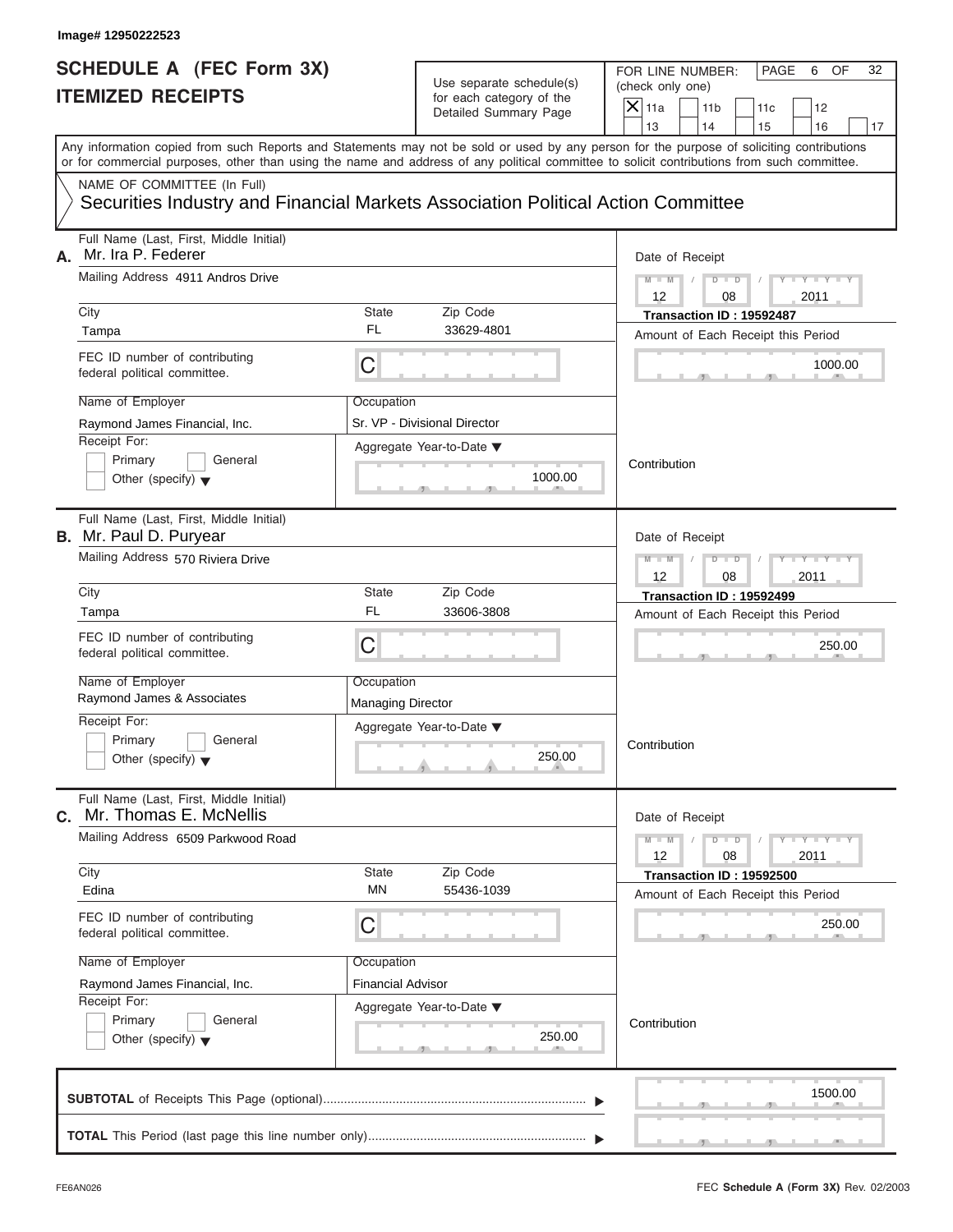#### **Image# 12950222524**

### **SCHEDULE A (FEC Form 3X) ITEMIZED RECEIPTS**

# Use separate schedule(s) (check only one)<br>for each category of the  $\Box$

FOR LINE NUMBER: PAGE 7 OF<br>(check only one)

| SCHEDULE A (FEC Form 3X)<br><b>ITEMIZED RECEIPTS</b> |                                                                                                                                                                                                                                                                                         |                          | Use separate schedule(s)<br>for each category of the | FOR LINE NUMBER:<br>(check only one) | PAGE<br>$7^{\circ}$<br>OF<br>32                        |
|------------------------------------------------------|-----------------------------------------------------------------------------------------------------------------------------------------------------------------------------------------------------------------------------------------------------------------------------------------|--------------------------|------------------------------------------------------|--------------------------------------|--------------------------------------------------------|
|                                                      |                                                                                                                                                                                                                                                                                         |                          | Detailed Summary Page                                | $X$ 11a<br>13                        | 11 <sub>b</sub><br>11c<br>12<br>14<br>15<br>16<br>17   |
|                                                      | Any information copied from such Reports and Statements may not be sold or used by any person for the purpose of soliciting contributions<br>or for commercial purposes, other than using the name and address of any political committee to solicit contributions from such committee. |                          |                                                      |                                      |                                                        |
|                                                      | NAME OF COMMITTEE (In Full)<br>Securities Industry and Financial Markets Association Political Action Committee                                                                                                                                                                         |                          |                                                      |                                      |                                                        |
| А.                                                   | Full Name (Last, First, Middle Initial)<br>Mr. Thomas F Price                                                                                                                                                                                                                           |                          |                                                      | Date of Receipt                      |                                                        |
|                                                      | Mailing Address 120 Broadway<br>35th Floor<br>City                                                                                                                                                                                                                                      | <b>State</b>             | Zip Code                                             | $M - M$<br>12                        | D<br>2011<br>14<br>Transaction ID: 19609860            |
|                                                      | New York                                                                                                                                                                                                                                                                                | <b>NY</b>                | 10271-3599                                           |                                      | Amount of Each Receipt this Period                     |
|                                                      | FEC ID number of contributing<br>federal political committee.                                                                                                                                                                                                                           | С                        |                                                      |                                      | 38.50                                                  |
|                                                      | Name of Employer                                                                                                                                                                                                                                                                        | Occupation               |                                                      |                                      |                                                        |
|                                                      | Securities Industry and Financial Mark                                                                                                                                                                                                                                                  | <b>Managing Director</b> |                                                      |                                      |                                                        |
|                                                      | Receipt For:<br>Primary<br>General                                                                                                                                                                                                                                                      |                          | Aggregate Year-to-Date ▼                             |                                      |                                                        |
|                                                      | Other (specify) $\blacktriangledown$                                                                                                                                                                                                                                                    |                          | 962.50                                               |                                      |                                                        |
|                                                      | Full Name (Last, First, Middle Initial)<br><b>B.</b> Ms. Lisa Bleier                                                                                                                                                                                                                    |                          |                                                      | Date of Receipt                      |                                                        |
|                                                      | Mailing Address 1101 New York Ave, NW<br>8th Floor                                                                                                                                                                                                                                      |                          |                                                      | $M - M$<br>12                        | D<br>$\Box$<br>2011<br>14                              |
|                                                      | City                                                                                                                                                                                                                                                                                    | <b>State</b>             | Zip Code                                             |                                      | Transaction ID: 19609861                               |
|                                                      | Washington                                                                                                                                                                                                                                                                              | DC                       | 20005-4269                                           |                                      | Amount of Each Receipt this Period                     |
|                                                      | FEC ID number of contributing<br>federal political committee.                                                                                                                                                                                                                           | C                        |                                                      |                                      | 19.23                                                  |
|                                                      | Name of Employer<br>Securities Industry and Financial Mark                                                                                                                                                                                                                              | Occupation               |                                                      |                                      |                                                        |
|                                                      | Receipt For:                                                                                                                                                                                                                                                                            | <b>Managing Director</b> |                                                      |                                      |                                                        |
|                                                      | Primary<br>General                                                                                                                                                                                                                                                                      |                          | Aggregate Year-to-Date ▼                             |                                      |                                                        |
|                                                      | Other (specify) $\blacktriangledown$                                                                                                                                                                                                                                                    |                          | 423.06<br>A                                          |                                      |                                                        |
| С.                                                   | Full Name (Last, First, Middle Initial)<br>Ms. Bradley Gaskins Edgell                                                                                                                                                                                                                   |                          |                                                      | Date of Receipt                      |                                                        |
|                                                      | Mailing Address 1101 New York Ave, NW                                                                                                                                                                                                                                                   |                          |                                                      | $M - M$<br>12                        | $Y = Y$<br>D<br>$\overline{\phantom{a}}$<br>14<br>2011 |
|                                                      | 8th Floor<br>City                                                                                                                                                                                                                                                                       | State                    | Zip Code                                             |                                      | Transaction ID: 19609862                               |
|                                                      | Washington                                                                                                                                                                                                                                                                              | DC                       | 20005-4269                                           |                                      | Amount of Each Receipt this Period                     |
|                                                      | FEC ID number of contributing<br>federal political committee.                                                                                                                                                                                                                           | C                        |                                                      |                                      | 38.50                                                  |
|                                                      | Name of Employer                                                                                                                                                                                                                                                                        | Occupation               |                                                      |                                      |                                                        |
|                                                      | Securities Industry and Financial Mark                                                                                                                                                                                                                                                  | <b>Managing Director</b> |                                                      |                                      |                                                        |
|                                                      | Receipt For:<br>Primary<br>General                                                                                                                                                                                                                                                      |                          | Aggregate Year-to-Date ▼                             |                                      |                                                        |
|                                                      | Other (specify) $\blacktriangledown$                                                                                                                                                                                                                                                    |                          | 847.00                                               |                                      |                                                        |
|                                                      |                                                                                                                                                                                                                                                                                         |                          |                                                      |                                      | 96.23                                                  |
|                                                      |                                                                                                                                                                                                                                                                                         |                          |                                                      |                                      |                                                        |

FEC **Schedule A (Form 3X)** Rev. 02/2003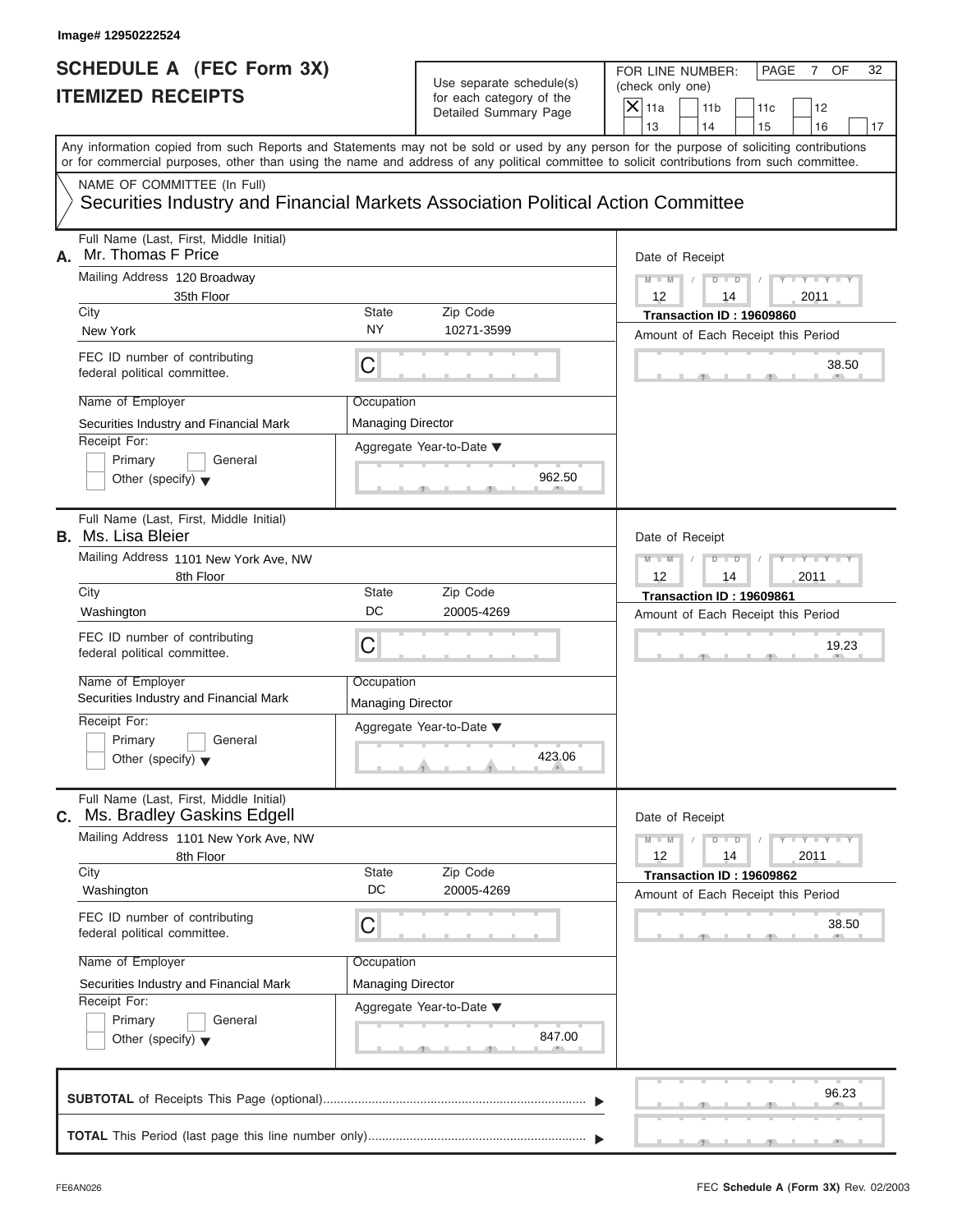|    | SCHEDULE A (FEC Form 3X)<br><b>ITEMIZED RECEIPTS</b>                                                                                       |                              | Use separate schedule(s)<br>for each category of the                 | FOR LINE NUMBER:<br>PAGE<br>OF<br>32<br>8<br>(check only one)<br>$\overline{X}$ 11a<br>11 <sub>b</sub><br>12<br>11c                       |
|----|--------------------------------------------------------------------------------------------------------------------------------------------|------------------------------|----------------------------------------------------------------------|-------------------------------------------------------------------------------------------------------------------------------------------|
|    |                                                                                                                                            |                              | Detailed Summary Page                                                | 13<br>14<br>16<br>15<br>17                                                                                                                |
|    | or for commercial purposes, other than using the name and address of any political committee to solicit contributions from such committee. |                              |                                                                      | Any information copied from such Reports and Statements may not be sold or used by any person for the purpose of soliciting contributions |
|    | NAME OF COMMITTEE (In Full)<br>Securities Industry and Financial Markets Association Political Action Committee                            |                              |                                                                      |                                                                                                                                           |
| А. | Full Name (Last, First, Middle Initial)<br>Mr. Kenneth E. Bentsen Jr.                                                                      |                              |                                                                      | Date of Receipt                                                                                                                           |
|    | Mailing Address 1101 New York Ave, NW<br>8th Floor<br>City                                                                                 | State                        | Zip Code                                                             | $M - M - 1$<br>$D$ $D$<br>$T - Y = Y - Y$<br>12<br>2011<br>14<br>Transaction ID: 19609863                                                 |
|    | Washington                                                                                                                                 | DC                           | 20005-4269                                                           | Amount of Each Receipt this Period                                                                                                        |
|    | FEC ID number of contributing<br>federal political committee.                                                                              | С                            |                                                                      | 192.35                                                                                                                                    |
|    | Name of Employer<br>Securities Industry and Financial Mark<br>Receipt For:<br>Primary<br>General                                           | Occupation                   | EVP, Public Policy and Advocacy<br>Aggregate Year-to-Date ▼          |                                                                                                                                           |
|    | Other (specify) $\blacktriangledown$<br>Full Name (Last, First, Middle Initial)<br><b>B.</b> Ms. Lisa Fues                                 |                              | 4808.75                                                              |                                                                                                                                           |
|    | Mailing Address 1101 New York Ave, NW<br>8th Floor                                                                                         |                              |                                                                      | Date of Receipt<br>$M - M$<br>$D - D$<br>$+Y+Y+$<br>2011<br>12<br>14                                                                      |
|    | City<br>Washington                                                                                                                         | State<br>DC                  | Zip Code<br>20005-4269                                               | Transaction ID: 19609864<br>Amount of Each Receipt this Period                                                                            |
|    | FEC ID number of contributing<br>federal political committee.                                                                              | С                            |                                                                      | 19.23                                                                                                                                     |
|    | Name of Employer<br>Securities Industry and Financial Mark                                                                                 | Occupation<br>Vice President |                                                                      |                                                                                                                                           |
|    | Receipt For:<br>Primary<br>General<br>Other (specify) $\blacktriangledown$                                                                 |                              | Aggregate Year-to-Date ▼<br>423.06<br><b>All Additional Property</b> |                                                                                                                                           |
| С. | Full Name (Last, First, Middle Initial)<br>Ms Kim Chamberlain                                                                              |                              |                                                                      | Date of Receipt                                                                                                                           |
|    | Mailing Address 120 Broadway<br>35th Floor                                                                                                 |                              |                                                                      | $M - M$<br>$D$ $D$<br>$T - Y = T - Y = T - Y$<br>12<br>14<br>2011                                                                         |
|    | City<br>New York                                                                                                                           | <b>State</b><br>NY.          | Zip Code<br>10271-3599                                               | Transaction ID: 19609865<br>Amount of Each Receipt this Period                                                                            |
|    | FEC ID number of contributing<br>federal political committee.                                                                              | С                            |                                                                      | 38.50                                                                                                                                     |
|    | Name of Employer                                                                                                                           | Occupation                   |                                                                      |                                                                                                                                           |
|    | Securities Industry and Financial Mark<br>Receipt For:                                                                                     |                              | Managing Director & Counsel, State Gov                               |                                                                                                                                           |
|    | Primary<br>General<br>Other (specify) $\blacktriangledown$                                                                                 |                              | Aggregate Year-to-Date ▼<br>808.50                                   |                                                                                                                                           |
|    |                                                                                                                                            |                              |                                                                      | 250.08                                                                                                                                    |
|    |                                                                                                                                            |                              |                                                                      |                                                                                                                                           |

 $S = 1, 1, 2, 3, ...$  ,  $S = 1, 3, ...$  ,  $S = 1, 3, ...$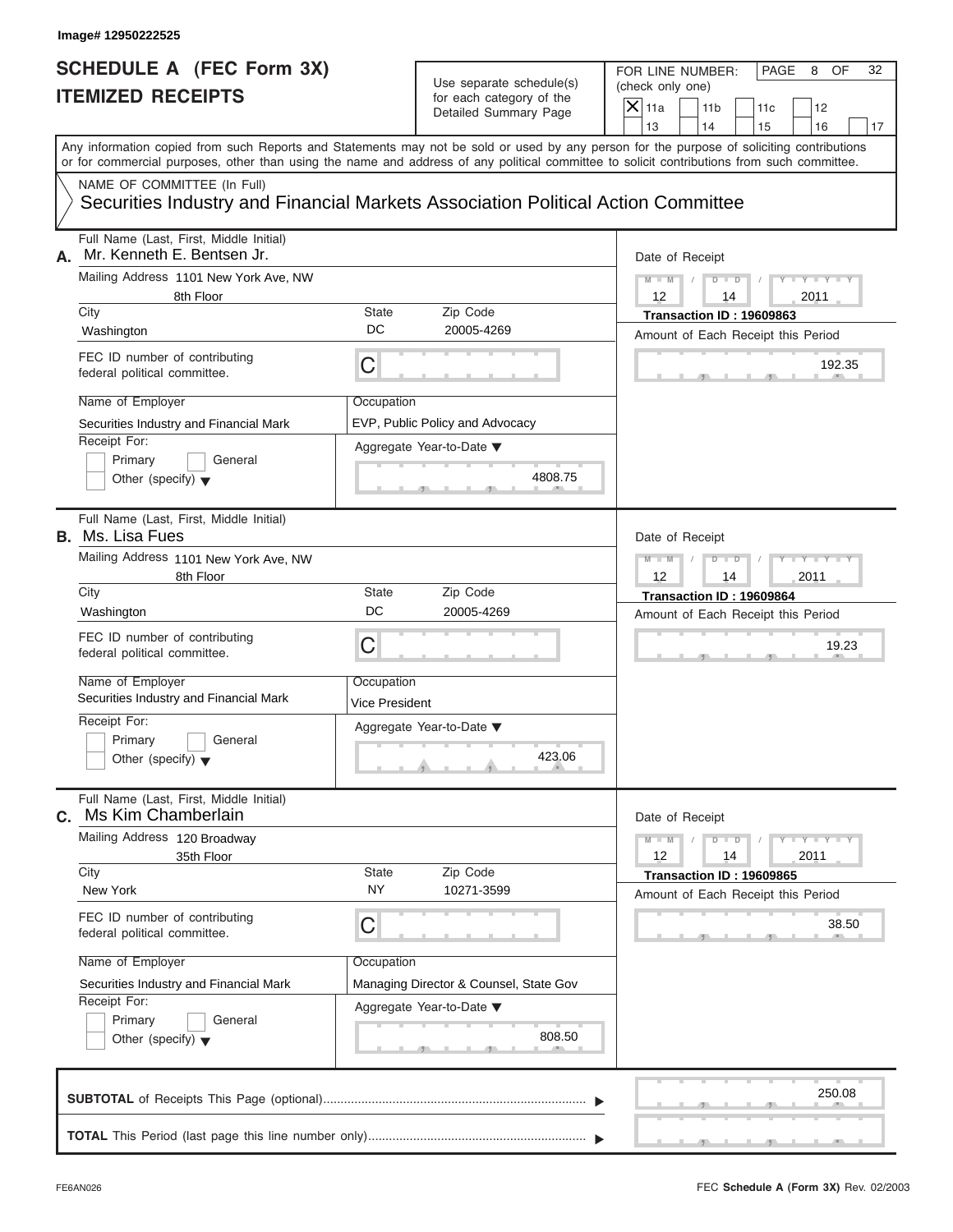#### **Image# 12950222526**

### **SCHEDULE A (FEC Form 3X) ITEMIZED RECEIPTS**

# Use separate schedule(s) (check only one)<br>for each category of the  $\Box$

FOR LINE NUMBER: PAGE 9 OF<br>(check only one)

| SCHEDULE A (FEC FOrm 3X)                                                                                                                                                                                                                                                                                                                                          | Use separate schedule(s)                                                                                                                 | FOR LINE NUMBER:<br>PAGE<br>9<br>OF<br>32<br>(check only one)                                                                                                    |
|-------------------------------------------------------------------------------------------------------------------------------------------------------------------------------------------------------------------------------------------------------------------------------------------------------------------------------------------------------------------|------------------------------------------------------------------------------------------------------------------------------------------|------------------------------------------------------------------------------------------------------------------------------------------------------------------|
| <b>ITEMIZED RECEIPTS</b>                                                                                                                                                                                                                                                                                                                                          | for each category of the<br>Detailed Summary Page                                                                                        | $\overline{\mathsf{x}}$<br>11a<br>11 <sub>b</sub><br>12<br>11c<br>13<br>14<br>15<br>16<br>17                                                                     |
| Any information copied from such Reports and Statements may not be sold or used by any person for the purpose of soliciting contributions<br>or for commercial purposes, other than using the name and address of any political committee to solicit contributions from such committee.                                                                           |                                                                                                                                          |                                                                                                                                                                  |
| NAME OF COMMITTEE (In Full)<br>Securities Industry and Financial Markets Association Political Action Committee                                                                                                                                                                                                                                                   |                                                                                                                                          |                                                                                                                                                                  |
| Full Name (Last, First, Middle Initial)<br>Marin E. Gibson<br>А.<br>Mailing Address 120 Broadway<br>35th Floor<br>City<br>New York<br>FEC ID number of contributing<br>federal political committee.<br>Name of Employer                                                                                                                                           | State<br>Zip Code<br><b>NY</b><br>10271-3599<br>C<br>Occupation                                                                          | Date of Receipt<br>$Y - Y - I$<br>$M - M$<br>D<br>$\Box$<br>12<br>2011<br>14<br>Transaction ID: 19609866<br>Amount of Each Receipt this Period<br>69.23          |
| Securities Industry and Financial Mark<br>Receipt For:<br>Primary<br>General<br>Other (specify) $\blacktriangledown$                                                                                                                                                                                                                                              | Managing Director & Counsel<br>Aggregate Year-to-Date ▼<br>1730.75                                                                       |                                                                                                                                                                  |
| Full Name (Last, First, Middle Initial)<br><b>B.</b> Mr. Carter McDowell<br>Mailing Address 1101 New York Ave, NW<br>8th Floor<br>City<br>Washington<br>FEC ID number of contributing<br>federal political committee.<br>Name of Employer<br>Securities Industry and Financial Mark<br>Receipt For:<br>Primary<br>General<br>Other (specify) $\blacktriangledown$ | State<br>Zip Code<br>DC<br>20005-4269<br>C<br>Occupation<br>Senior Managing Director<br>Aggregate Year-to-Date ▼<br>2500.00<br>A         | Date of Receipt<br>$M - M$<br>ъ<br>□□<br>12<br>2011<br>14<br>Transaction ID: 19609867<br>Amount of Each Receipt this Period<br>100.00                            |
| Full Name (Last, First, Middle Initial)<br>Mr. James McHale<br>С.<br>Mailing Address 1101 New York Ave, NW<br>8th Floor<br>City<br>Washington<br>FEC ID number of contributing<br>federal political committee.<br>Name of Employer<br>Securities Industry and Financial Mark<br>Receipt For:<br>Primary<br>General<br>Other (specify) $\blacktriangledown$        | Zip Code<br>State<br>DC<br>20005-4269<br>С<br>Occupation<br>Managing Director, Associate General C<br>Aggregate Year-to-Date ▼<br>423.06 | Date of Receipt<br>$Y = Y$<br>$M - M$<br>T<br>D<br>$\overline{D}$<br>12<br>2011<br>14<br>Transaction ID: 19609868<br>Amount of Each Receipt this Period<br>19.23 |
|                                                                                                                                                                                                                                                                                                                                                                   |                                                                                                                                          | 188.46                                                                                                                                                           |

 $S = \{x_1, x_2, \ldots, x_{n-1}, x_{n-1}, \ldots, x_{n-1}, x_{n-1}, \ldots, x_{n-1}, x_{n-1}, \ldots, x_{n-1}, x_{n-1}, \ldots, x_{n-1}, x_{n-1}, \ldots, x_{n-1}, x_{n-1}, \ldots, x_{n-1}, \ldots, x_{n-1}, \ldots, x_{n-1}, \ldots, x_{n-1}, \ldots, x_{n-1}, \ldots, x_{n-1}, \ldots, x_{n-1}, \ldots, x_{n-1}, \ldots, x_{n-1}, \ldots, x_{n-1}, \ldots, x_{n-1}, \ld$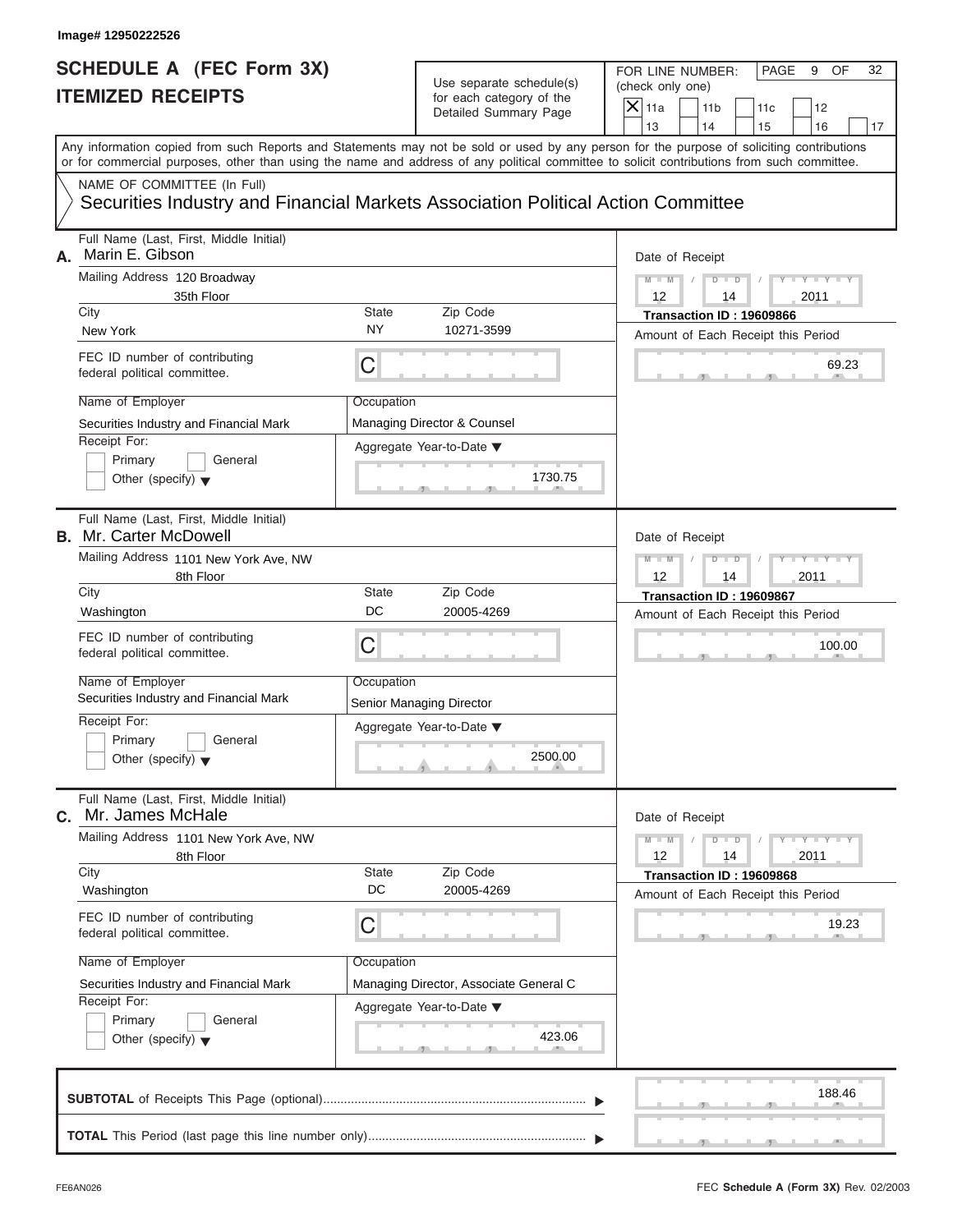| Image# 12950222527                                                      |                                         |                                               |                                                                                                                                                                                                                                                                                         |                                                                                         |                                |
|-------------------------------------------------------------------------|-----------------------------------------|-----------------------------------------------|-----------------------------------------------------------------------------------------------------------------------------------------------------------------------------------------------------------------------------------------------------------------------------------------|-----------------------------------------------------------------------------------------|--------------------------------|
| <b>SCHEDULE A (FEC Form 3X)</b><br><b>ITEMIZED RECEIPTS</b>             |                                         |                                               | Use separate schedule(s)<br>for each category of the<br>Detailed Summary Page                                                                                                                                                                                                           | FOR LINE NUMBER:<br>(check only one)<br>$\mathsf{X}$ 11a<br>11 <sub>b</sub><br>13<br>14 | PAGE 10 OF<br>32<br>11c<br>12  |
|                                                                         |                                         |                                               | Any information copied from such Reports and Statements may not be sold or used by any person for the purpose of soliciting contributions<br>or for commercial purposes, other than using the name and address of any political committee to solicit contributions from such committee. |                                                                                         | 15<br>16<br>17                 |
| NAME OF COMMITTEE (In Full)                                             |                                         |                                               | Securities Industry and Financial Markets Association Political Action Committee                                                                                                                                                                                                        |                                                                                         |                                |
| Ms. Kyle Brandon<br>А.                                                  | Full Name (Last, First, Middle Initial) |                                               |                                                                                                                                                                                                                                                                                         | Date of Receipt                                                                         |                                |
| Mailing Address 120 Broadway                                            | 35th Floor                              | $D$ $D$<br>$M - M$<br>$12 \overline{ }$<br>14 | $Y - Y - Y - Y - Y$<br>2011                                                                                                                                                                                                                                                             |                                                                                         |                                |
| City                                                                    |                                         | State                                         | Zip Code                                                                                                                                                                                                                                                                                | Transaction ID: 19609869                                                                |                                |
| New York                                                                |                                         | NY                                            | 10271-3599                                                                                                                                                                                                                                                                              | Amount of Each Receipt this Period                                                      |                                |
| FEC ID number of contributing<br>federal political committee.           |                                         | C                                             |                                                                                                                                                                                                                                                                                         |                                                                                         | 77.00                          |
| Name of Employer                                                        |                                         | Occupation                                    |                                                                                                                                                                                                                                                                                         |                                                                                         |                                |
|                                                                         | Securities Industry and Financial Mark  |                                               | Managing Director, DOR                                                                                                                                                                                                                                                                  |                                                                                         |                                |
| Receipt For:<br>Primary<br>Other (specify) $\blacktriangledown$         | General                                 |                                               | Aggregate Year-to-Date ▼<br>1463.00                                                                                                                                                                                                                                                     |                                                                                         |                                |
| Full Name (Last, First, Middle Initial)<br><b>B.</b> Mr. Andrew DeSouza |                                         |                                               | Date of Receipt                                                                                                                                                                                                                                                                         |                                                                                         |                                |
|                                                                         | Mailing Address 1101 New York Ave, NW   |                                               |                                                                                                                                                                                                                                                                                         |                                                                                         | $Y - Y - Y - Y - I$<br>$D$ $D$ |
|                                                                         | 8th Floor                               |                                               |                                                                                                                                                                                                                                                                                         |                                                                                         | 2011<br>14                     |
| City                                                                    |                                         | State                                         | Zip Code                                                                                                                                                                                                                                                                                | Transaction ID: 19609870                                                                |                                |
| Washington                                                              |                                         | DC                                            | 20005-4269                                                                                                                                                                                                                                                                              | Amount of Each Receipt this Period                                                      |                                |
| FEC ID number of contributing<br>federal political committee.           |                                         | C                                             |                                                                                                                                                                                                                                                                                         |                                                                                         | 9.65                           |
| Name of Employer                                                        | Securities Industry and Financial Mark  | Occupation<br>Director                        |                                                                                                                                                                                                                                                                                         |                                                                                         |                                |
| Receipt For:                                                            |                                         |                                               | Aggregate Year-to-Date ▼                                                                                                                                                                                                                                                                |                                                                                         |                                |
| Primary<br>Other (specify) $\blacktriangledown$                         | General                                 |                                               | 241.25                                                                                                                                                                                                                                                                                  |                                                                                         |                                |
| Rob Gannon<br>C.                                                        | Full Name (Last, First, Middle Initial) |                                               |                                                                                                                                                                                                                                                                                         | Date of Receipt                                                                         |                                |
|                                                                         | Mailing Address 3 Higgins Road          |                                               |                                                                                                                                                                                                                                                                                         |                                                                                         | $Y = Y$<br>$D$ $D$<br>2011     |
| City<br>Old Bridge                                                      |                                         | State<br><b>NJ</b>                            | Zip Code<br>08857-2749                                                                                                                                                                                                                                                                  | Transaction ID: 19609871<br>Amount of Each Receipt this Period                          |                                |
| FEC ID number of contributing<br>federal political committee.           |                                         | C                                             |                                                                                                                                                                                                                                                                                         |                                                                                         | 9.65                           |
| Name of Employer                                                        |                                         | Occupation                                    |                                                                                                                                                                                                                                                                                         |                                                                                         |                                |
|                                                                         | Securities Industry and Financial Mark  | Managing Director                             |                                                                                                                                                                                                                                                                                         |                                                                                         |                                |
| Receipt For:                                                            |                                         |                                               | Aggregate Year-to-Date ▼                                                                                                                                                                                                                                                                |                                                                                         |                                |
| Primary<br>Other (specify) $\blacktriangledown$                         | General                                 |                                               | 231.60                                                                                                                                                                                                                                                                                  |                                                                                         |                                |
|                                                                         |                                         |                                               |                                                                                                                                                                                                                                                                                         |                                                                                         | 96.30                          |
|                                                                         |                                         |                                               |                                                                                                                                                                                                                                                                                         |                                                                                         |                                |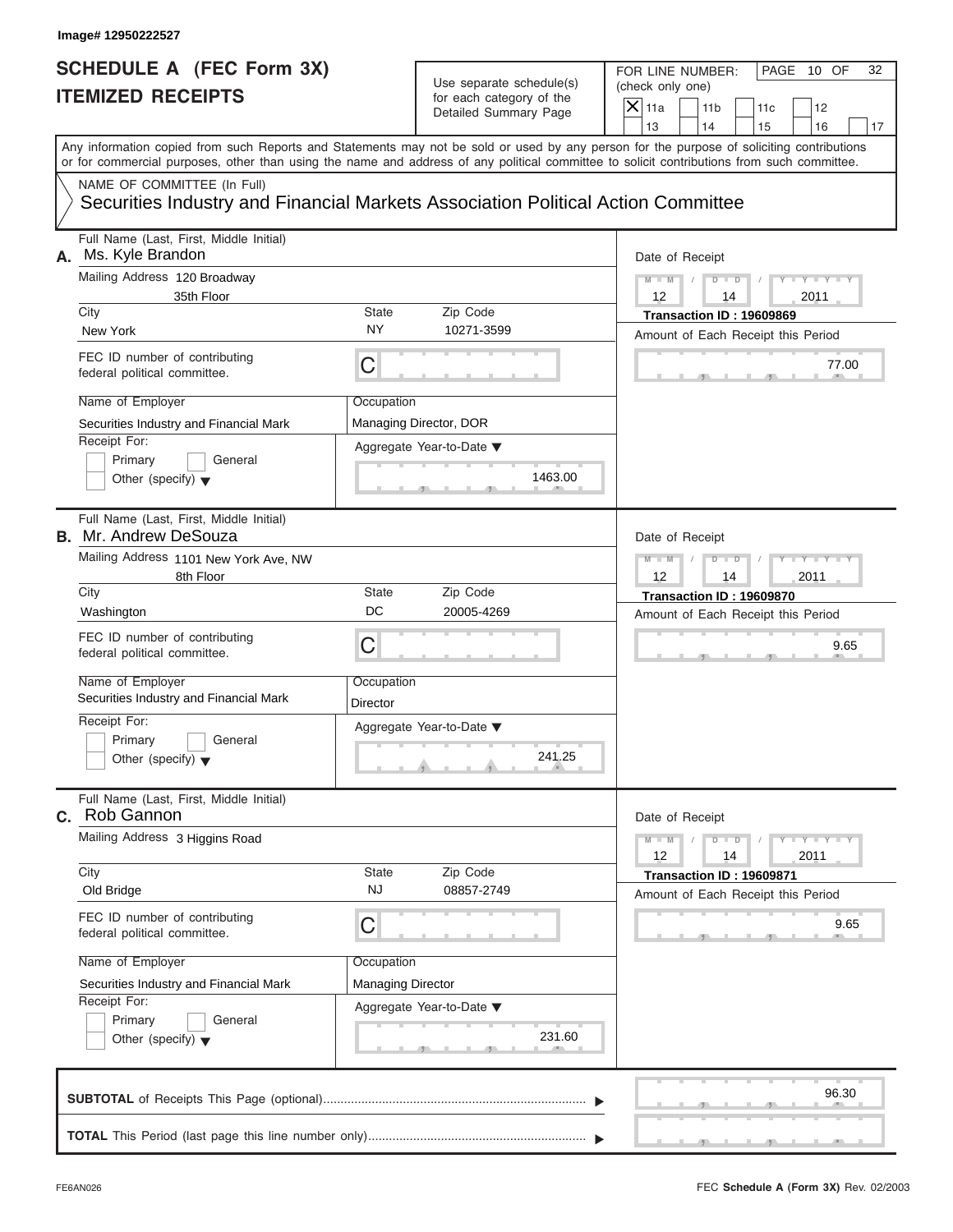#### Use separate schedule(s) for each category of the

| Image# 12950222528                                                                                              |                                                |                                                                               |                                                                                                                                                                         |  |
|-----------------------------------------------------------------------------------------------------------------|------------------------------------------------|-------------------------------------------------------------------------------|-------------------------------------------------------------------------------------------------------------------------------------------------------------------------|--|
| <b>SCHEDULE A (FEC Form 3X)</b><br><b>ITEMIZED RECEIPTS</b>                                                     |                                                | Use separate schedule(s)<br>for each category of the<br>Detailed Summary Page | FOR LINE NUMBER:<br>PAGE 11 OF<br>32<br>(check only one)<br>$\overline{X}$ 11a<br>11 <sub>b</sub><br>11c<br>12                                                          |  |
|                                                                                                                 |                                                |                                                                               | 13<br>14<br>15<br>16<br>17<br>Any information copied from such Reports and Statements may not be sold or used by any person for the purpose of soliciting contributions |  |
|                                                                                                                 |                                                |                                                                               | or for commercial purposes, other than using the name and address of any political committee to solicit contributions from such committee.                              |  |
| NAME OF COMMITTEE (In Full)<br>Securities Industry and Financial Markets Association Political Action Committee |                                                |                                                                               |                                                                                                                                                                         |  |
| Full Name (Last, First, Middle Initial)<br>Mr. Evan Whittle<br>А.                                               |                                                |                                                                               | Date of Receipt                                                                                                                                                         |  |
| Mailing Address 1300 Brightwaters Blvd.                                                                         |                                                |                                                                               |                                                                                                                                                                         |  |
| City                                                                                                            | State                                          | Zip Code                                                                      | 12<br>2011<br>23<br>Transaction ID: 19609872                                                                                                                            |  |
| Saint Petersburg                                                                                                | FL                                             | 33704-3808                                                                    | Amount of Each Receipt this Period                                                                                                                                      |  |
| FEC ID number of contributing<br>federal political committee.                                                   | С                                              |                                                                               | 500.00                                                                                                                                                                  |  |
| Name of Employer                                                                                                | Occupation                                     |                                                                               |                                                                                                                                                                         |  |
| Raymond James Financial, Inc.<br>Receipt For:                                                                   | Complex Manager                                |                                                                               |                                                                                                                                                                         |  |
| Primary<br>General<br>Other (specify) $\blacktriangledown$                                                      |                                                | Aggregate Year-to-Date ▼<br>500.00                                            | Contribution                                                                                                                                                            |  |
| Full Name (Last, First, Middle Initial)<br><b>B.</b> Mr. Chris Doughty                                          |                                                |                                                                               | Date of Receipt                                                                                                                                                         |  |
| Mailing Address 12501 N St Anne Court                                                                           | $M - M$<br>$D$ $D$<br>Y TY<br>2011<br>12<br>19 |                                                                               |                                                                                                                                                                         |  |
| City                                                                                                            | State                                          | Zip Code                                                                      | Transaction ID: 19609876                                                                                                                                                |  |
| Mequon                                                                                                          | WI                                             | 53092-2231                                                                    | Amount of Each Receipt this Period                                                                                                                                      |  |
| FEC ID number of contributing<br>federal political committee.                                                   | С                                              |                                                                               | 250.00                                                                                                                                                                  |  |
| Name of Employer<br>Raymond James Financial, Inc.                                                               | Occupation<br><b>CFP</b>                       |                                                                               |                                                                                                                                                                         |  |
| Receipt For:                                                                                                    |                                                | Aggregate Year-to-Date ▼                                                      |                                                                                                                                                                         |  |
| Primary<br>General<br>Other (specify) $\blacktriangledown$                                                      |                                                | 250.00                                                                        | Contribution                                                                                                                                                            |  |
| Full Name (Last, First, Middle Initial)<br>Mr. Herb Ormond<br>С.                                                |                                                |                                                                               | Date of Receipt                                                                                                                                                         |  |
| Mailing Address 3907 Cantata Drive                                                                              |                                                |                                                                               | $Y = Y$<br>$M - M$<br>$D$ $D$<br>2011<br>12<br>13                                                                                                                       |  |
| City<br>Greenville                                                                                              | State<br><b>NC</b>                             | Zip Code<br>27858-6066                                                        | Transaction ID: 19609884<br>Amount of Each Receipt this Period                                                                                                          |  |
| FEC ID number of contributing<br>federal political committee.                                                   | С                                              |                                                                               | 500.00                                                                                                                                                                  |  |
| Name of Employer                                                                                                | Occupation                                     |                                                                               |                                                                                                                                                                         |  |
| Raymond James Financial, Inc.                                                                                   | <b>Branch Manager</b>                          |                                                                               |                                                                                                                                                                         |  |
| Receipt For:<br>Primary<br>General                                                                              |                                                | Aggregate Year-to-Date ▼                                                      |                                                                                                                                                                         |  |
| Other (specify) $\blacktriangledown$                                                                            |                                                | 500.00                                                                        | Contribution                                                                                                                                                            |  |
|                                                                                                                 |                                                |                                                                               | 1250.00                                                                                                                                                                 |  |
|                                                                                                                 |                                                |                                                                               |                                                                                                                                                                         |  |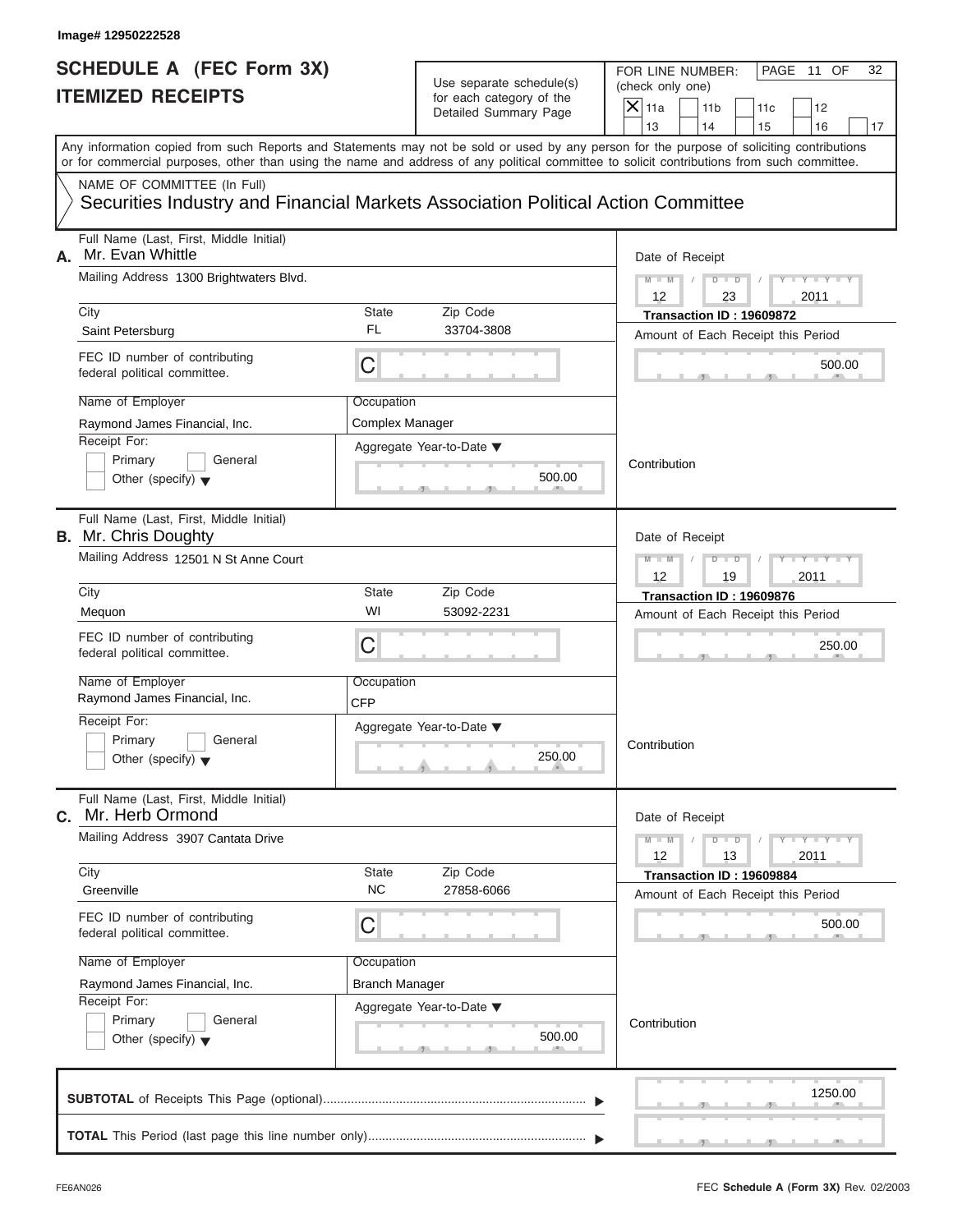# Use separate schedule(s) (check only one)<br>for each category of the  $\Box$

|                                                             | Image# 12950222529                                                                                                                         |                          |                                                      |                                                                                                                                           |
|-------------------------------------------------------------|--------------------------------------------------------------------------------------------------------------------------------------------|--------------------------|------------------------------------------------------|-------------------------------------------------------------------------------------------------------------------------------------------|
| <b>SCHEDULE A (FEC Form 3X)</b><br><b>ITEMIZED RECEIPTS</b> |                                                                                                                                            |                          | Use separate schedule(s)<br>for each category of the | FOR LINE NUMBER:<br>PAGE 12 OF<br>32<br>(check only one)<br>$\overline{X}$ 11a<br>11 <sub>b</sub>                                         |
|                                                             |                                                                                                                                            |                          | Detailed Summary Page                                | 11c<br>12<br>13<br>14<br>15<br>16<br>17                                                                                                   |
|                                                             | or for commercial purposes, other than using the name and address of any political committee to solicit contributions from such committee. |                          |                                                      | Any information copied from such Reports and Statements may not be sold or used by any person for the purpose of soliciting contributions |
|                                                             | NAME OF COMMITTEE (In Full)<br>Securities Industry and Financial Markets Association Political Action Committee                            |                          |                                                      |                                                                                                                                           |
| А.                                                          | Full Name (Last, First, Middle Initial)<br>Mr. James B. Kruzan                                                                             |                          |                                                      | Date of Receipt                                                                                                                           |
|                                                             | Mailing Address P.O. Box 1071                                                                                                              |                          |                                                      | $D$ $\Box$ $D$<br>$Y - Y - Y - Y - Y$<br>$M - M$<br>12<br>2011<br>13                                                                      |
|                                                             | City                                                                                                                                       | <b>State</b>             | Zip Code                                             | Transaction ID: 19609885                                                                                                                  |
|                                                             | Fenton                                                                                                                                     | MI                       | 48430-5071                                           | Amount of Each Receipt this Period                                                                                                        |
|                                                             | FEC ID number of contributing<br>federal political committee.                                                                              | C                        |                                                      | 500.00                                                                                                                                    |
|                                                             | Name of Employer                                                                                                                           | Occupation               |                                                      |                                                                                                                                           |
|                                                             | Raymond James                                                                                                                              |                          | <b>Certified Financial Planner</b>                   |                                                                                                                                           |
|                                                             | Receipt For:<br>Primary<br>General                                                                                                         |                          | Aggregate Year-to-Date ▼                             |                                                                                                                                           |
|                                                             | Other (specify) $\blacktriangledown$                                                                                                       |                          | 500.00                                               | Contribution                                                                                                                              |
|                                                             | Full Name (Last, First, Middle Initial)<br><b>B.</b> Ms. Kalita Beck Blessing                                                              |                          |                                                      | Date of Receipt                                                                                                                           |
|                                                             | Mailing Address 5600 W. Lovers Lane                                                                                                        |                          |                                                      | Y TYTTYTTY<br>$M - M$<br>$D$ $D$<br>2011<br>12<br>13                                                                                      |
|                                                             | City                                                                                                                                       | <b>State</b>             | Zip Code                                             | Transaction ID: 19609890                                                                                                                  |
|                                                             | Dallas                                                                                                                                     | ТX                       | 75209-2409                                           | Amount of Each Receipt this Period                                                                                                        |
|                                                             | FEC ID number of contributing<br>federal political committee.                                                                              | C                        |                                                      | 250.00                                                                                                                                    |
|                                                             | Name of Employer                                                                                                                           | Occupation               |                                                      |                                                                                                                                           |
|                                                             | Raymond James Financial, Inc.                                                                                                              | <b>Financial Advisor</b> |                                                      |                                                                                                                                           |
|                                                             | Receipt For:                                                                                                                               |                          | Aggregate Year-to-Date ▼                             |                                                                                                                                           |
|                                                             | Primary<br>General<br>Other (specify) $\blacktriangledown$                                                                                 |                          | 250.00                                               | Contribution                                                                                                                              |
| С.                                                          | Full Name (Last, First, Middle Initial)<br>Mr. William C. Roney III                                                                        |                          |                                                      | Date of Receipt                                                                                                                           |
|                                                             | Mailing Address 325 N. Old Woodward #320                                                                                                   |                          |                                                      | $Y = Y$<br>$M - M$<br>$D$ $D$<br>2011<br>12<br>13                                                                                         |
|                                                             | City<br>Birmingham                                                                                                                         | State<br>MI              | Zip Code<br>48009-5335                               | Transaction ID: 19609895                                                                                                                  |
|                                                             |                                                                                                                                            |                          |                                                      | Amount of Each Receipt this Period                                                                                                        |
|                                                             | FEC ID number of contributing<br>federal political committee.                                                                              | С                        |                                                      | 250.00                                                                                                                                    |
|                                                             | Name of Employer                                                                                                                           | Occupation               |                                                      |                                                                                                                                           |
|                                                             | Raymond James Financial, Inc.                                                                                                              |                          | Division Director/Sr. VP                             |                                                                                                                                           |
|                                                             | Receipt For:<br>Primary<br>General                                                                                                         |                          | Aggregate Year-to-Date ▼                             |                                                                                                                                           |
|                                                             | Other (specify) $\blacktriangledown$                                                                                                       |                          | 250.00                                               | Contribution                                                                                                                              |
|                                                             |                                                                                                                                            |                          |                                                      | 1000.00                                                                                                                                   |
|                                                             |                                                                                                                                            |                          |                                                      |                                                                                                                                           |
|                                                             |                                                                                                                                            |                          |                                                      |                                                                                                                                           |

سي ال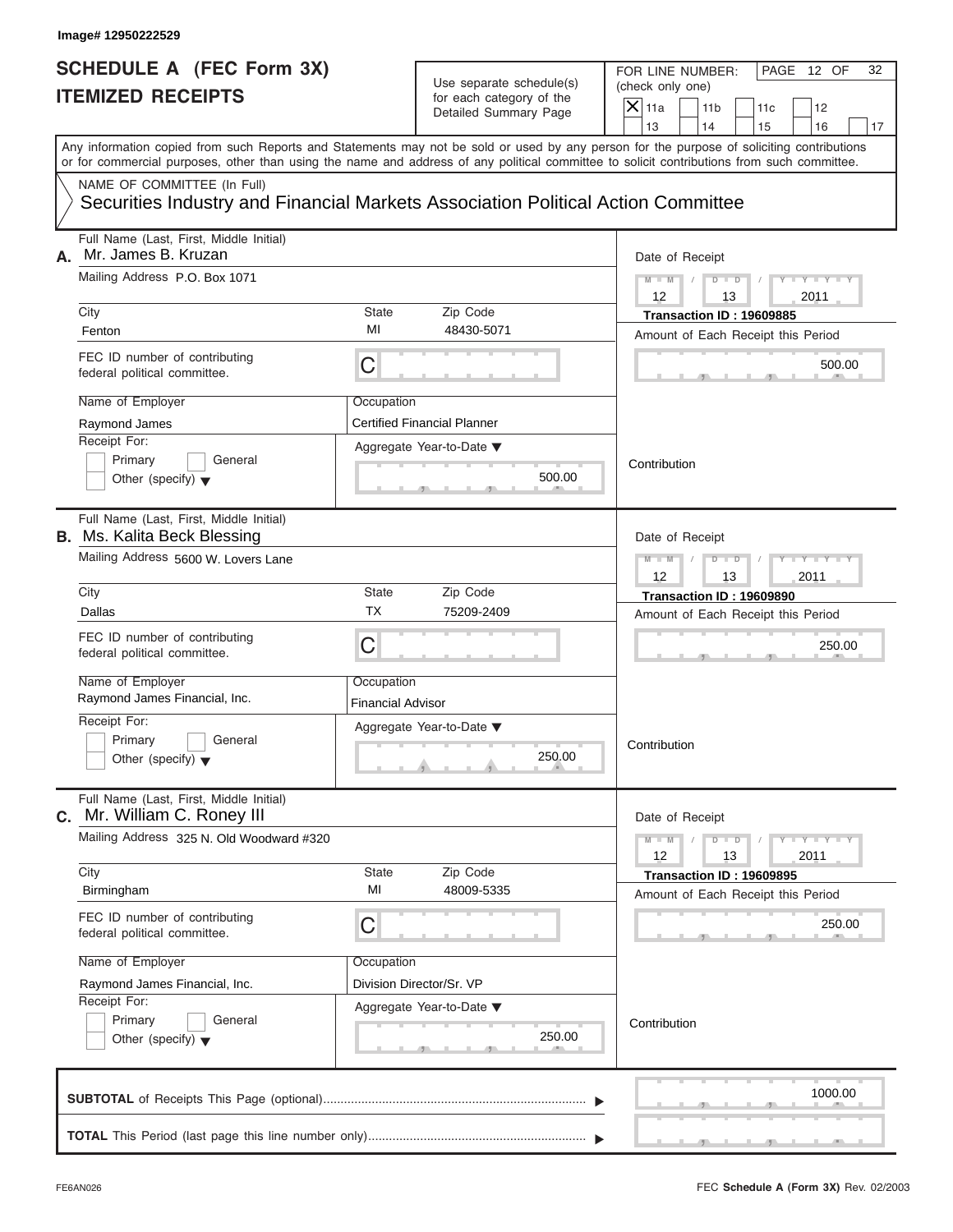# Use separate schedule(s) (check only one)<br>for each category of the  $\Box$

|    | Image# 12950222530                                                                                                                         |                                           |                                                                               |                                                                                                                                                             |
|----|--------------------------------------------------------------------------------------------------------------------------------------------|-------------------------------------------|-------------------------------------------------------------------------------|-------------------------------------------------------------------------------------------------------------------------------------------------------------|
|    | <b>SCHEDULE A (FEC Form 3X)</b><br><b>ITEMIZED RECEIPTS</b>                                                                                |                                           | Use separate schedule(s)<br>for each category of the<br>Detailed Summary Page | FOR LINE NUMBER:<br>PAGE 13 OF<br>32<br>(check only one)<br>$\mathsf{X}$ 11a<br>11 <sub>b</sub><br>11c<br>12<br>13<br>14                                    |
|    | or for commercial purposes, other than using the name and address of any political committee to solicit contributions from such committee. |                                           |                                                                               | 15<br>16<br>17<br>Any information copied from such Reports and Statements may not be sold or used by any person for the purpose of soliciting contributions |
|    | NAME OF COMMITTEE (In Full)<br>Securities Industry and Financial Markets Association Political Action Committee                            |                                           |                                                                               |                                                                                                                                                             |
| А. | Full Name (Last, First, Middle Initial)<br>Mr. Edward G. Sella<br>Mailing Address 9515 W. Stanhope Road<br>City                            | State                                     | Zip Code                                                                      | Date of Receipt<br>$D$ $\Box$ $D$<br>$Y - Y - T$<br>$M - M$<br>12<br>2011<br>13<br>Transaction ID: 19609896                                                 |
|    | Kensington                                                                                                                                 | MD                                        | 20895-3524                                                                    | Amount of Each Receipt this Period                                                                                                                          |
|    | FEC ID number of contributing<br>federal political committee.                                                                              | С                                         |                                                                               | 1000.00                                                                                                                                                     |
|    | Name of Employer<br>Raymond James Financial, Inc.<br>Receipt For:<br>Primary<br>General<br>Other (specify) $\blacktriangledown$            | Occupation<br><b>Registered Principal</b> | Aggregate Year-to-Date ▼<br>1000.00                                           | Contribution                                                                                                                                                |
|    | Full Name (Last, First, Middle Initial)<br><b>B.</b> Ms. Susan Dick<br>Mailing Address 330 S Johnstone Avenue                              |                                           |                                                                               | Date of Receipt<br>$M - M$<br>$D$ $D$<br>Y Y I<br>2011<br>12<br>22                                                                                          |
|    | City                                                                                                                                       | State                                     | Zip Code                                                                      | Transaction ID: 19610108                                                                                                                                    |
|    | <b>Bartlesville</b>                                                                                                                        | OK                                        | 74003-6616                                                                    | Amount of Each Receipt this Period                                                                                                                          |
|    | FEC ID number of contributing<br>federal political committee.                                                                              | С                                         |                                                                               | 1000.00                                                                                                                                                     |
|    | Name of Employer<br>Raymond James Financial, Inc.                                                                                          | Occupation<br>President                   |                                                                               |                                                                                                                                                             |
|    | Receipt For:<br>Primary<br>General<br>Other (specify) $\blacktriangledown$                                                                 |                                           | Aggregate Year-to-Date ▼<br>1000.00                                           | Contribution                                                                                                                                                |
| С. | Full Name (Last, First, Middle Initial)<br>Mr. Richard Greenwald                                                                           |                                           |                                                                               | Date of Receipt                                                                                                                                             |
|    | Mailing Address 360 River Road<br>City                                                                                                     | State                                     | Zip Code                                                                      | $M - M$<br>$Y = Y$<br>$D$ $D$<br>12<br>22<br>2011                                                                                                           |
|    | Collegeville                                                                                                                               | PA                                        | 19426-3026                                                                    | Transaction ID: 19610111<br>Amount of Each Receipt this Period                                                                                              |
|    | FEC ID number of contributing<br>federal political committee.                                                                              | С                                         |                                                                               | 500.00                                                                                                                                                      |
|    | Name of Employer                                                                                                                           | Occupation                                |                                                                               |                                                                                                                                                             |
|    | Raymond James Financial, Inc.                                                                                                              |                                           | Vice President/Investments                                                    |                                                                                                                                                             |
|    | Receipt For:<br>Primary<br>General<br>Other (specify) $\blacktriangledown$                                                                 |                                           | Aggregate Year-to-Date ▼<br>500.00                                            | Contribution                                                                                                                                                |
|    |                                                                                                                                            |                                           |                                                                               | 2500.00                                                                                                                                                     |
|    |                                                                                                                                            |                                           |                                                                               |                                                                                                                                                             |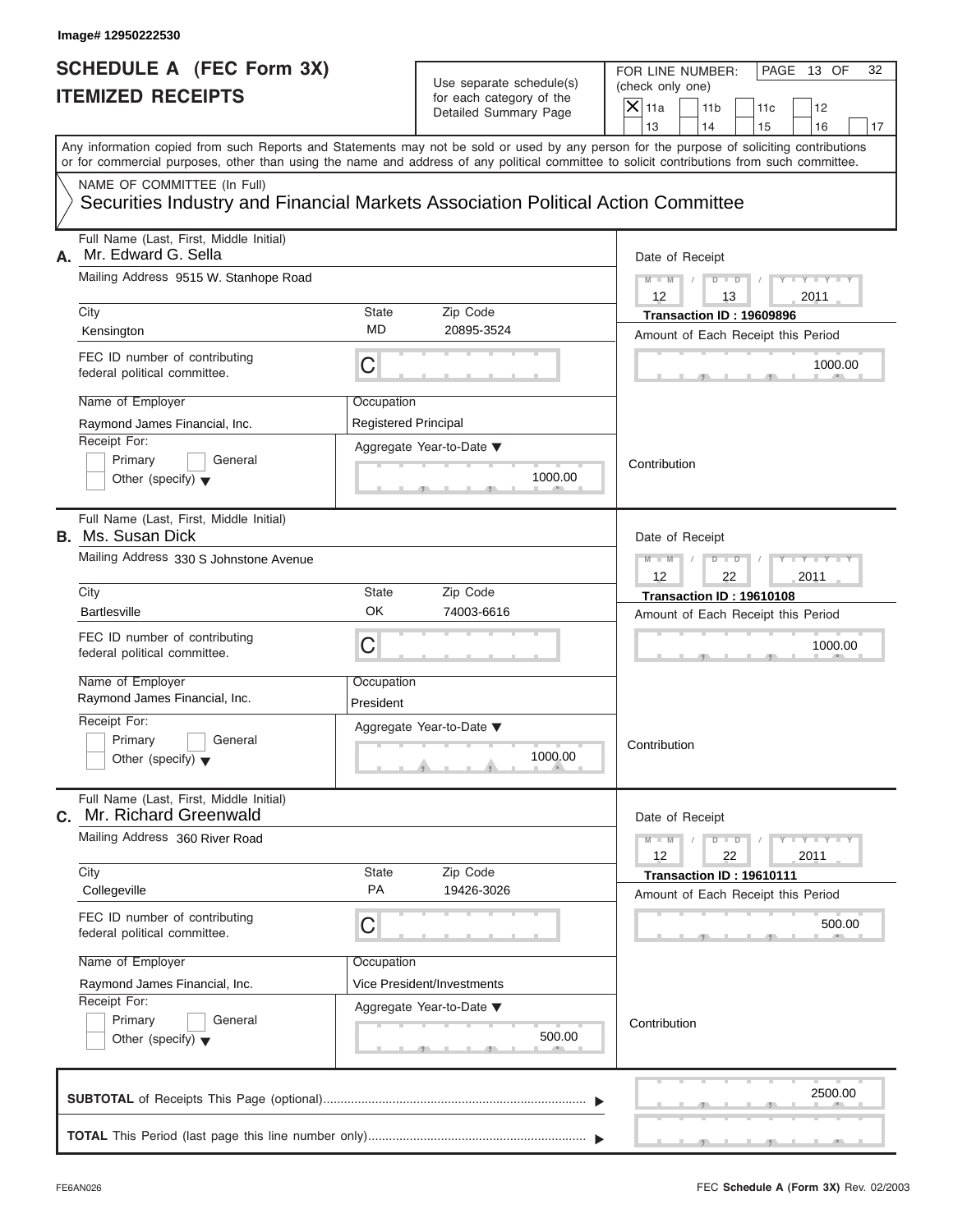## Use separate schedule(s) (check only one)<br>for each category of the  $\Box$

| Image# 12950222531                                                                                                                       |                                        |                                                                               |                                                                                                                                                                                                                                                                                                                       |
|------------------------------------------------------------------------------------------------------------------------------------------|----------------------------------------|-------------------------------------------------------------------------------|-----------------------------------------------------------------------------------------------------------------------------------------------------------------------------------------------------------------------------------------------------------------------------------------------------------------------|
| <b>SCHEDULE A (FEC Form 3X)</b><br><b>ITEMIZED RECEIPTS</b>                                                                              |                                        | Use separate schedule(s)<br>for each category of the<br>Detailed Summary Page | FOR LINE NUMBER:<br>PAGE 14 OF<br>32<br>(check only one)<br>$\mathsf{X}$ 11a<br>11 <sub>b</sub><br>11c<br>12                                                                                                                                                                                                          |
|                                                                                                                                          |                                        |                                                                               | 13<br>14<br>15<br>16<br>17<br>Any information copied from such Reports and Statements may not be sold or used by any person for the purpose of soliciting contributions<br>or for commercial purposes, other than using the name and address of any political committee to solicit contributions from such committee. |
| NAME OF COMMITTEE (In Full)<br>Securities Industry and Financial Markets Association Political Action Committee                          |                                        |                                                                               |                                                                                                                                                                                                                                                                                                                       |
| Full Name (Last, First, Middle Initial)<br>Russell J. Arbon<br>А.<br>Mailing Address 2024 S. 10th Ave.                                   |                                        |                                                                               | Date of Receipt<br>$M - M$<br>$D$ $D$<br>$Y - Y - Y$                                                                                                                                                                                                                                                                  |
| City<br>Caldwell                                                                                                                         | State<br>ID                            | Zip Code<br>83605-4843                                                        | 12<br>22<br>2011<br>Transaction ID: 19610115                                                                                                                                                                                                                                                                          |
| FEC ID number of contributing<br>federal political committee.                                                                            | C                                      |                                                                               | Amount of Each Receipt this Period<br>250.00                                                                                                                                                                                                                                                                          |
| Name of Employer<br>Raymond James Financial Services, Inc.<br>Receipt For:<br>Primary<br>General<br>Other (specify) $\blacktriangledown$ | Occupation<br><b>Financial Advisor</b> | Aggregate Year-to-Date ▼<br>250.00                                            | Contribution                                                                                                                                                                                                                                                                                                          |
| Full Name (Last, First, Middle Initial)<br><b>B.</b> Scott Stolz<br>Mailing Address 2809 Roehampton Close                                |                                        |                                                                               | Date of Receipt<br>$D - I - D$<br>Y T Y T Y T<br>$M - M$<br>2011<br>12<br>19                                                                                                                                                                                                                                          |
| City<br><b>Tarpon Springs</b><br>FEC ID number of contributing<br>federal political committee.<br>Name of Employer                       | State<br><b>FL</b><br>C<br>Occupation  | Zip Code<br>34688-8426                                                        | Transaction ID: 19610124<br>Amount of Each Receipt this Period<br>500.00                                                                                                                                                                                                                                              |
| Raymond James Insurance Group<br>Receipt For:<br>Primary<br>General<br>Other (specify) $\blacktriangledown$                              | President                              | Aggregate Year-to-Date ▼<br>500.00                                            | Contribution                                                                                                                                                                                                                                                                                                          |
| Full Name (Last, First, Middle Initial)<br>C. Ms. Blythe S.J. Masters<br>Mailing Address 150 Reade Street                                |                                        |                                                                               | Date of Receipt<br>$M - M$<br>$D$ $\Box$ $D$<br>$\mathbf{I} = \mathbf{Y} + \mathbf{I} - \mathbf{Y} + \mathbf{I}$                                                                                                                                                                                                      |
| City<br>New York                                                                                                                         | State<br><b>NY</b>                     | Zip Code<br>10013                                                             | 12<br>2011<br>30<br>Transaction ID: 19616216<br>Amount of Each Receipt this Period                                                                                                                                                                                                                                    |
| FEC ID number of contributing<br>federal political committee.                                                                            | С                                      |                                                                               | 5000.00                                                                                                                                                                                                                                                                                                               |
| Name of Employer<br>J.P. Morgan Securities Inc.<br>Receipt For:<br>Primary<br>General<br>Other (specify) $\blacktriangledown$            | Occupation<br>Global Head              | Aggregate Year-to-Date ▼<br>5000.00                                           | Contribution                                                                                                                                                                                                                                                                                                          |
|                                                                                                                                          |                                        |                                                                               | 5750.00                                                                                                                                                                                                                                                                                                               |
|                                                                                                                                          |                                        |                                                                               |                                                                                                                                                                                                                                                                                                                       |

FEC **Schedule A (Form 3X)** Rev. 02/2003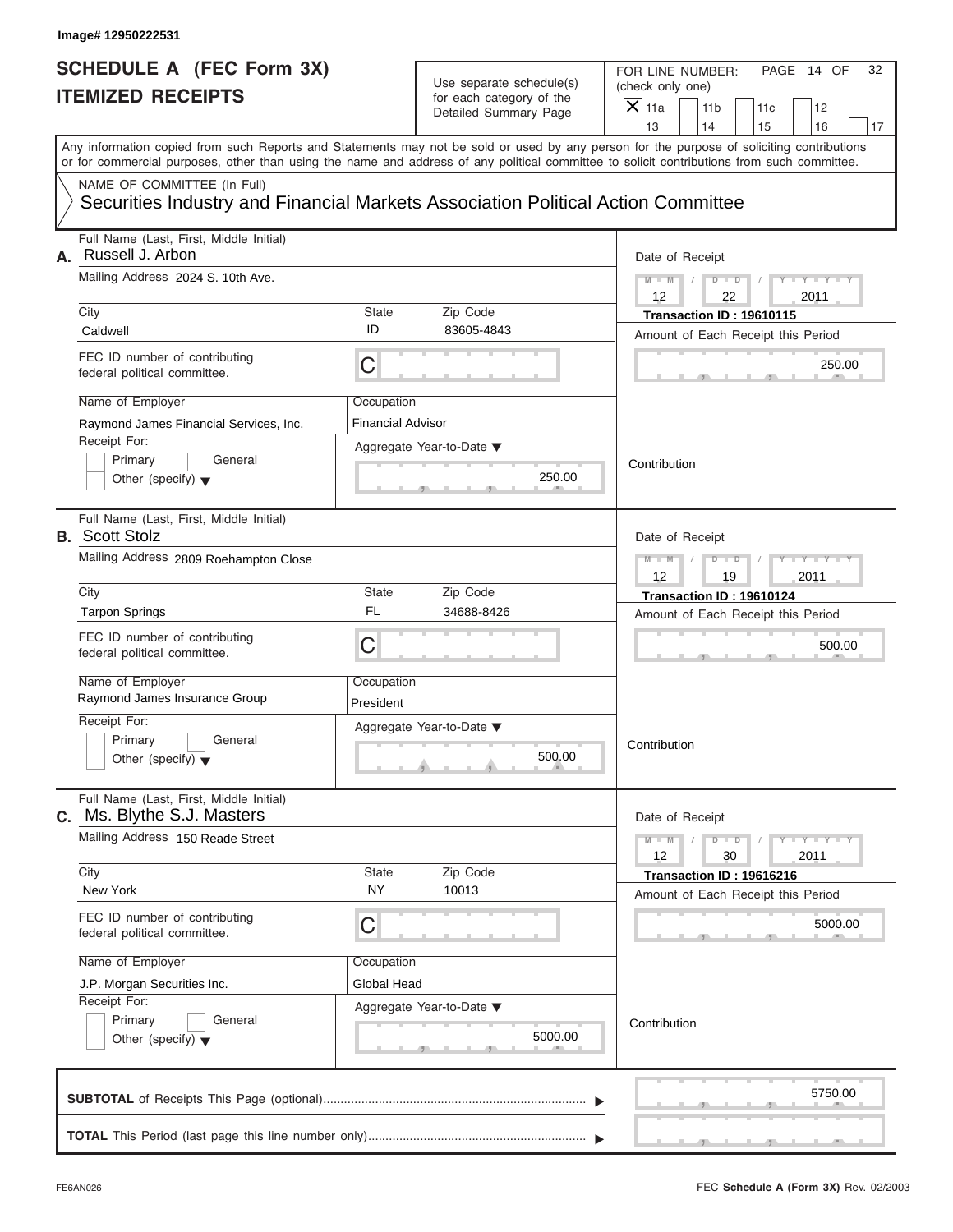# Use separate schedule(s) (check only one)<br>for each category of the  $\Box$

|    | Image# 12950222532                                                                                                                         |                                        |                                                                               |                                                                                                                                            |
|----|--------------------------------------------------------------------------------------------------------------------------------------------|----------------------------------------|-------------------------------------------------------------------------------|--------------------------------------------------------------------------------------------------------------------------------------------|
|    | <b>SCHEDULE A (FEC Form 3X)</b><br><b>ITEMIZED RECEIPTS</b>                                                                                |                                        | Use separate schedule(s)<br>for each category of the<br>Detailed Summary Page | FOR LINE NUMBER:<br>PAGE 15 OF<br>32<br>(check only one)<br>$\mathsf{X}$ 11a<br>11 <sub>b</sub><br>11c<br>12<br>13<br>14<br>15<br>16<br>17 |
|    | or for commercial purposes, other than using the name and address of any political committee to solicit contributions from such committee. |                                        |                                                                               | Any information copied from such Reports and Statements may not be sold or used by any person for the purpose of soliciting contributions  |
|    | NAME OF COMMITTEE (In Full)<br>Securities Industry and Financial Markets Association Political Action Committee                            |                                        |                                                                               |                                                                                                                                            |
| А. | Full Name (Last, First, Middle Initial)<br>Mr. Dennis W. Zank<br>Mailing Address 6123 Pasadena Point Blvd.                                 |                                        |                                                                               | Date of Receipt<br>$D$ $\Box$ $D$<br>Y TYT<br>$M - M$<br>12<br>2011<br>30                                                                  |
|    | City                                                                                                                                       | State<br><b>FL</b>                     | Zip Code                                                                      | Transaction ID: 19616217                                                                                                                   |
|    | Gulfport<br>FEC ID number of contributing<br>federal political committee.                                                                  | C                                      | 33707-3876                                                                    | Amount of Each Receipt this Period<br>500.00                                                                                               |
|    | Name of Employer<br>Raymond James Financial, Inc.<br>Receipt For:<br>Primary<br>General<br>Other (specify) $\blacktriangledown$            | Occupation<br>President                | Aggregate Year-to-Date $\blacktriangledown$<br>500.00                         | Contribution                                                                                                                               |
|    | Full Name (Last, First, Middle Initial)<br><b>B.</b> Roger McConnell<br>Mailing Address 1201 E. Ocean Ave, Ste K                           |                                        |                                                                               | Date of Receipt<br>Y TYT<br>$M - M$<br>$D$ $D$<br>2011<br>12<br>30                                                                         |
|    | City                                                                                                                                       | State                                  | Zip Code                                                                      | Transaction ID: 19616220                                                                                                                   |
|    | Lompoc                                                                                                                                     | CA                                     | 93436-7083                                                                    | Amount of Each Receipt this Period                                                                                                         |
|    | FEC ID number of contributing<br>federal political committee.                                                                              | C                                      |                                                                               | 250.00                                                                                                                                     |
|    | Name of Employer<br>Raymond James Financial, Inc.                                                                                          | Occupation<br><b>Financial Advisor</b> |                                                                               |                                                                                                                                            |
|    | Receipt For:<br>Primary<br>General<br>Other (specify) $\blacktriangledown$                                                                 |                                        | Aggregate Year-to-Date ▼<br>250.00                                            | Contribution                                                                                                                               |
|    | Full Name (Last, First, Middle Initial)<br>C. Bryan Weadock                                                                                |                                        |                                                                               | Date of Receipt                                                                                                                            |
|    | Mailing Address 111 E 80th Street<br>Apt 8A<br>City                                                                                        | State                                  | Zip Code                                                                      | $M - M$<br>$Y = Y$<br>$D - D$<br>12<br>23<br>2011<br>Transaction ID: 19616222                                                              |
|    | New York                                                                                                                                   | <b>NY</b>                              | 10075-0352                                                                    | Amount of Each Receipt this Period                                                                                                         |
|    | FEC ID number of contributing<br>federal political committee.                                                                              | С                                      |                                                                               | 5000.00                                                                                                                                    |
|    | Name of Employer                                                                                                                           | Occupation                             |                                                                               |                                                                                                                                            |
|    | Bank of America Merrill Lynch                                                                                                              |                                        | Managing Director, Co-Head Global FICC                                        |                                                                                                                                            |
|    | Receipt For:<br>Primary<br>General<br>Other (specify) $\blacktriangledown$                                                                 |                                        | Aggregate Year-to-Date ▼<br>5000.00                                           | Contribution                                                                                                                               |
|    |                                                                                                                                            |                                        |                                                                               | 5750.00                                                                                                                                    |
|    |                                                                                                                                            |                                        |                                                                               |                                                                                                                                            |

S S S , , .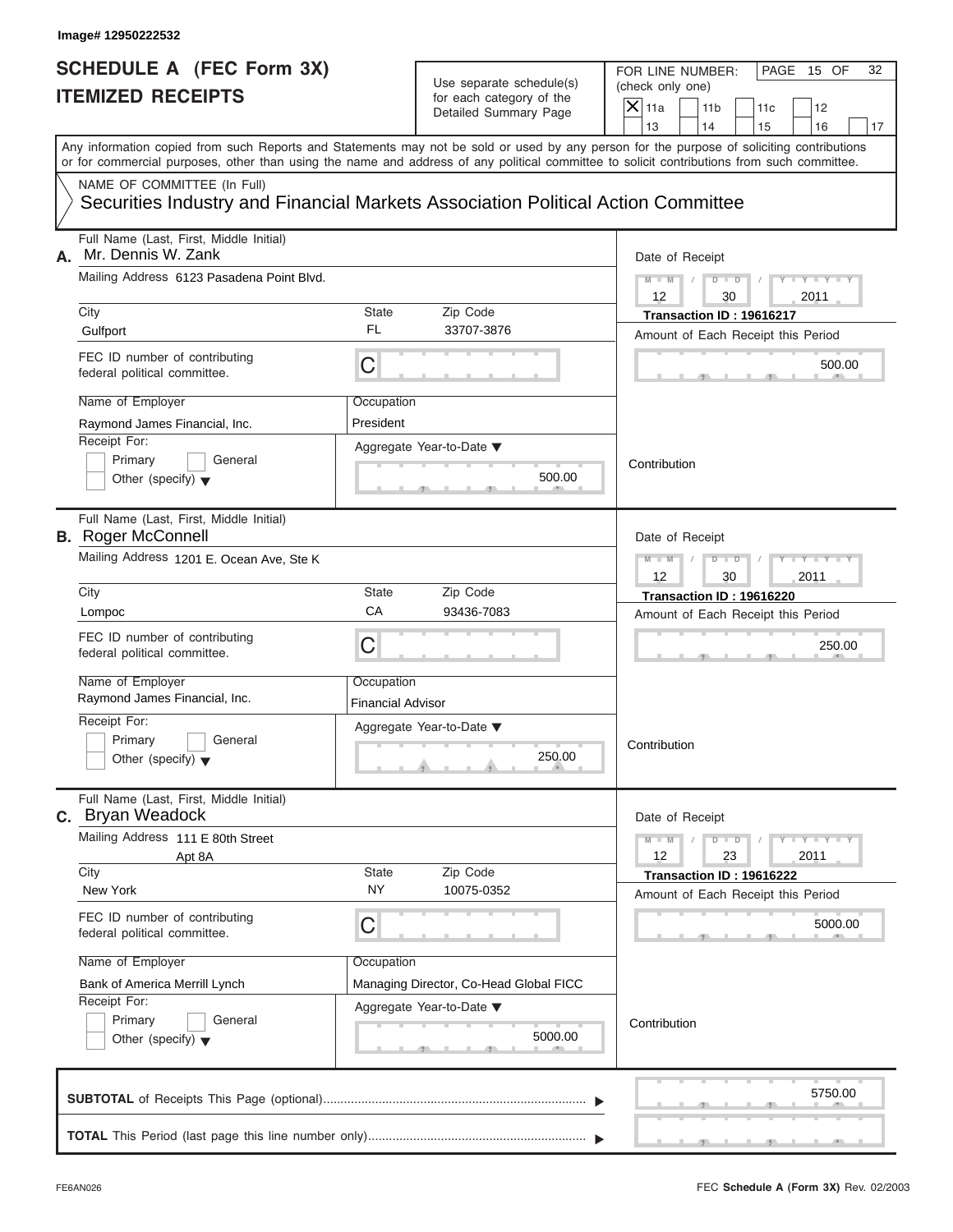|    | Image# 12950222533                                                                                                                         |                                        |                                                                               |                                                                                                                                            |
|----|--------------------------------------------------------------------------------------------------------------------------------------------|----------------------------------------|-------------------------------------------------------------------------------|--------------------------------------------------------------------------------------------------------------------------------------------|
|    | <b>SCHEDULE A (FEC Form 3X)</b><br><b>ITEMIZED RECEIPTS</b>                                                                                |                                        | Use separate schedule(s)<br>for each category of the<br>Detailed Summary Page | FOR LINE NUMBER:<br>PAGE 16 OF<br>32<br>(check only one)<br>$\mathsf{X}$ 11a<br>11 <sub>b</sub><br>11c<br>12<br>13<br>14<br>15<br>16<br>17 |
|    | or for commercial purposes, other than using the name and address of any political committee to solicit contributions from such committee. |                                        |                                                                               | Any information copied from such Reports and Statements may not be sold or used by any person for the purpose of soliciting contributions  |
|    | NAME OF COMMITTEE (In Full)<br>Securities Industry and Financial Markets Association Political Action Committee                            |                                        |                                                                               |                                                                                                                                            |
| А. | Full Name (Last, First, Middle Initial)<br>Mr. David William Sisemore                                                                      |                                        |                                                                               | Date of Receipt                                                                                                                            |
|    | Mailing Address 275 Bayshore Blvd, #1608                                                                                                   |                                        |                                                                               | $M - M$<br>$D$ $\Box$ $D$<br>$Y - Y - Y$<br>12<br>05<br>2011                                                                               |
|    | City<br>Tampa                                                                                                                              | State<br>FL                            | Zip Code<br>33606-2340                                                        | Transaction ID: 19675303<br>Amount of Each Receipt this Period                                                                             |
|    | FEC ID number of contributing<br>federal political committee.                                                                              | C                                      |                                                                               | 1000.00                                                                                                                                    |
|    | Name of Employer<br>Raymond James Financial, Inc.<br>Receipt For:<br>Primary<br>General<br>Other (specify) $\blacktriangledown$            | Occupation<br>Regional Director        | Aggregate Year-to-Date ▼<br>1000.00                                           | Contribution                                                                                                                               |
|    | Full Name (Last, First, Middle Initial)<br><b>B.</b> Mr. Thomas F Price<br>Mailing Address 120 Broadway<br>35th Floor                      |                                        |                                                                               | Date of Receipt<br>Y T Y T Y T<br>$M - M$<br>$D$ $D$<br>2011<br>12<br>28                                                                   |
|    | City<br>New York                                                                                                                           | State<br><b>NY</b>                     | Zip Code<br>10271-3599                                                        | Transaction ID: 19675304<br>Amount of Each Receipt this Period                                                                             |
|    | FEC ID number of contributing<br>federal political committee.                                                                              | C                                      |                                                                               | 37.50                                                                                                                                      |
|    | Name of Employer<br>Securities Industry and Financial Mark                                                                                 | Occupation<br><b>Managing Director</b> |                                                                               |                                                                                                                                            |
|    | Receipt For:<br>Primary<br>General<br>Other (specify) $\blacktriangledown$                                                                 |                                        | Aggregate Year-to-Date ▼<br>1000.00                                           |                                                                                                                                            |
| С. | Full Name (Last, First, Middle Initial)<br>Ms. Lisa Bleier                                                                                 |                                        |                                                                               | Date of Receipt                                                                                                                            |
|    | Mailing Address 1101 New York Ave, NW<br>8th Floor                                                                                         |                                        |                                                                               | $M - M$<br>$\mathbf{I} = \mathbf{Y} + \mathbf{I} - \mathbf{Y}$<br>$D$ $D$<br>12<br>2011<br>28                                              |
|    | City<br>Washington                                                                                                                         | State<br>DC                            | Zip Code<br>20005-4269                                                        | Transaction ID: 19675305<br>Amount of Each Receipt this Period                                                                             |
|    | FEC ID number of contributing<br>federal political committee.                                                                              | С                                      |                                                                               | 19.23                                                                                                                                      |
|    | Name of Employer                                                                                                                           | Occupation                             |                                                                               |                                                                                                                                            |
|    | Securities Industry and Financial Mark                                                                                                     | <b>Managing Director</b>               |                                                                               |                                                                                                                                            |
|    | Receipt For:<br>Primary<br>General<br>Other (specify) $\blacktriangledown$                                                                 |                                        | Aggregate Year-to-Date ▼<br>442.29                                            |                                                                                                                                            |
|    |                                                                                                                                            |                                        |                                                                               | 1056.73                                                                                                                                    |
|    |                                                                                                                                            |                                        |                                                                               |                                                                                                                                            |

S S S , , .

a.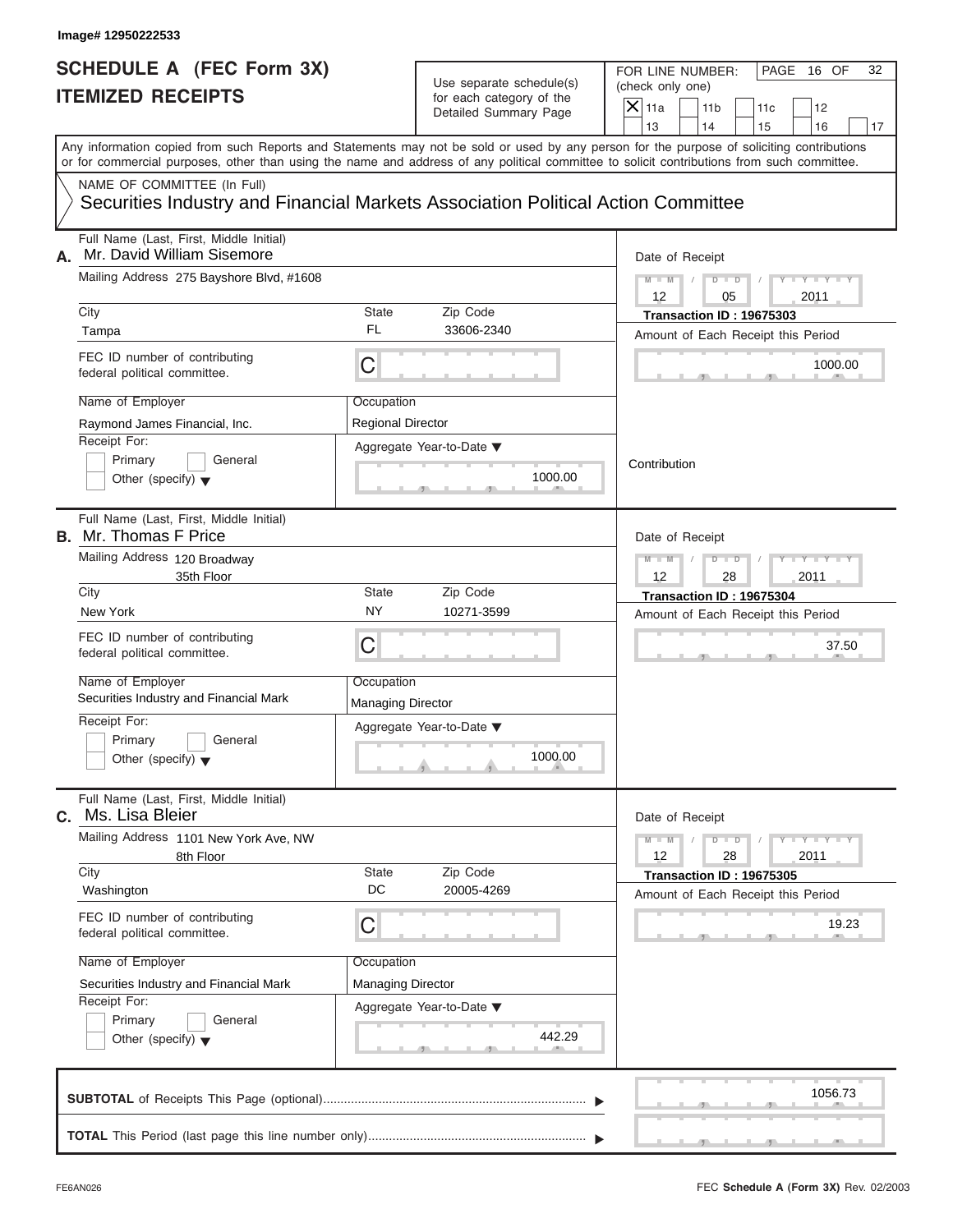|                                                                                                                                                                                                                                                                                                                                                        | Image# 12950222534                                                                                              |                          |                                                      |                                                                      |                                                                |     |                             |    |
|--------------------------------------------------------------------------------------------------------------------------------------------------------------------------------------------------------------------------------------------------------------------------------------------------------------------------------------------------------|-----------------------------------------------------------------------------------------------------------------|--------------------------|------------------------------------------------------|----------------------------------------------------------------------|----------------------------------------------------------------|-----|-----------------------------|----|
| <b>SCHEDULE A (FEC Form 3X)</b><br><b>ITEMIZED RECEIPTS</b><br>Any information copied from such Reports and Statements may not be sold or used by any person for the purpose of soliciting contributions<br>or for commercial purposes, other than using the name and address of any political committee to solicit contributions from such committee. |                                                                                                                 |                          | Use separate schedule(s)<br>for each category of the | FOR LINE NUMBER:<br>(check only one)<br>$\mathsf{X} _{\mathsf{11a}}$ | 11 <sub>b</sub>                                                | 11c | PAGE 17 OF<br>12            | 32 |
|                                                                                                                                                                                                                                                                                                                                                        |                                                                                                                 |                          | Detailed Summary Page                                | 13                                                                   | 14                                                             | 15  | 16                          | 17 |
|                                                                                                                                                                                                                                                                                                                                                        |                                                                                                                 |                          |                                                      |                                                                      |                                                                |     |                             |    |
|                                                                                                                                                                                                                                                                                                                                                        | NAME OF COMMITTEE (In Full)<br>Securities Industry and Financial Markets Association Political Action Committee |                          |                                                      |                                                                      |                                                                |     |                             |    |
| А.                                                                                                                                                                                                                                                                                                                                                     | Full Name (Last, First, Middle Initial)<br>Ms. Bradley Gaskins Edgell                                           |                          |                                                      | Date of Receipt                                                      |                                                                |     |                             |    |
|                                                                                                                                                                                                                                                                                                                                                        | Mailing Address 1101 New York Ave, NW                                                                           |                          |                                                      | $M - M$                                                              | $D$ $D$                                                        |     | $Y - Y - Y - Y - Y$         |    |
|                                                                                                                                                                                                                                                                                                                                                        | 8th Floor<br>City                                                                                               | <b>State</b>             |                                                      | $12 \overline{ }$                                                    | 28                                                             |     | 2011                        |    |
|                                                                                                                                                                                                                                                                                                                                                        | Washington                                                                                                      | DC                       | Zip Code<br>20005-4269                               |                                                                      | Transaction ID: 19675306<br>Amount of Each Receipt this Period |     |                             |    |
|                                                                                                                                                                                                                                                                                                                                                        | FEC ID number of contributing<br>federal political committee.                                                   | C                        |                                                      |                                                                      |                                                                |     | 38.50                       |    |
|                                                                                                                                                                                                                                                                                                                                                        | Name of Employer                                                                                                | Occupation               |                                                      |                                                                      |                                                                |     |                             |    |
|                                                                                                                                                                                                                                                                                                                                                        | Securities Industry and Financial Mark                                                                          | <b>Managing Director</b> |                                                      |                                                                      |                                                                |     |                             |    |
|                                                                                                                                                                                                                                                                                                                                                        | Receipt For:                                                                                                    |                          | Aggregate Year-to-Date ▼                             |                                                                      |                                                                |     |                             |    |
|                                                                                                                                                                                                                                                                                                                                                        | Primary<br>General<br>Other (specify) $\blacktriangledown$                                                      |                          | 885.50                                               |                                                                      |                                                                |     |                             |    |
|                                                                                                                                                                                                                                                                                                                                                        | Full Name (Last, First, Middle Initial)<br>B. Mr. Kenneth E. Bentsen Jr.                                        |                          |                                                      | Date of Receipt                                                      |                                                                |     |                             |    |
|                                                                                                                                                                                                                                                                                                                                                        | Mailing Address 1101 New York Ave, NW                                                                           |                          |                                                      |                                                                      | $D$ $\Box$ $D$                                                 |     | Y TYTTY                     |    |
|                                                                                                                                                                                                                                                                                                                                                        | 8th Floor                                                                                                       |                          |                                                      |                                                                      | 28                                                             |     | 2011                        |    |
|                                                                                                                                                                                                                                                                                                                                                        | City<br>Washington                                                                                              | <b>State</b><br>DC       | Zip Code<br>20005-4269                               | Transaction ID: 19675307<br>Amount of Each Receipt this Period       |                                                                |     |                             |    |
|                                                                                                                                                                                                                                                                                                                                                        |                                                                                                                 |                          |                                                      |                                                                      |                                                                |     |                             |    |
|                                                                                                                                                                                                                                                                                                                                                        | FEC ID number of contributing<br>federal political committee.                                                   | C                        |                                                      |                                                                      |                                                                |     | 191.25                      |    |
|                                                                                                                                                                                                                                                                                                                                                        | Name of Employer                                                                                                | Occupation               |                                                      |                                                                      |                                                                |     |                             |    |
|                                                                                                                                                                                                                                                                                                                                                        | Securities Industry and Financial Mark                                                                          |                          | EVP, Public Policy and Advocacy                      |                                                                      |                                                                |     |                             |    |
|                                                                                                                                                                                                                                                                                                                                                        | Receipt For:<br>Primary<br>General                                                                              |                          | Aggregate Year-to-Date ▼                             |                                                                      |                                                                |     |                             |    |
|                                                                                                                                                                                                                                                                                                                                                        | Other (specify) $\blacktriangledown$                                                                            |                          | 5000.00                                              |                                                                      |                                                                |     |                             |    |
| С.                                                                                                                                                                                                                                                                                                                                                     | Full Name (Last, First, Middle Initial)<br>Ms. Lisa Fues                                                        |                          |                                                      | Date of Receipt                                                      |                                                                |     |                             |    |
|                                                                                                                                                                                                                                                                                                                                                        | Mailing Address 1101 New York Ave, NW<br>8th Floor                                                              |                          |                                                      | $M - M$<br>12                                                        | $D - D$<br>28                                                  |     | $Y - Y - Y - Y - I$<br>2011 |    |
|                                                                                                                                                                                                                                                                                                                                                        | City                                                                                                            | <b>State</b><br>DC       | Zip Code<br>20005-4269                               |                                                                      | Transaction ID: 19675308                                       |     |                             |    |
|                                                                                                                                                                                                                                                                                                                                                        | Washington                                                                                                      |                          |                                                      |                                                                      | Amount of Each Receipt this Period                             |     |                             |    |
|                                                                                                                                                                                                                                                                                                                                                        | FEC ID number of contributing<br>federal political committee.                                                   | С                        |                                                      |                                                                      |                                                                |     | 19.23                       |    |
|                                                                                                                                                                                                                                                                                                                                                        | Name of Employer                                                                                                | Occupation               |                                                      |                                                                      |                                                                |     |                             |    |
|                                                                                                                                                                                                                                                                                                                                                        | Securities Industry and Financial Mark                                                                          | Vice President           |                                                      |                                                                      |                                                                |     |                             |    |
|                                                                                                                                                                                                                                                                                                                                                        | Receipt For:<br>Primary<br>General                                                                              |                          | Aggregate Year-to-Date ▼                             |                                                                      |                                                                |     |                             |    |
|                                                                                                                                                                                                                                                                                                                                                        | Other (specify) $\blacktriangledown$                                                                            |                          | 442.29                                               |                                                                      |                                                                |     |                             |    |
|                                                                                                                                                                                                                                                                                                                                                        |                                                                                                                 |                          |                                                      |                                                                      |                                                                |     | 248.98                      |    |
|                                                                                                                                                                                                                                                                                                                                                        |                                                                                                                 |                          |                                                      |                                                                      |                                                                |     |                             |    |
|                                                                                                                                                                                                                                                                                                                                                        |                                                                                                                 |                          |                                                      |                                                                      |                                                                |     |                             |    |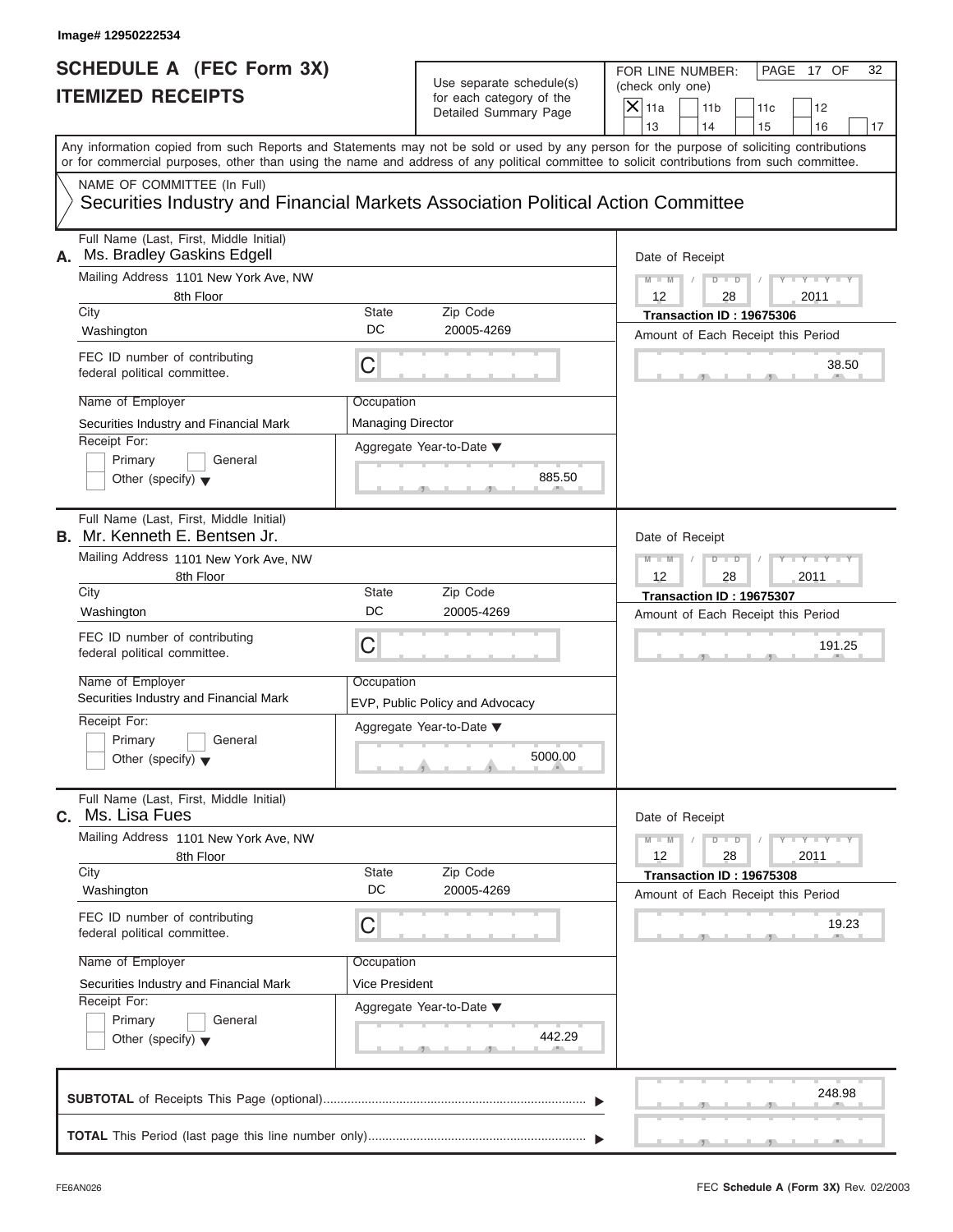#### Use separate schedule(s) for each category of the

|                                                             | Image# 12950222535                                                                                                                                                                                                                                                                      |             |                                                                               |                        |                                                                |     |                     |    |
|-------------------------------------------------------------|-----------------------------------------------------------------------------------------------------------------------------------------------------------------------------------------------------------------------------------------------------------------------------------------|-------------|-------------------------------------------------------------------------------|------------------------|----------------------------------------------------------------|-----|---------------------|----|
| <b>SCHEDULE A (FEC Form 3X)</b><br><b>ITEMIZED RECEIPTS</b> |                                                                                                                                                                                                                                                                                         |             | Use separate schedule(s)<br>for each category of the<br>Detailed Summary Page |                        | FOR LINE NUMBER:<br>(check only one)<br>11 <sub>b</sub>        | 11c | PAGE 18 OF<br>12    | 32 |
|                                                             |                                                                                                                                                                                                                                                                                         |             |                                                                               | $\mathsf{X}$ 11a<br>13 | 14                                                             | 15  | 16                  | 17 |
|                                                             | Any information copied from such Reports and Statements may not be sold or used by any person for the purpose of soliciting contributions<br>or for commercial purposes, other than using the name and address of any political committee to solicit contributions from such committee. |             |                                                                               |                        |                                                                |     |                     |    |
|                                                             | NAME OF COMMITTEE (In Full)<br>Securities Industry and Financial Markets Association Political Action Committee                                                                                                                                                                         |             |                                                                               |                        |                                                                |     |                     |    |
| А.                                                          | Full Name (Last, First, Middle Initial)<br>Ms Kim Chamberlain                                                                                                                                                                                                                           |             |                                                                               | Date of Receipt        |                                                                |     |                     |    |
|                                                             | Mailing Address 120 Broadway                                                                                                                                                                                                                                                            |             |                                                                               | $M - M$                | $D$ $\Box$ $D$                                                 |     | $Y = Y =$           |    |
|                                                             | 35th Floor<br>City                                                                                                                                                                                                                                                                      | State       | Zip Code                                                                      | 12                     | 28<br>Transaction ID: 19675309                                 |     | 2011                |    |
|                                                             | New York                                                                                                                                                                                                                                                                                | <b>NY</b>   | 10271-3599                                                                    |                        | Amount of Each Receipt this Period                             |     |                     |    |
|                                                             | FEC ID number of contributing<br>federal political committee.                                                                                                                                                                                                                           | С           |                                                                               |                        |                                                                |     | 38.50               |    |
|                                                             | Name of Employer                                                                                                                                                                                                                                                                        | Occupation  |                                                                               |                        |                                                                |     |                     |    |
|                                                             | Securities Industry and Financial Mark                                                                                                                                                                                                                                                  |             | Managing Director & Counsel, State Gov                                        |                        |                                                                |     |                     |    |
|                                                             | Receipt For:<br>Primary<br>General                                                                                                                                                                                                                                                      |             | Aggregate Year-to-Date ▼                                                      |                        |                                                                |     |                     |    |
|                                                             | Other (specify) $\blacktriangledown$                                                                                                                                                                                                                                                    |             | 847.00                                                                        |                        |                                                                |     |                     |    |
|                                                             | Full Name (Last, First, Middle Initial)<br><b>B.</b> Marin E. Gibson                                                                                                                                                                                                                    |             |                                                                               | Date of Receipt        |                                                                |     |                     |    |
|                                                             | Mailing Address 120 Broadway                                                                                                                                                                                                                                                            |             |                                                                               | $M - M$                | $D$ $D$                                                        |     | $T - Y = T - Y = T$ |    |
|                                                             | 35th Floor<br>City                                                                                                                                                                                                                                                                      | State       | Zip Code                                                                      | 12                     | 28                                                             |     | 2011                |    |
|                                                             | New York                                                                                                                                                                                                                                                                                | <b>NY</b>   | 10271-3599                                                                    |                        | Transaction ID: 19675310<br>Amount of Each Receipt this Period |     |                     |    |
|                                                             | FEC ID number of contributing<br>federal political committee.                                                                                                                                                                                                                           | С           |                                                                               |                        |                                                                |     | 69.23               |    |
|                                                             | Name of Employer<br>Securities Industry and Financial Mark                                                                                                                                                                                                                              | Occupation  | Managing Director & Counsel                                                   |                        |                                                                |     |                     |    |
|                                                             | Receipt For:                                                                                                                                                                                                                                                                            |             | Aggregate Year-to-Date ▼                                                      |                        |                                                                |     |                     |    |
|                                                             | Primary<br>General<br>Other (specify) $\blacktriangledown$                                                                                                                                                                                                                              |             | 1799.98                                                                       |                        |                                                                |     |                     |    |
| С.                                                          | Full Name (Last, First, Middle Initial)<br>Mr. Carter McDowell                                                                                                                                                                                                                          |             |                                                                               | Date of Receipt        |                                                                |     |                     |    |
|                                                             | Mailing Address 1101 New York Ave, NW<br>8th Floor                                                                                                                                                                                                                                      |             |                                                                               | $M - M$<br>12          | $D - D$<br>28                                                  |     | $Y = Y$<br>2011     |    |
|                                                             | City<br>Washington                                                                                                                                                                                                                                                                      | State<br>DC | Zip Code<br>20005-4269                                                        |                        | Transaction ID: 19675311<br>Amount of Each Receipt this Period |     |                     |    |
|                                                             | FEC ID number of contributing<br>federal political committee.                                                                                                                                                                                                                           | С           |                                                                               |                        |                                                                |     | 100.00              |    |
|                                                             | Name of Employer                                                                                                                                                                                                                                                                        | Occupation  |                                                                               |                        |                                                                |     |                     |    |
|                                                             | Securities Industry and Financial Mark                                                                                                                                                                                                                                                  |             | Senior Managing Director                                                      |                        |                                                                |     |                     |    |
|                                                             | Receipt For:<br>Primary<br>General                                                                                                                                                                                                                                                      |             | Aggregate Year-to-Date ▼                                                      |                        |                                                                |     |                     |    |
|                                                             | Other (specify) $\blacktriangledown$                                                                                                                                                                                                                                                    |             | 2600.00                                                                       |                        |                                                                |     |                     |    |
|                                                             |                                                                                                                                                                                                                                                                                         |             |                                                                               |                        |                                                                |     | 207.73              |    |
|                                                             |                                                                                                                                                                                                                                                                                         |             |                                                                               |                        |                                                                |     |                     |    |

FEC **Schedule A (Form 3X)** Rev. 02/2003

S S S , , .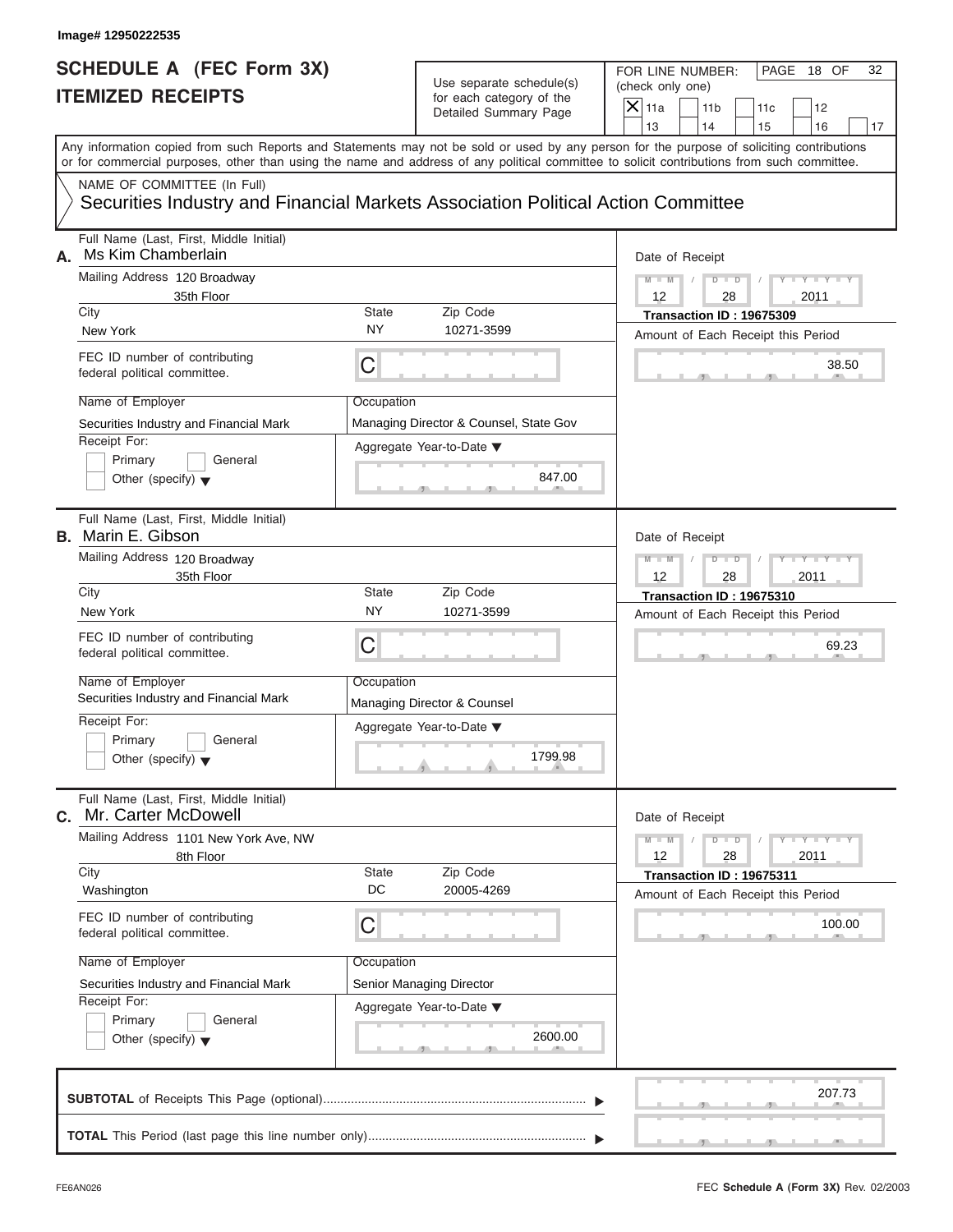| Image# 12950222536                                                    |                                                                                                                                                                                                                                                                                         |                                                                               |                                                                             |                               |
|-----------------------------------------------------------------------|-----------------------------------------------------------------------------------------------------------------------------------------------------------------------------------------------------------------------------------------------------------------------------------------|-------------------------------------------------------------------------------|-----------------------------------------------------------------------------|-------------------------------|
| <b>SCHEDULE A (FEC Form 3X)</b><br><b>ITEMIZED RECEIPTS</b>           |                                                                                                                                                                                                                                                                                         | Use separate schedule(s)<br>for each category of the<br>Detailed Summary Page | FOR LINE NUMBER:<br>(check only one)<br>$\mathsf{X}$ 11a<br>11 <sub>b</sub> | PAGE 19 OF<br>32<br>11c<br>12 |
|                                                                       | Any information copied from such Reports and Statements may not be sold or used by any person for the purpose of soliciting contributions<br>or for commercial purposes, other than using the name and address of any political committee to solicit contributions from such committee. |                                                                               | 13<br>14                                                                    | 15<br>16<br>17                |
| NAME OF COMMITTEE (In Full)                                           | Securities Industry and Financial Markets Association Political Action Committee                                                                                                                                                                                                        |                                                                               |                                                                             |                               |
| Full Name (Last, First, Middle Initial)<br>Mr. James McHale<br>А.     |                                                                                                                                                                                                                                                                                         |                                                                               | Date of Receipt                                                             |                               |
| Mailing Address 1101 New York Ave, NW<br>8th Floor                    |                                                                                                                                                                                                                                                                                         |                                                                               | $M - M$<br>$D$ $\Box$ $D$<br>12<br>28                                       | $Y - Y - Y$<br>2011           |
| City                                                                  | State                                                                                                                                                                                                                                                                                   | Zip Code                                                                      | Transaction ID: 19675312                                                    |                               |
| Washington                                                            | DC                                                                                                                                                                                                                                                                                      | 20005-4269                                                                    | Amount of Each Receipt this Period                                          |                               |
| FEC ID number of contributing<br>federal political committee.         | C                                                                                                                                                                                                                                                                                       |                                                                               |                                                                             | 19.23                         |
| Name of Employer                                                      | Occupation                                                                                                                                                                                                                                                                              |                                                                               |                                                                             |                               |
| Securities Industry and Financial Mark                                |                                                                                                                                                                                                                                                                                         | Managing Director, Associate General C                                        |                                                                             |                               |
| Receipt For:<br>Primary<br>Other (specify) $\blacktriangledown$       | General                                                                                                                                                                                                                                                                                 | Aggregate Year-to-Date ▼<br>442.29                                            |                                                                             |                               |
| Full Name (Last, First, Middle Initial)<br><b>B.</b> Ms. Kyle Brandon |                                                                                                                                                                                                                                                                                         |                                                                               | Date of Receipt                                                             |                               |
| Mailing Address 120 Broadway                                          |                                                                                                                                                                                                                                                                                         |                                                                               | $M - M$<br>$D$ $D$                                                          | Y T Y T Y T                   |
| 35th Floor<br>City                                                    | State                                                                                                                                                                                                                                                                                   | Zip Code                                                                      | 12<br>28<br>Transaction ID: 19675313                                        | 2011                          |
| New York                                                              | <b>NY</b>                                                                                                                                                                                                                                                                               | 10271-3599                                                                    | Amount of Each Receipt this Period                                          |                               |
| FEC ID number of contributing<br>federal political committee.         | C                                                                                                                                                                                                                                                                                       |                                                                               |                                                                             | 77.00                         |
| Name of Employer<br>Securities Industry and Financial Mark            | Occupation                                                                                                                                                                                                                                                                              | Managing Director, DOR                                                        |                                                                             |                               |
| Receipt For:<br>Primary<br>Other (specify) $\blacktriangledown$       | General                                                                                                                                                                                                                                                                                 | Aggregate Year-to-Date ▼<br>1540.00                                           |                                                                             |                               |
| Full Name (Last, First, Middle Initial)<br>Mr. Andrew DeSouza<br>С.   |                                                                                                                                                                                                                                                                                         |                                                                               | Date of Receipt                                                             |                               |
| Mailing Address 1101 New York Ave, NW<br>8th Floor                    |                                                                                                                                                                                                                                                                                         |                                                                               | $M - M$<br>$D$ $D$<br>12<br>28                                              | $Y + Y + Y + Y$<br>2011       |
| City<br>Washington                                                    | <b>State</b><br>DC                                                                                                                                                                                                                                                                      | Zip Code<br>20005-4269                                                        | Transaction ID: 19675314<br>Amount of Each Receipt this Period              |                               |
| FEC ID number of contributing<br>federal political committee.         | С                                                                                                                                                                                                                                                                                       |                                                                               |                                                                             | 8.75                          |
| Name of Employer                                                      | Occupation                                                                                                                                                                                                                                                                              |                                                                               |                                                                             |                               |
| Securities Industry and Financial Mark                                | Director                                                                                                                                                                                                                                                                                |                                                                               |                                                                             |                               |
| Receipt For:<br>Primary<br>Other (specify) $\blacktriangledown$       | General                                                                                                                                                                                                                                                                                 | Aggregate Year-to-Date ▼<br>250.00                                            |                                                                             |                               |
|                                                                       |                                                                                                                                                                                                                                                                                         |                                                                               |                                                                             | 104.98                        |
|                                                                       |                                                                                                                                                                                                                                                                                         |                                                                               |                                                                             |                               |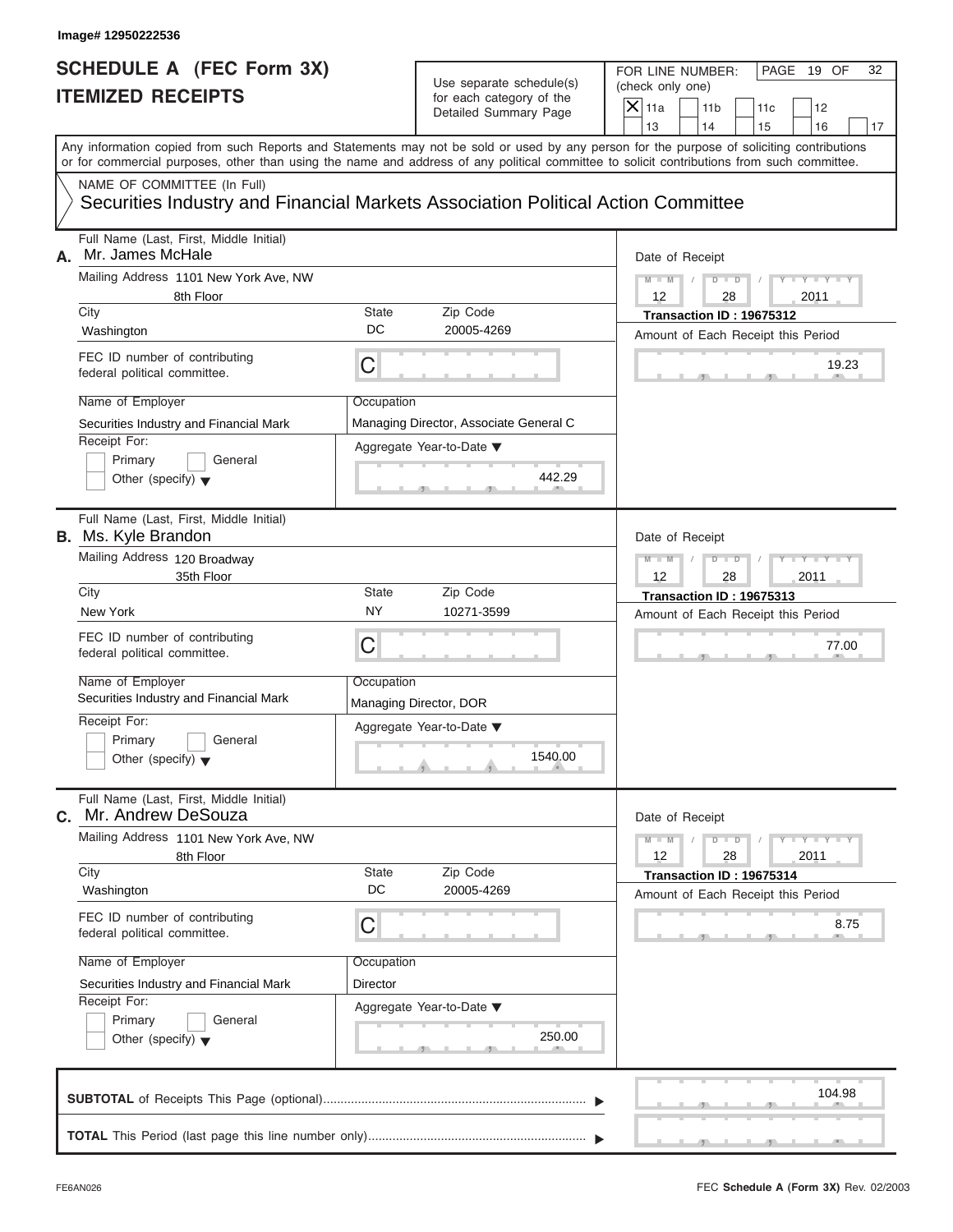#### Use separate schedule(s) (check only one)<br>for each category of the for each category of the

|    | Image# 12950222537                                                                                                                         |                                        |                                                      |                                                                                                                                           |
|----|--------------------------------------------------------------------------------------------------------------------------------------------|----------------------------------------|------------------------------------------------------|-------------------------------------------------------------------------------------------------------------------------------------------|
|    | <b>SCHEDULE A (FEC Form 3X)</b><br><b>ITEMIZED RECEIPTS</b>                                                                                |                                        | Use separate schedule(s)<br>for each category of the | FOR LINE NUMBER:<br>PAGE 20 OF<br>32<br>(check only one)<br>$\mathsf{X}$ 11a                                                              |
|    |                                                                                                                                            |                                        | Detailed Summary Page                                | 11 <sub>b</sub><br>11c<br>12<br>13<br>14<br>15<br>16<br>17                                                                                |
|    | or for commercial purposes, other than using the name and address of any political committee to solicit contributions from such committee. |                                        |                                                      | Any information copied from such Reports and Statements may not be sold or used by any person for the purpose of soliciting contributions |
|    | NAME OF COMMITTEE (In Full)<br>Securities Industry and Financial Markets Association Political Action Committee                            |                                        |                                                      |                                                                                                                                           |
| А. | Full Name (Last, First, Middle Initial)<br>Rob Gannon                                                                                      |                                        |                                                      | Date of Receipt                                                                                                                           |
|    | Mailing Address 3 Higgins Road                                                                                                             |                                        |                                                      | $Y = Y = Y - Y = 1$<br>$M - M$<br>$D$ $D$<br>12<br>28<br>2011                                                                             |
|    | City<br>Old Bridge                                                                                                                         | State<br><b>NJ</b>                     | Zip Code<br>08857-2749                               | Transaction ID: 19675315<br>Amount of Each Receipt this Period                                                                            |
|    | FEC ID number of contributing<br>federal political committee.                                                                              | $\mathsf C$                            |                                                      | 9.65                                                                                                                                      |
|    | Name of Employer<br>Securities Industry and Financial Mark                                                                                 | Occupation<br><b>Managing Director</b> |                                                      |                                                                                                                                           |
|    | Receipt For:<br>Primary<br>General<br>Other (specify) $\blacktriangledown$                                                                 |                                        | Aggregate Year-to-Date ▼<br>241.25                   |                                                                                                                                           |
| В. | Full Name (Last, First, Middle Initial)                                                                                                    |                                        |                                                      | Date of Receipt                                                                                                                           |
|    | <b>Mailing Address</b>                                                                                                                     |                                        |                                                      | $Y - Y - Y - Y - Y$<br>$D - D$<br>$M - M$                                                                                                 |
|    | City                                                                                                                                       | State                                  | Zip Code                                             | Amount of Each Receipt this Period                                                                                                        |
|    | FEC ID number of contributing<br>federal political committee.                                                                              | $\mathsf C$                            |                                                      |                                                                                                                                           |
|    | Name of Employer                                                                                                                           | Occupation                             |                                                      |                                                                                                                                           |
|    | Receipt For:<br>Primary<br>General<br>Other (specify) $\blacktriangledown$                                                                 |                                        | Aggregate Year-to-Date ▼                             |                                                                                                                                           |
| C. | Full Name (Last, First, Middle Initial)                                                                                                    |                                        |                                                      | Date of Receipt                                                                                                                           |
|    | <b>Mailing Address</b>                                                                                                                     |                                        |                                                      | $M - M$<br>$D$ $D$<br>$Y - Y - Y - Y - I$                                                                                                 |
|    | City                                                                                                                                       | State                                  | Zip Code                                             | Amount of Each Receipt this Period                                                                                                        |
|    | FEC ID number of contributing<br>federal political committee.                                                                              | C                                      |                                                      |                                                                                                                                           |
|    | Name of Employer                                                                                                                           | Occupation                             |                                                      |                                                                                                                                           |
|    | Receipt For:<br>Primary<br>General                                                                                                         |                                        | Aggregate Year-to-Date ▼                             |                                                                                                                                           |
|    | Other (specify) $\blacktriangledown$                                                                                                       |                                        |                                                      |                                                                                                                                           |
|    |                                                                                                                                            |                                        |                                                      | 9.65                                                                                                                                      |
|    |                                                                                                                                            |                                        |                                                      | 20009.14                                                                                                                                  |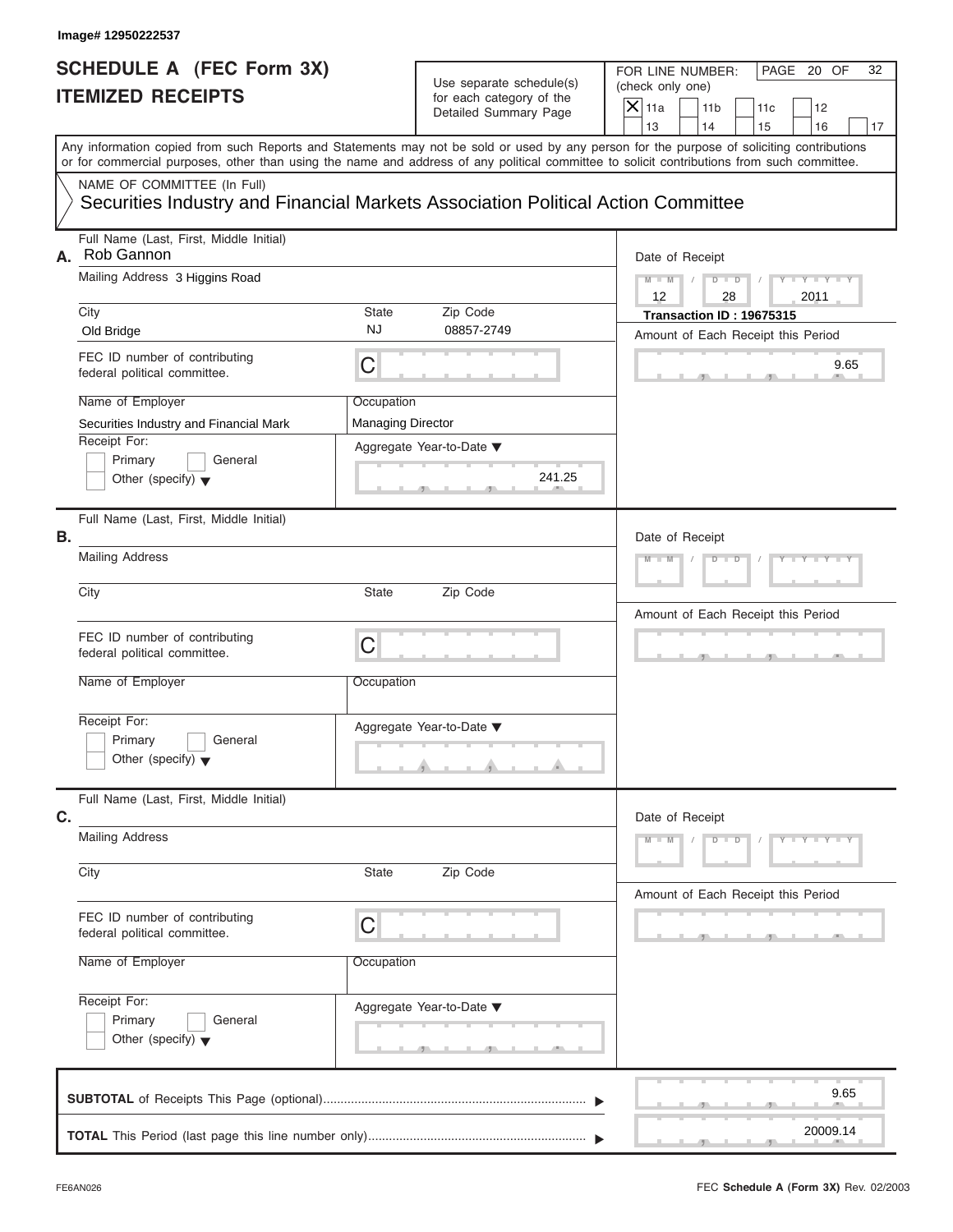| Image# 12950222538                                                                                                                                |                           |                                                                               |                                                                                                                                                                                                                                                                                         |
|---------------------------------------------------------------------------------------------------------------------------------------------------|---------------------------|-------------------------------------------------------------------------------|-----------------------------------------------------------------------------------------------------------------------------------------------------------------------------------------------------------------------------------------------------------------------------------------|
| <b>SCHEDULE A (FEC Form 3X)</b><br><b>ITEMIZED RECEIPTS</b>                                                                                       |                           | Use separate schedule(s)<br>for each category of the<br>Detailed Summary Page | FOR LINE NUMBER:<br>PAGE 21 OF<br>32<br>(check only one)<br>$X$ 11c<br>11 <sub>b</sub><br>11a<br>12<br>13<br>14<br>15<br>16<br>17                                                                                                                                                       |
|                                                                                                                                                   |                           |                                                                               | Any information copied from such Reports and Statements may not be sold or used by any person for the purpose of soliciting contributions<br>or for commercial purposes, other than using the name and address of any political committee to solicit contributions from such committee. |
| NAME OF COMMITTEE (In Full)<br>Securities Industry and Financial Markets Association Political Action Committee                                   |                           |                                                                               |                                                                                                                                                                                                                                                                                         |
| Full Name (Last, First, Middle Initial)<br>The Bank of New York Mellon Political Action Committee<br>А.<br>Mailing Address One Mellon Bank Center |                           |                                                                               | Date of Receipt<br>$M - M$<br>$D$ $D$<br>$Y = Y + Y + Y$                                                                                                                                                                                                                                |
|                                                                                                                                                   |                           |                                                                               | 12<br>2011<br>13                                                                                                                                                                                                                                                                        |
| City<br>Pittsburgh                                                                                                                                | <b>State</b><br><b>PA</b> | Zip Code<br>15258                                                             | Transaction ID: 19609892                                                                                                                                                                                                                                                                |
| FEC ID number of contributing<br>federal political committee.                                                                                     | С                         | C00017558                                                                     | Amount of Each Receipt this Period<br>5000.00                                                                                                                                                                                                                                           |
| Name of Employer                                                                                                                                  | Occupation                |                                                                               |                                                                                                                                                                                                                                                                                         |
| Receipt For:<br>Primary<br>General<br>Other (specify) $\blacktriangledown$                                                                        |                           | Aggregate Year-to-Date ▼<br>5000.00                                           | Contribution                                                                                                                                                                                                                                                                            |
| Full Name (Last, First, Middle Initial)<br><b>B.</b> Morgan Stanley PAC                                                                           |                           |                                                                               | Date of Receipt                                                                                                                                                                                                                                                                         |
| Mailing Address 1585 Broadway 39th Floor                                                                                                          |                           |                                                                               | $D - I - D$<br>Y T Y T Y T<br>$M - M$<br>2011<br>12<br>13                                                                                                                                                                                                                               |
| City                                                                                                                                              | State                     | Zip Code                                                                      | Transaction ID: 19609893                                                                                                                                                                                                                                                                |
| New York                                                                                                                                          | <b>NY</b>                 | 10036                                                                         | Amount of Each Receipt this Period                                                                                                                                                                                                                                                      |
| FEC ID number of contributing<br>federal political committee.                                                                                     | С                         | C00337626                                                                     | 5000.00                                                                                                                                                                                                                                                                                 |
| Name of Employer                                                                                                                                  | Occupation                |                                                                               |                                                                                                                                                                                                                                                                                         |
| Receipt For:<br>Primary<br>General<br>Other (specify) $\blacktriangledown$                                                                        |                           | Aggregate Year-to-Date ▼<br>5000.00                                           | Contribution                                                                                                                                                                                                                                                                            |
| Full Name (Last, First, Middle Initial)<br>C. Principal Financial Group PAC                                                                       |                           |                                                                               | Date of Receipt                                                                                                                                                                                                                                                                         |
| Mailing Address 711 High Street<br>City                                                                                                           | State                     | Zip Code                                                                      | $M - M$<br>$\mathbf{I} = \mathbf{Y} - \mathbf{I} - \mathbf{Y} - \mathbf{I}$<br>$D$ $D$<br>12<br>2011<br>30                                                                                                                                                                              |
| Des Moines                                                                                                                                        | ΙA                        | 50392                                                                         | Transaction ID: 19616218<br>Amount of Each Receipt this Period                                                                                                                                                                                                                          |
| FEC ID number of contributing<br>federal political committee.                                                                                     | С                         | C00128918                                                                     | 2000.00                                                                                                                                                                                                                                                                                 |
| Name of Employer                                                                                                                                  | Occupation                |                                                                               |                                                                                                                                                                                                                                                                                         |
| Receipt For:<br>Primary<br>General<br>Other (specify) $\blacktriangledown$                                                                        |                           | Aggregate Year-to-Date ▼<br>2000.00                                           | Contribution                                                                                                                                                                                                                                                                            |
|                                                                                                                                                   |                           |                                                                               | 12000.00                                                                                                                                                                                                                                                                                |
|                                                                                                                                                   |                           |                                                                               | 12000.00                                                                                                                                                                                                                                                                                |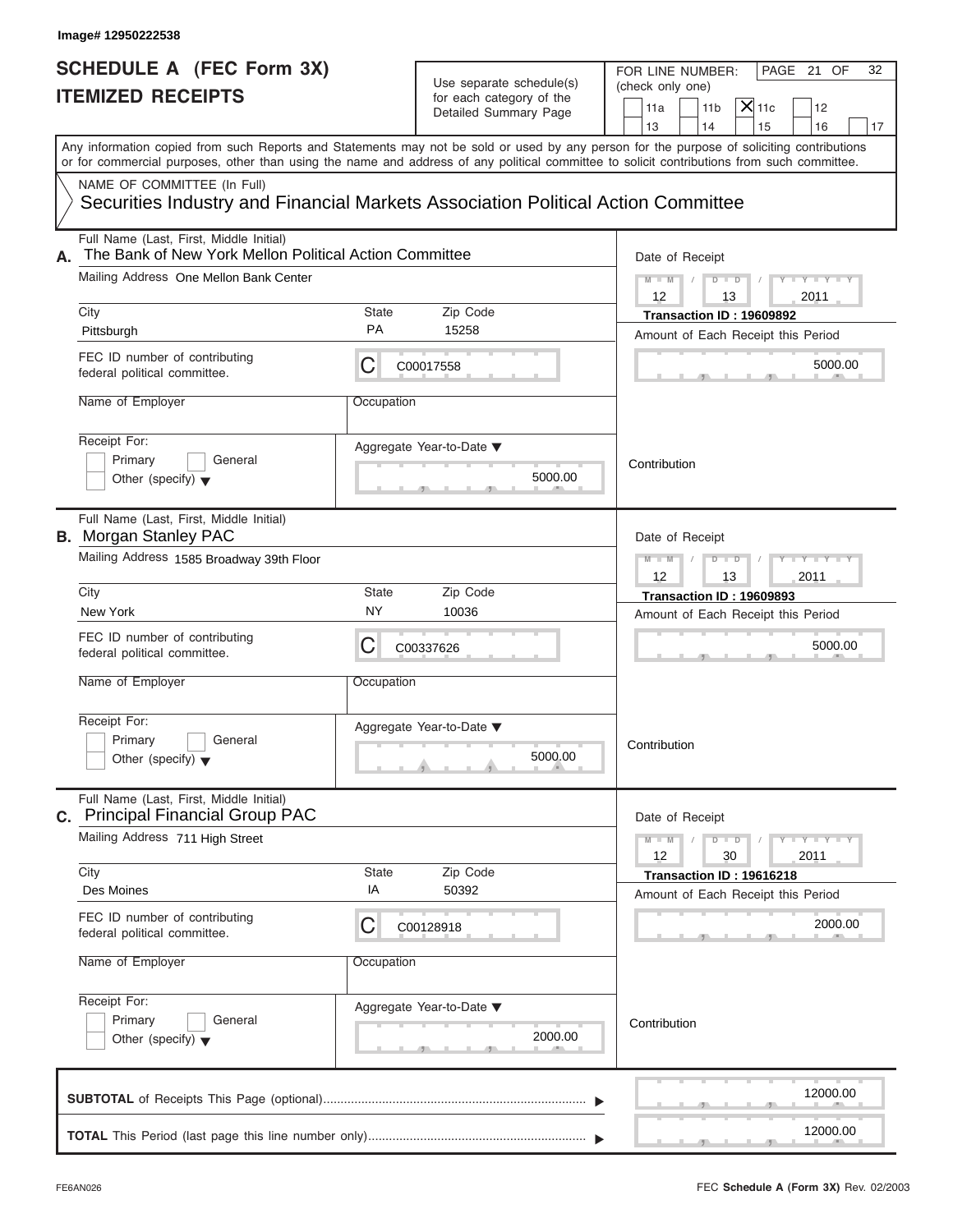| <b>SCHEDULE A (FEC Form 3X)</b><br><b>ITEMIZED RECEIPTS</b>                                         |            | Use separate schedule(s)<br>for each category of the<br>Detailed Summary Page | PAGE 22 OF<br>FOR LINE NUMBER:<br>32<br>(check only one)<br>11a<br>11 <sub>b</sub><br>11c<br>12<br>X 17<br>14<br>13<br>15<br>16                                                                                                                                                         |
|-----------------------------------------------------------------------------------------------------|------------|-------------------------------------------------------------------------------|-----------------------------------------------------------------------------------------------------------------------------------------------------------------------------------------------------------------------------------------------------------------------------------------|
| NAME OF COMMITTEE (In Full)                                                                         |            |                                                                               | Any information copied from such Reports and Statements may not be sold or used by any person for the purpose of soliciting contributions<br>or for commercial purposes, other than using the name and address of any political committee to solicit contributions from such committee. |
| Securities Industry and Financial Markets Association Political Action Committee                    |            |                                                                               |                                                                                                                                                                                                                                                                                         |
| Full Name (Last, First, Middle Initial)<br>A. Securities Industry and Financial Markets Association |            |                                                                               | Date of Receipt                                                                                                                                                                                                                                                                         |
| Mailing Address 120 Broadway                                                                        |            |                                                                               | $D$ $D$<br>$Y - Y - Y - Y - Y$<br>$M - M$                                                                                                                                                                                                                                               |
| Floor 35<br>City                                                                                    | State      | Zip Code                                                                      | $12 \overline{ }$<br>20<br>2011<br>Transaction ID: 19675321                                                                                                                                                                                                                             |
| New York                                                                                            | <b>NY</b>  | 10271                                                                         | Amount of Each Receipt this Period                                                                                                                                                                                                                                                      |
| FEC ID number of contributing<br>federal political committee.                                       | C          |                                                                               | 838.24                                                                                                                                                                                                                                                                                  |
| Name of Employer                                                                                    | Occupation |                                                                               |                                                                                                                                                                                                                                                                                         |
| Receipt For:<br>Primary<br>General<br>Other (specify) $\blacktriangledown$                          |            | Aggregate Year-to-Date ▼<br>2825.17                                           | <b>Reimbursement of Bank Fees</b>                                                                                                                                                                                                                                                       |
| Full Name (Last, First, Middle Initial)<br>Β.                                                       |            |                                                                               | Date of Receipt                                                                                                                                                                                                                                                                         |
| <b>Mailing Address</b>                                                                              |            |                                                                               | Y I Y I Y I Y<br>$M - M$<br>$D$ $D$                                                                                                                                                                                                                                                     |
| City                                                                                                | State      | Zip Code                                                                      | Amount of Each Receipt this Period                                                                                                                                                                                                                                                      |
| FEC ID number of contributing<br>federal political committee.                                       | C          |                                                                               | <u>____</u>                                                                                                                                                                                                                                                                             |
| Name of Employer                                                                                    | Occupation |                                                                               |                                                                                                                                                                                                                                                                                         |
| Receipt For:<br>Primary<br>General<br>Other (specify) $\blacktriangledown$                          |            | Aggregate Year-to-Date ▼                                                      |                                                                                                                                                                                                                                                                                         |
| Full Name (Last, First, Middle Initial)<br>C.                                                       |            |                                                                               | Date of Receipt                                                                                                                                                                                                                                                                         |
| <b>Mailing Address</b>                                                                              |            |                                                                               | $M - M$<br>$D$ $D$<br>$Y = Y = Y = Y$                                                                                                                                                                                                                                                   |
| City                                                                                                | State      | Zip Code                                                                      | Amount of Each Receipt this Period                                                                                                                                                                                                                                                      |
| FEC ID number of contributing<br>federal political committee.                                       | C          |                                                                               |                                                                                                                                                                                                                                                                                         |
| Name of Employer                                                                                    | Occupation |                                                                               |                                                                                                                                                                                                                                                                                         |
| Receipt For:                                                                                        |            | Aggregate Year-to-Date ▼                                                      |                                                                                                                                                                                                                                                                                         |
| Primary<br>General<br>Other (specify) $\blacktriangledown$                                          |            |                                                                               |                                                                                                                                                                                                                                                                                         |
|                                                                                                     |            |                                                                               | 838.24                                                                                                                                                                                                                                                                                  |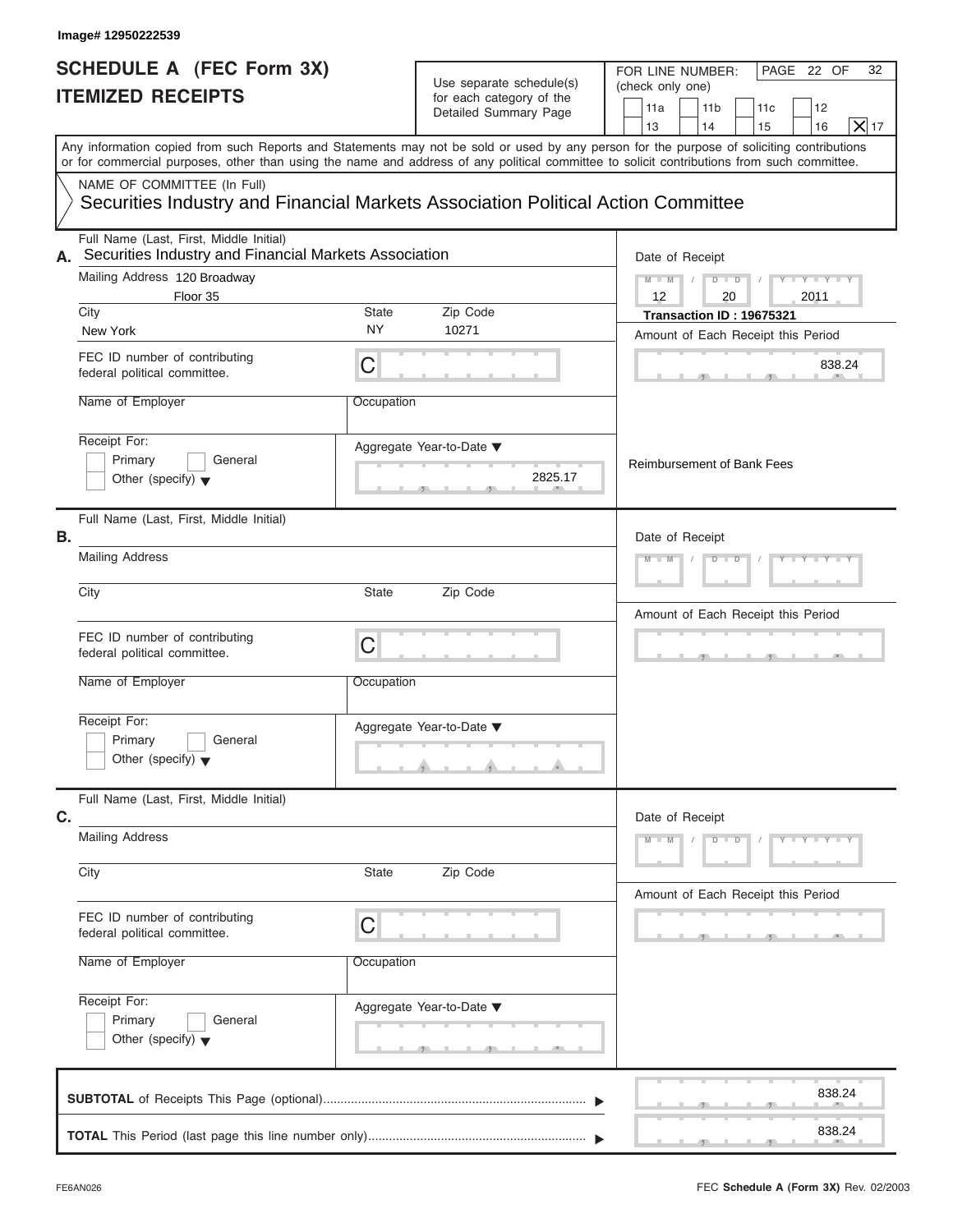| Image# 12950222540                                                                                                              |             |                                                                               |                                                                                                                                                                                                                                                                                         |
|---------------------------------------------------------------------------------------------------------------------------------|-------------|-------------------------------------------------------------------------------|-----------------------------------------------------------------------------------------------------------------------------------------------------------------------------------------------------------------------------------------------------------------------------------------|
| <b>SCHEDULE A (FEC Form 3X)</b><br><b>ITEMIZED RECEIPTS</b>                                                                     |             | Use separate schedule(s)<br>for each category of the<br>Detailed Summary Page | FOR LINE NUMBER:<br>PAGE 23 OF<br>32<br>(check only one)<br>11c<br>11a<br>11 <sub>b</sub><br>12<br>×<br>13<br>14<br>16<br>15<br>17                                                                                                                                                      |
|                                                                                                                                 |             |                                                                               | Any information copied from such Reports and Statements may not be sold or used by any person for the purpose of soliciting contributions<br>or for commercial purposes, other than using the name and address of any political committee to solicit contributions from such committee. |
| NAME OF COMMITTEE (In Full)<br>Securities Industry and Financial Markets Association Political Action Committee                 |             |                                                                               |                                                                                                                                                                                                                                                                                         |
| Full Name (Last, First, Middle Initial)<br>National Republican Senatorial Committee<br>А.<br>Mailing Address 425 2nd Street, NE |             |                                                                               | Date of Receipt<br>$Y - Y - Y - Y - Y$<br>$M - M$<br>$D$ $D$ $/$                                                                                                                                                                                                                        |
| City<br>Washington                                                                                                              | State<br>DC | Zip Code<br>20002                                                             | $12 \overline{ }$<br>08<br>2011<br>Transaction ID: 19592485                                                                                                                                                                                                                             |
| FEC ID number of contributing<br>federal political committee.                                                                   | С           | C00027466                                                                     | Amount of Each Receipt this Period<br>5000.00                                                                                                                                                                                                                                           |
| Name of Employer                                                                                                                | Occupation  |                                                                               |                                                                                                                                                                                                                                                                                         |
| Receipt For:<br>Primary<br>General<br>Other (specify) $\blacktriangledown$                                                      |             | Aggregate Year-to-Date ▼<br>5000.00                                           | Refund of original contribution to the NRCC dated<br>5/9/11 misdeposited by the NRSC.                                                                                                                                                                                                   |
| Full Name (Last, First, Middle Initial)<br>В.                                                                                   |             |                                                                               | Date of Receipt                                                                                                                                                                                                                                                                         |
| <b>Mailing Address</b>                                                                                                          |             |                                                                               | $Y = Y = Y' + Y' + Y$<br>$D$ $D$<br>$M - M$                                                                                                                                                                                                                                             |
| City                                                                                                                            | State       | Zip Code                                                                      | Amount of Each Receipt this Period                                                                                                                                                                                                                                                      |
| FEC ID number of contributing<br>federal political committee.                                                                   | C           |                                                                               | $\sim$                                                                                                                                                                                                                                                                                  |
| Name of Employer                                                                                                                | Occupation  |                                                                               |                                                                                                                                                                                                                                                                                         |
| Receipt For:<br>Primary<br>General<br>Other (specify) $\blacktriangledown$                                                      |             | Aggregate Year-to-Date ▼                                                      |                                                                                                                                                                                                                                                                                         |
| Full Name (Last, First, Middle Initial)<br>C.                                                                                   |             |                                                                               | Date of Receipt                                                                                                                                                                                                                                                                         |
| <b>Mailing Address</b>                                                                                                          |             |                                                                               | $M - M$<br>$Y - Y - Y - Y - Y$<br>$D$ $D$                                                                                                                                                                                                                                               |
| City                                                                                                                            | State       | Zip Code                                                                      | Amount of Each Receipt this Period                                                                                                                                                                                                                                                      |
| FEC ID number of contributing<br>federal political committee.                                                                   | С           |                                                                               |                                                                                                                                                                                                                                                                                         |
| Name of Employer                                                                                                                | Occupation  |                                                                               |                                                                                                                                                                                                                                                                                         |
| Receipt For:<br>Primary<br>General<br>Other (specify) $\blacktriangledown$                                                      |             | Aggregate Year-to-Date ▼                                                      |                                                                                                                                                                                                                                                                                         |
|                                                                                                                                 |             |                                                                               | 5000.00                                                                                                                                                                                                                                                                                 |
|                                                                                                                                 |             |                                                                               | 5000.00                                                                                                                                                                                                                                                                                 |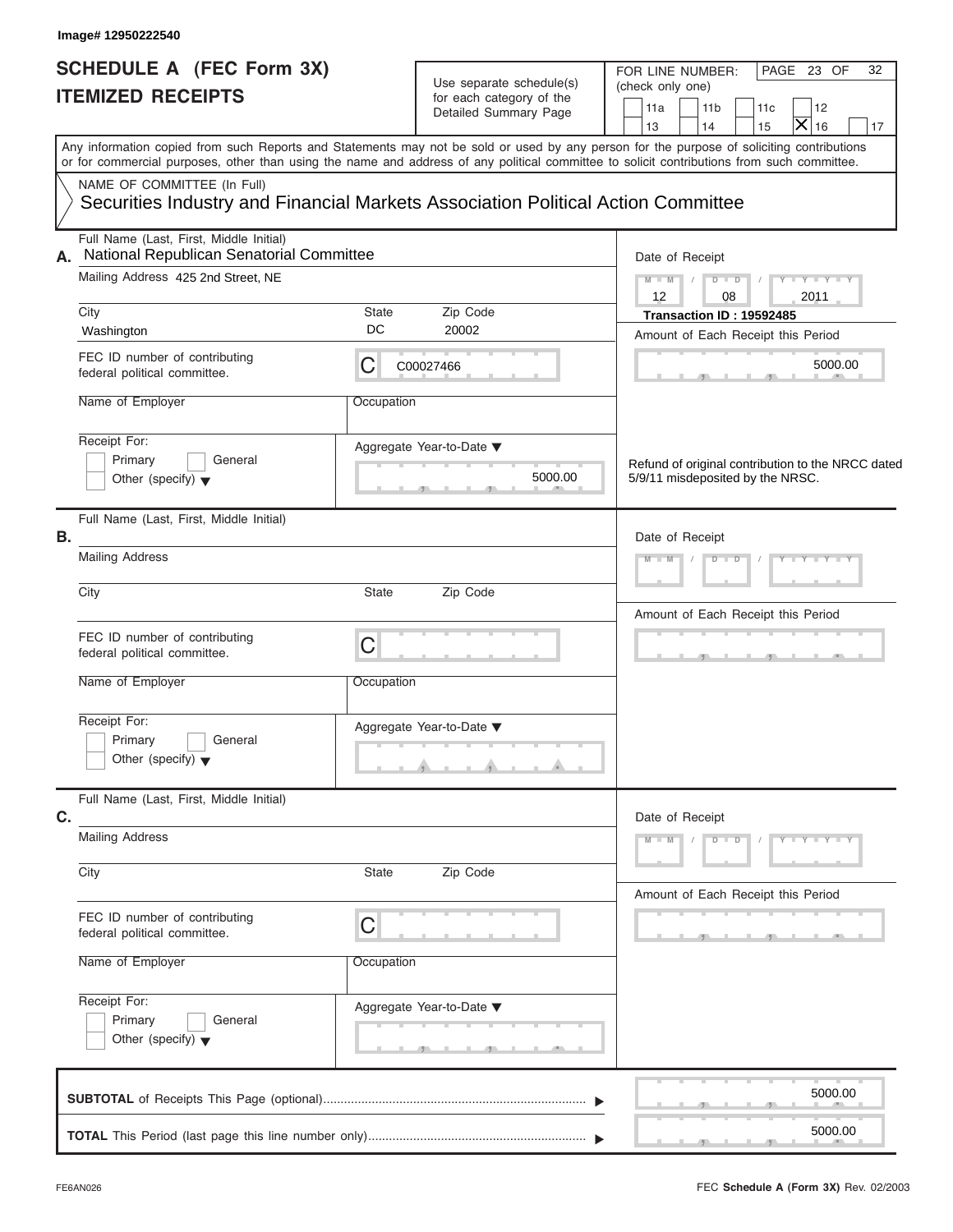| Image# 12950222541                                                                                                                         |                                                                                                |                                                                                                                                                                                          |  |  |
|--------------------------------------------------------------------------------------------------------------------------------------------|------------------------------------------------------------------------------------------------|------------------------------------------------------------------------------------------------------------------------------------------------------------------------------------------|--|--|
| <b>SCHEDULE B</b> (FEC Form 3X)<br><b>ITEMIZED DISBURSEMENTS</b>                                                                           | Use separate schedule(s)<br>for each category of the<br>Detailed Summary Page                  | PAGE 24 OF<br>32<br>FOR LINE NUMBER:<br>(check only one)<br>$\overline{X}$ 21b<br>22<br>23<br>24<br>25<br>26<br>27<br>28a<br>28 <sub>b</sub><br>29<br>28 <sub>c</sub><br>30 <sub>b</sub> |  |  |
| or for commercial purposes, other than using the name and address of any political committee to solicit contributions from such committee. |                                                                                                | Any information copied from such Reports and Statements may not be sold or used by any person for the purpose of soliciting contributions                                                |  |  |
| NAME OF COMMITTEE (In Full)<br>Securities Industry and Financial Markets Association Political Action Committee                            |                                                                                                |                                                                                                                                                                                          |  |  |
| Full Name (Last, First, Middle Initial)<br>A. PNC Bank                                                                                     |                                                                                                | Date of Disbursement                                                                                                                                                                     |  |  |
| Mailing Address 1400 K Street, NW                                                                                                          |                                                                                                | $T - Y = T - Y = T - Y$<br>$D$ $D$<br>$M - M$<br>2011<br>12<br>05                                                                                                                        |  |  |
| City<br>Washington                                                                                                                         | State<br>Zip Code<br>DC<br>20005                                                               | Transaction ID: 19675317                                                                                                                                                                 |  |  |
| Purpose of Disbursement<br><b>Credit Card Fees</b>                                                                                         | 001                                                                                            | Amount of Each Disbursement this Period                                                                                                                                                  |  |  |
| Candidate Name                                                                                                                             | Category/<br><b>Type</b>                                                                       | 623.88                                                                                                                                                                                   |  |  |
| Office Sought:<br>House<br>Senate<br>President<br>State:<br>District:                                                                      | Disbursement For:<br>Primary<br>General<br>Other (specify) $\blacktriangledown$                | <b>Credit Card Fees</b>                                                                                                                                                                  |  |  |
| Full Name (Last, First, Middle Initial)<br><b>B. PNC Bank</b>                                                                              |                                                                                                | Date of Disbursement                                                                                                                                                                     |  |  |
| Mailing Address 1400 K Street, NW                                                                                                          | <b>LEYTEY LEY</b><br>$M - M$<br>$D$ $D$<br>2011<br>12<br>27                                    |                                                                                                                                                                                          |  |  |
| City<br>Washington                                                                                                                         | Zip Code<br>State<br>DC<br>20005                                                               | Transaction ID: 19675318                                                                                                                                                                 |  |  |
| Purpose of Disbursement<br><b>Credit Card Fees</b><br>Candidate Name                                                                       | 001<br>Category/                                                                               | Amount of Each Disbursement this Period<br>4.95                                                                                                                                          |  |  |
| Office Sought:<br>House<br>Senate<br>President<br>State:<br>District:                                                                      | <b>Type</b><br>Disbursement For:<br>Primary<br>General<br>Other (specify) $\blacktriangledown$ | $\overline{1}$<br>$\overline{2}$<br><b>Credit Card Fees</b>                                                                                                                              |  |  |
| Full Name (Last, First, Middle Initial)<br>C. PNC Bank                                                                                     |                                                                                                | Date of Disbursement<br>$T - Y$ $T - Y$<br>$M - M$<br>$\overline{D}$<br>$\Box$                                                                                                           |  |  |
| Mailing Address 1400 K Street, NW                                                                                                          |                                                                                                |                                                                                                                                                                                          |  |  |
| City                                                                                                                                       | Zip Code<br>State                                                                              | Transaction ID: 19675319                                                                                                                                                                 |  |  |
| Washington                                                                                                                                 | DC<br>20005                                                                                    |                                                                                                                                                                                          |  |  |
| Purpose of Disbursement<br><b>Bank Fees</b><br>Candidate Name                                                                              | 001<br>Category/                                                                               | Amount of Each Disbursement this Period<br>214.36                                                                                                                                        |  |  |
| Office Sought:<br>House<br>Senate<br>President<br>State:<br>District:                                                                      | <b>Type</b><br>Disbursement For:<br>Primary<br>General<br>Other (specify) $\blacktriangledown$ | <b>Bank Fees</b>                                                                                                                                                                         |  |  |
|                                                                                                                                            |                                                                                                | 843.19                                                                                                                                                                                   |  |  |

I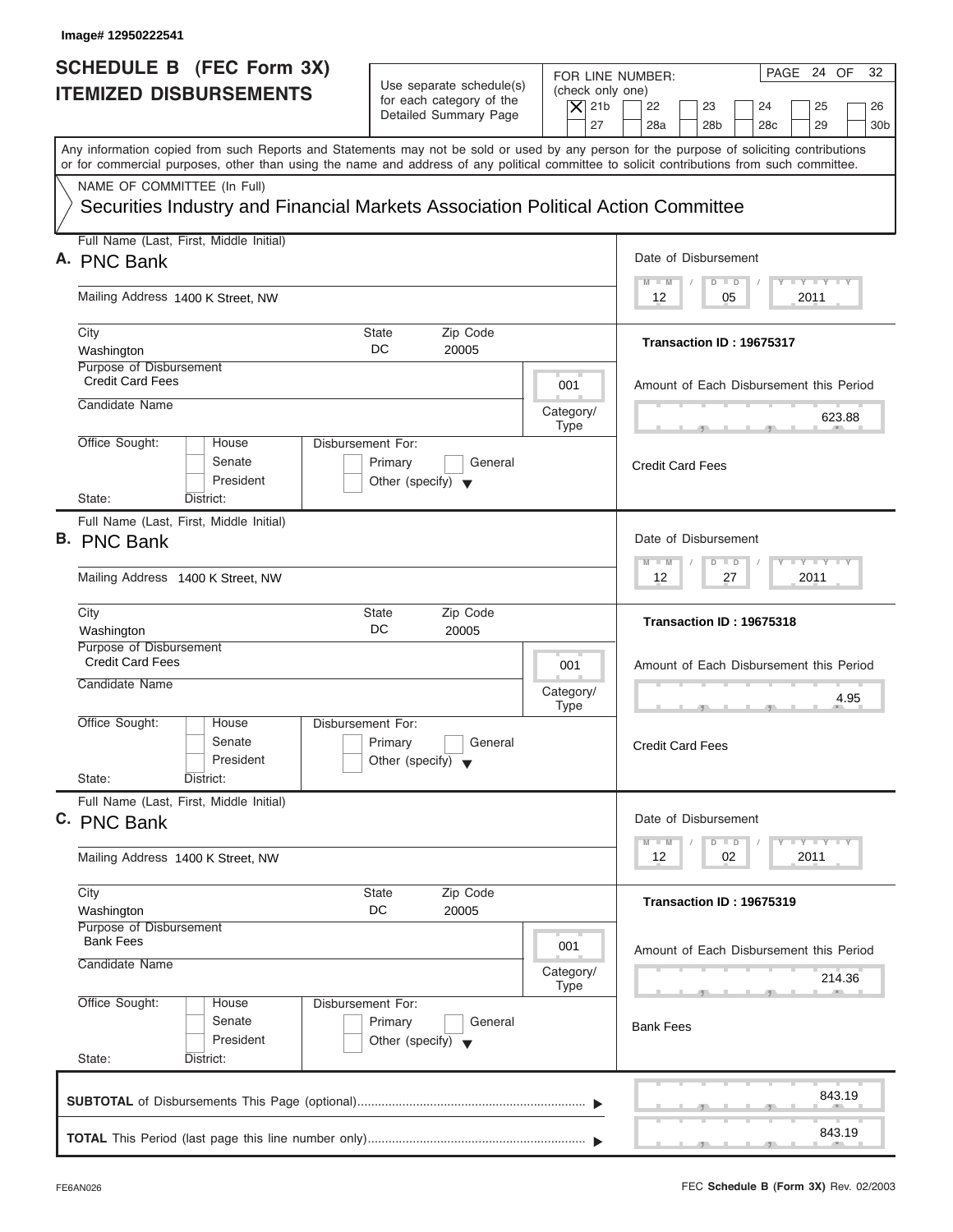| Image# 12950222542                                                                                                                         |                                                                                      |                                                                                                                                                                                                                  |
|--------------------------------------------------------------------------------------------------------------------------------------------|--------------------------------------------------------------------------------------|------------------------------------------------------------------------------------------------------------------------------------------------------------------------------------------------------------------|
| <b>SCHEDULE B</b> (FEC Form 3X)<br><b>ITEMIZED DISBURSEMENTS</b>                                                                           | Use separate schedule(s)<br>for each category of the<br>Detailed Summary Page        | 32<br>PAGE 25 OF<br>FOR LINE NUMBER:<br>(check only one)<br>21 <sub>b</sub><br>22<br>$ \boldsymbol{\times} $<br>23<br>25<br>24<br>26<br>27<br>28a<br>28 <sub>b</sub><br>28 <sub>c</sub><br>29<br>30 <sub>b</sub> |
| or for commercial purposes, other than using the name and address of any political committee to solicit contributions from such committee. |                                                                                      | Any information copied from such Reports and Statements may not be sold or used by any person for the purpose of soliciting contributions                                                                        |
| NAME OF COMMITTEE (In Full)<br>Securities Industry and Financial Markets Association Political Action Committee                            |                                                                                      |                                                                                                                                                                                                                  |
| Full Name (Last, First, Middle Initial)                                                                                                    |                                                                                      | Date of Disbursement                                                                                                                                                                                             |
| A. Friends Of Dick Lugar Inc                                                                                                               |                                                                                      | $L - Y = L - Y = L - Y$<br>$M$ $M$<br>$D$ $D$                                                                                                                                                                    |
| Mailing Address PO Box 55952                                                                                                               |                                                                                      | 2011<br>12<br>01                                                                                                                                                                                                 |
| City<br>Indianapolis<br>Purpose of Disbursement                                                                                            | Zip Code<br>State<br>IN<br>46205                                                     | Transaction ID: 19580552                                                                                                                                                                                         |
| Contribution                                                                                                                               | 011                                                                                  | Amount of Each Disbursement this Period                                                                                                                                                                          |
| Candidate Name<br>Sen. Richard G. Lugar                                                                                                    | Category/<br><b>Type</b>                                                             | 1000.00                                                                                                                                                                                                          |
| Office Sought:<br>House<br>Senate<br>President<br>State:<br>IN<br>District:                                                                | Disbursement For: 2012<br>Primary<br>General<br>Other (specify) $\blacktriangledown$ | Contribution                                                                                                                                                                                                     |
| Full Name (Last, First, Middle Initial)<br>B. Ben Cardin For Senate                                                                        |                                                                                      | Date of Disbursement                                                                                                                                                                                             |
| Mailing Address P.O. Box 21093                                                                                                             |                                                                                      | $-1 - Y - 1 - Y - 1 - Y$<br>$M - M$<br>$\blacksquare$<br>D<br>12<br>2011<br>01                                                                                                                                   |
| City<br>Catonsville                                                                                                                        | <b>State</b><br>Zip Code<br>MD<br>21228                                              | Transaction ID: 19580556                                                                                                                                                                                         |
| Purpose of Disbursement<br>Contribution<br>Candidate Name<br>Sen. Benjamin Cardin                                                          | 011<br>Category/<br><b>Type</b>                                                      | Amount of Each Disbursement this Period<br>500.00<br>__                                                                                                                                                          |
| Office Sought:<br>House<br>Senate<br>President<br>State:<br><b>MD</b><br>District:                                                         | Disbursement For:<br>2012<br>Primary<br>General<br>Other (specify)                   | Contribution                                                                                                                                                                                                     |
| Full Name (Last, First, Middle Initial)<br>C. Ben Cardin For Senate                                                                        |                                                                                      | Date of Disbursement                                                                                                                                                                                             |
| Mailing Address P.O. Box 21093                                                                                                             |                                                                                      | $\mathsf{L} \mathsf{Y} \mathsf{L} \mathsf{Y} \mathsf{L} \mathsf{Y}$<br>$M - M$<br>D<br>$\Box$<br>12<br>01<br>2011                                                                                                |
| City<br>Catonsville                                                                                                                        | Zip Code<br>State<br>MD<br>21228                                                     | Transaction ID: 19580563                                                                                                                                                                                         |
| Purpose of Disbursement<br>Contribution<br>Candidate Name                                                                                  | 011                                                                                  | Amount of Each Disbursement this Period                                                                                                                                                                          |
| Sen. Benjamin Cardin                                                                                                                       | Category/<br><b>Type</b>                                                             | 500.00                                                                                                                                                                                                           |
| Office Sought:<br>House<br>Senate<br>President<br>State:<br>District:                                                                      | Disbursement For: 2012<br>Primary<br>General<br>Other (specify) $\blacktriangledown$ | Contribution                                                                                                                                                                                                     |
| <b>MD</b>                                                                                                                                  |                                                                                      | 2000.00                                                                                                                                                                                                          |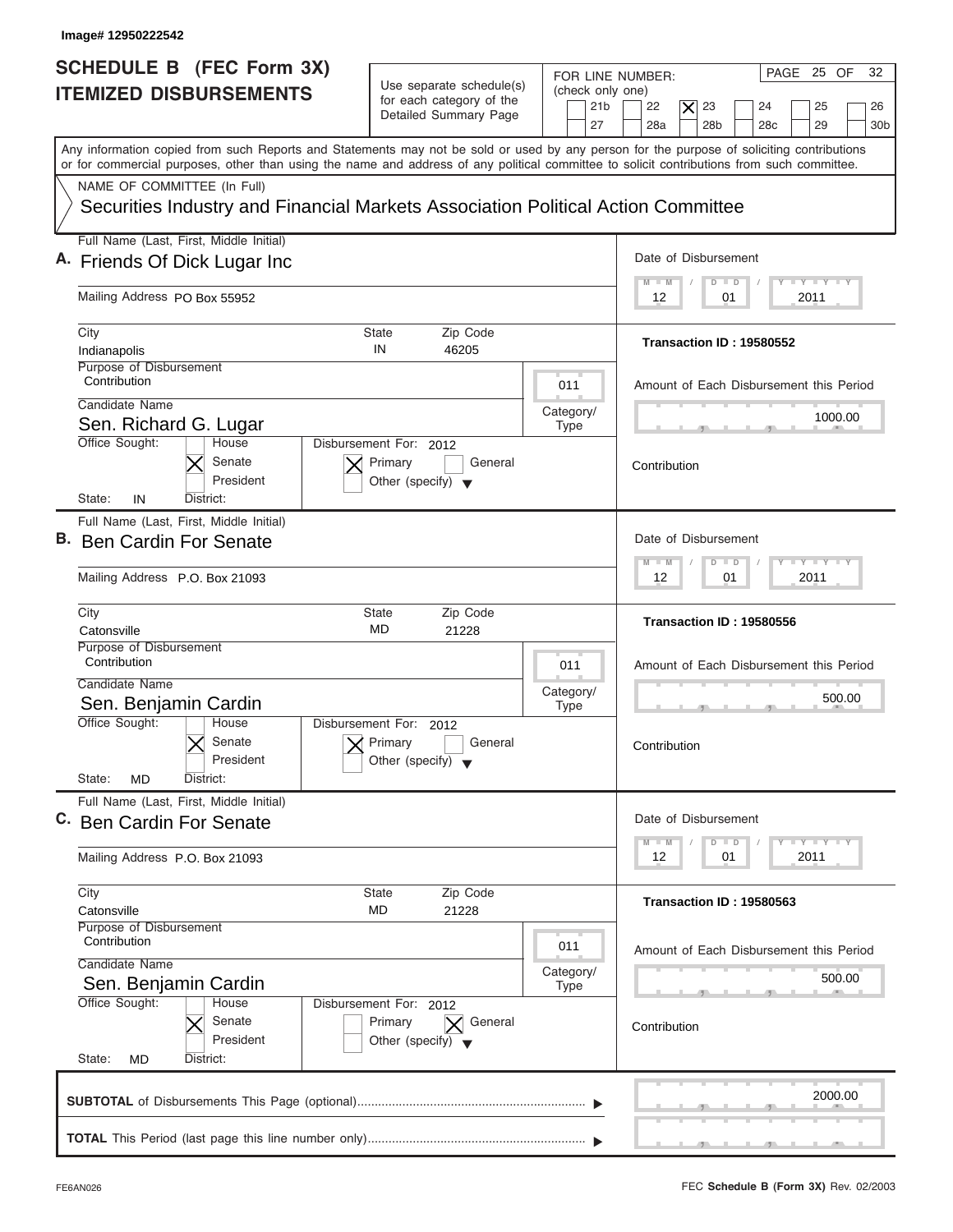| Image# 12950222543                                                                                                                                                                                                                                                                      |                                                                               |                                                               |                                                                                                                                                 |
|-----------------------------------------------------------------------------------------------------------------------------------------------------------------------------------------------------------------------------------------------------------------------------------------|-------------------------------------------------------------------------------|---------------------------------------------------------------|-------------------------------------------------------------------------------------------------------------------------------------------------|
| <b>SCHEDULE B</b> (FEC Form 3X)<br><b>ITEMIZED DISBURSEMENTS</b>                                                                                                                                                                                                                        | Use separate schedule(s)<br>for each category of the<br>Detailed Summary Page | FOR LINE NUMBER:<br>(check only one)<br>21 <sub>b</sub><br>27 | 32<br>PAGE 26 OF<br>22<br>23<br>25<br>$ \boldsymbol{\times} $<br>24<br>26<br>28a<br>28 <sub>b</sub><br>28 <sub>c</sub><br>29<br>30 <sub>b</sub> |
| Any information copied from such Reports and Statements may not be sold or used by any person for the purpose of soliciting contributions<br>or for commercial purposes, other than using the name and address of any political committee to solicit contributions from such committee. |                                                                               |                                                               |                                                                                                                                                 |
| NAME OF COMMITTEE (In Full)<br>Securities Industry and Financial Markets Association Political Action Committee                                                                                                                                                                         |                                                                               |                                                               |                                                                                                                                                 |
| Full Name (Last, First, Middle Initial)<br>Charles Boustany Jr. Md For Congress, Inc.                                                                                                                                                                                                   |                                                                               |                                                               | Date of Disbursement                                                                                                                            |
| Mailing Address PO Box 80126                                                                                                                                                                                                                                                            |                                                                               |                                                               | $I - Y - I - Y - I - Y$<br>$M - M$<br>$D$ $D$<br>2011<br>12<br>05                                                                               |
| City<br>State<br>LA<br>Lafayette                                                                                                                                                                                                                                                        | Zip Code<br>70598                                                             |                                                               | Transaction ID: 19589057                                                                                                                        |
| Purpose of Disbursement<br>Contribution<br>Candidate Name                                                                                                                                                                                                                               |                                                                               | 011                                                           | Amount of Each Disbursement this Period                                                                                                         |
| Rep. Charles W. Boustany Jr.<br>Office Sought:<br>Disbursement For: 2012<br>House                                                                                                                                                                                                       |                                                                               | Category/<br><b>Type</b>                                      | 1000.00                                                                                                                                         |
| Senate<br>Primary<br>President<br>State:<br>LA<br>District:<br>07                                                                                                                                                                                                                       | General<br>Other (specify) $\blacktriangledown$                               |                                                               | Contribution                                                                                                                                    |
| Full Name (Last, First, Middle Initial)<br>B. Friends Of Carolyn Mccarthy                                                                                                                                                                                                               |                                                                               |                                                               | Date of Disbursement                                                                                                                            |
| Mailing Address 151 Linden Road                                                                                                                                                                                                                                                         |                                                                               |                                                               | $-1$ $-1$ $-1$ $-1$ $-1$<br>$M - M$<br>$\Box$<br>D<br>2011<br>12<br>05                                                                          |
| City<br>State<br>NY<br>Mineola                                                                                                                                                                                                                                                          | Zip Code<br>11501                                                             |                                                               | Transaction ID: 19589060                                                                                                                        |
| Purpose of Disbursement<br>Contribution<br>Candidate Name                                                                                                                                                                                                                               |                                                                               | 011<br>Category/                                              | Amount of Each Disbursement this Period<br>1000.00                                                                                              |
| Rep. Carolyn McCarthy<br>Office Sought:<br>$\overline{X}$ House<br>Disbursement For:<br>Senate<br>Primary<br>President<br>State:<br><b>NY</b><br>District:<br>04                                                                                                                        | 2012<br>General<br>Other (specify)                                            | <b>Type</b>                                                   | - -<br>Contribution                                                                                                                             |
| Full Name (Last, First, Middle Initial)<br>C. Lynn Westmoreland For Congress                                                                                                                                                                                                            |                                                                               |                                                               | Date of Disbursement                                                                                                                            |
| Mailing Address PO Box 458                                                                                                                                                                                                                                                              |                                                                               |                                                               | $\mathsf{L} \mathsf{Y} \mathsf{L} \mathsf{Y} \mathsf{L} \mathsf{Y}$<br>$M - M$<br>D<br>$\Box$<br>12<br>05<br>2011                               |
| City<br><b>State</b><br>GA<br>Sharpsburg                                                                                                                                                                                                                                                | Zip Code<br>30277                                                             |                                                               | Transaction ID: 19589062                                                                                                                        |
| Purpose of Disbursement<br>Contribution<br>Candidate Name                                                                                                                                                                                                                               |                                                                               | 011<br>Category/                                              | Amount of Each Disbursement this Period                                                                                                         |
| Rep. Lynn Westmoreland<br>Office Sought:<br>House<br>Disbursement For: 2012                                                                                                                                                                                                             | General                                                                       | <b>Type</b>                                                   | 1000.00<br>Contribution                                                                                                                         |
| Senate<br>Primary<br>President<br>State:<br>GА<br>District:<br>08                                                                                                                                                                                                                       | Other (specify) $\blacktriangledown$                                          |                                                               |                                                                                                                                                 |
|                                                                                                                                                                                                                                                                                         |                                                                               |                                                               | 3000.00                                                                                                                                         |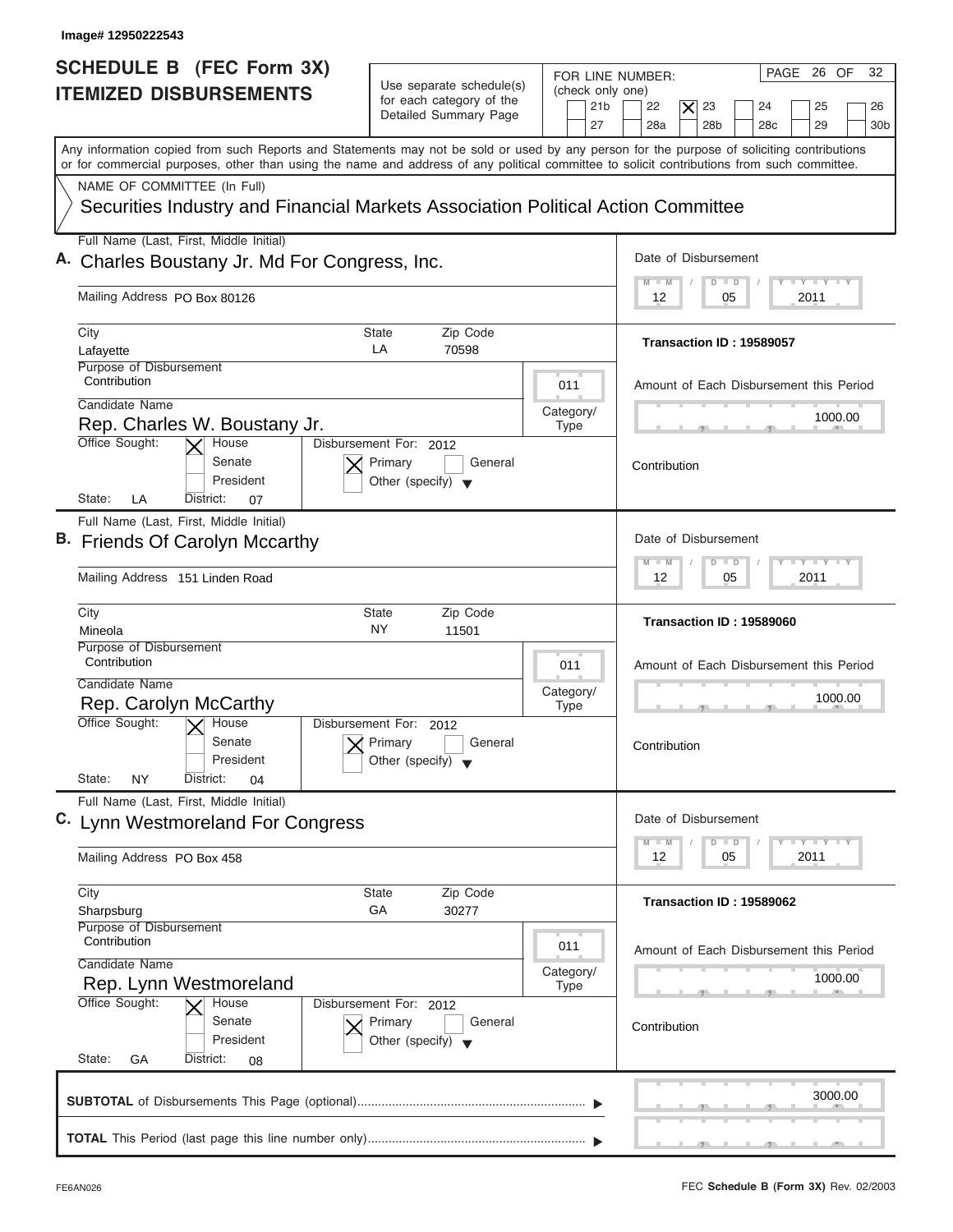| Image# 12950222544                                                                                                                                                                                                                                                                      |                                                                                      |                                                               |                                                                                                                                  |
|-----------------------------------------------------------------------------------------------------------------------------------------------------------------------------------------------------------------------------------------------------------------------------------------|--------------------------------------------------------------------------------------|---------------------------------------------------------------|----------------------------------------------------------------------------------------------------------------------------------|
| <b>SCHEDULE B (FEC Form 3X)</b><br><b>ITEMIZED DISBURSEMENTS</b>                                                                                                                                                                                                                        | Use separate schedule(s)<br>for each category of the<br>Detailed Summary Page        | FOR LINE NUMBER:<br>(check only one)<br>21 <sub>b</sub><br>27 | 32<br>PAGE 27 OF<br>22<br>$\times$<br>23<br>25<br>24<br>26<br>28a<br>28 <sub>b</sub><br>28 <sub>c</sub><br>29<br>30 <sub>b</sub> |
| Any information copied from such Reports and Statements may not be sold or used by any person for the purpose of soliciting contributions<br>or for commercial purposes, other than using the name and address of any political committee to solicit contributions from such committee. |                                                                                      |                                                               |                                                                                                                                  |
| NAME OF COMMITTEE (In Full)<br>Securities Industry and Financial Markets Association Political Action Committee                                                                                                                                                                         |                                                                                      |                                                               |                                                                                                                                  |
| Full Name (Last, First, Middle Initial)<br>A. Neugebauer Congressional Committee                                                                                                                                                                                                        |                                                                                      |                                                               | Date of Disbursement                                                                                                             |
| Mailing Address PO Box 54175                                                                                                                                                                                                                                                            |                                                                                      |                                                               | $T - Y = T - Y = T - Y$<br>$\blacksquare$<br>$D$ $D$<br>2011<br>12<br>05                                                         |
| City<br>Lubbock<br>Purpose of Disbursement                                                                                                                                                                                                                                              | Zip Code<br>State<br>ТX<br>79453                                                     |                                                               | Transaction ID: 19589064                                                                                                         |
| Contribution<br>Candidate Name<br>Rep. Randy R. Neugebauer                                                                                                                                                                                                                              |                                                                                      | 011<br>Category/                                              | Amount of Each Disbursement this Period<br>1000.00                                                                               |
| Office Sought:<br>House<br>Senate<br>President<br>State:<br><b>TX</b><br>District:<br>19                                                                                                                                                                                                | Disbursement For: 2012<br>Primary<br>General<br>Other (specify) $\blacktriangledown$ | <b>Type</b>                                                   | Contribution                                                                                                                     |
| Full Name (Last, First, Middle Initial)<br>B. Duffy For Congress                                                                                                                                                                                                                        |                                                                                      |                                                               | Date of Disbursement<br>$-1 - Y - 1 - Y - 1 - Y$<br>$M - M$<br>$\overline{D}$<br>$\Box$                                          |
| Mailing Address PO Box 186<br>City                                                                                                                                                                                                                                                      | <b>State</b><br>Zip Code                                                             |                                                               | 2011<br>12<br>05<br>Transaction ID: 19589067                                                                                     |
| Ashland<br>Purpose of Disbursement<br>Contribution<br>Candidate Name<br>Rep. Sean Duffy<br>Office Sought:<br>$\overline{X}$ House<br>Senate                                                                                                                                             | WI<br>54806<br>Disbursement For:<br>2012<br>Primary<br>General                       | 011<br>Category/<br><b>Type</b>                               | Amount of Each Disbursement this Period<br>1000.00<br>__<br>Contribution                                                         |
| President<br>State:<br>WI<br>District:<br>07                                                                                                                                                                                                                                            | Other (specify)                                                                      |                                                               |                                                                                                                                  |
| Full Name (Last, First, Middle Initial)<br>C. Bob Corker For Senate 2012<br>Mailing Address PO Box 848                                                                                                                                                                                  |                                                                                      |                                                               | Date of Disbursement<br>$T - Y$ $T - Y$<br>$M - M$<br>D<br>$\Box$<br>12<br>05<br>2011                                            |
| City<br>Chattanooga<br>Purpose of Disbursement<br>Contribution                                                                                                                                                                                                                          | Zip Code<br><b>State</b><br>TN<br>37401                                              |                                                               | Transaction ID: 19589068                                                                                                         |
| Candidate Name<br>Sen. Robert Corker<br>Office Sought:<br>House                                                                                                                                                                                                                         | Disbursement For: 2012                                                               | 011<br>Category/<br><b>Type</b>                               | Amount of Each Disbursement this Period<br>1000.00                                                                               |
| Senate<br>President<br>State:<br>TN<br>District:                                                                                                                                                                                                                                        | Primary<br>General<br>Other (specify) $\blacktriangledown$                           |                                                               | Contribution                                                                                                                     |
|                                                                                                                                                                                                                                                                                         |                                                                                      |                                                               | 3000.00                                                                                                                          |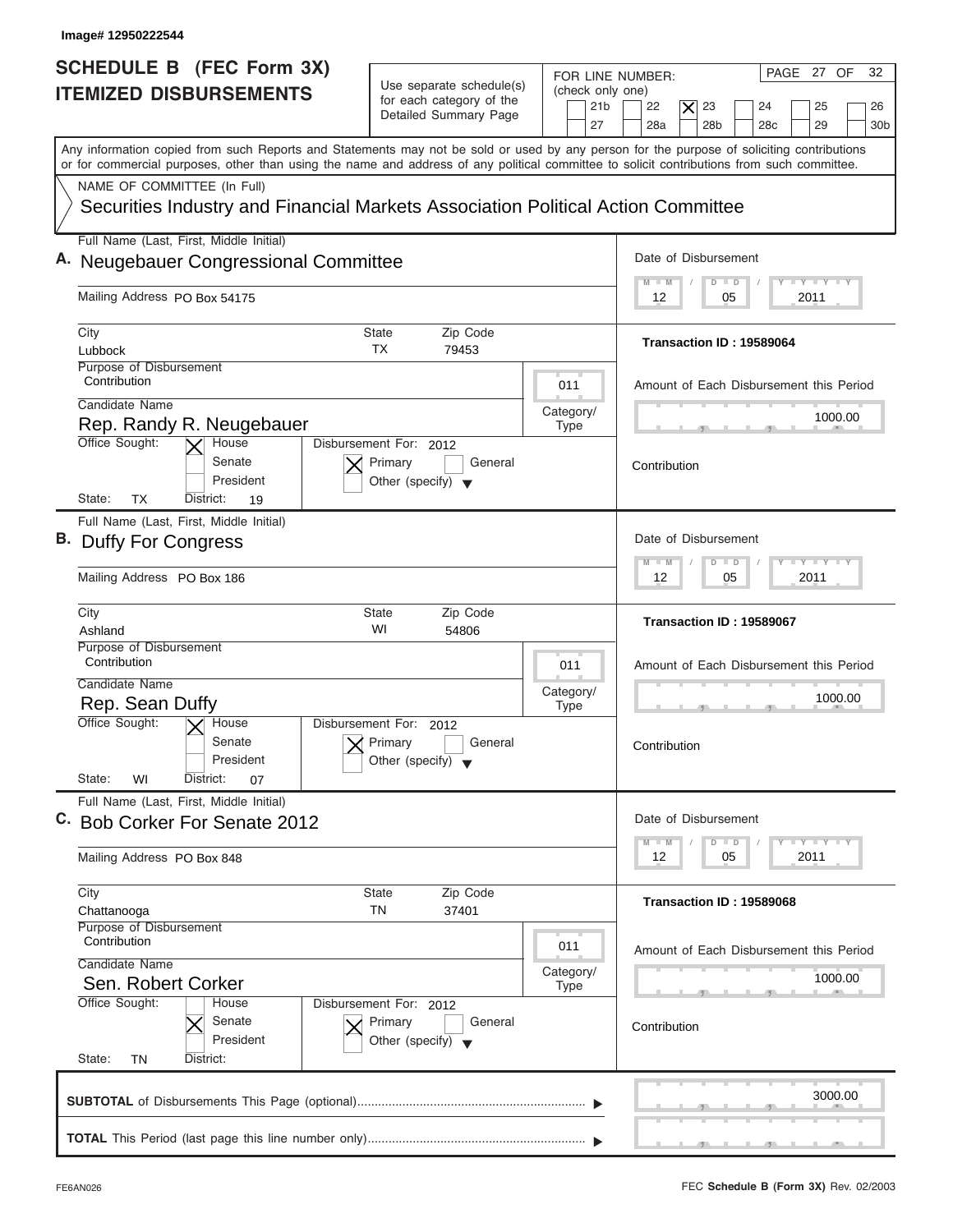| SCHEDULE B (FEC Form 3X)<br><b>ITEMIZED DISBURSEMENTS</b>                                                       | Use separate schedule(s)<br>for each category of the<br>Detailed Summary Page        | 32<br>PAGE 28 OF<br>FOR LINE NUMBER:<br>(check only one)<br>21 <sub>b</sub><br>22<br>$ \boldsymbol{\times} $<br>23<br>24<br>25<br>26<br>27<br>28a<br>28 <sub>b</sub><br>28 <sub>c</sub><br>29<br>30 <sub>b</sub>                                                                        |
|-----------------------------------------------------------------------------------------------------------------|--------------------------------------------------------------------------------------|-----------------------------------------------------------------------------------------------------------------------------------------------------------------------------------------------------------------------------------------------------------------------------------------|
|                                                                                                                 |                                                                                      | Any information copied from such Reports and Statements may not be sold or used by any person for the purpose of soliciting contributions<br>or for commercial purposes, other than using the name and address of any political committee to solicit contributions from such committee. |
| NAME OF COMMITTEE (In Full)<br>Securities Industry and Financial Markets Association Political Action Committee |                                                                                      |                                                                                                                                                                                                                                                                                         |
| Full Name (Last, First, Middle Initial)                                                                         |                                                                                      | Date of Disbursement                                                                                                                                                                                                                                                                    |
| A. Fitzpatrick For Congress                                                                                     |                                                                                      | $I - Y - I - Y - I - Y$<br>$M$ $M$<br>$D$ $D$                                                                                                                                                                                                                                           |
| Mailing Address 115 North Broad Street                                                                          |                                                                                      | 2011<br>12<br>05                                                                                                                                                                                                                                                                        |
| City<br>Doylestown                                                                                              | Zip Code<br>State<br><b>PA</b><br>18901                                              | Transaction ID: 19589071                                                                                                                                                                                                                                                                |
| Purpose of Disbursement<br>Contribution                                                                         |                                                                                      | 011<br>Amount of Each Disbursement this Period                                                                                                                                                                                                                                          |
| Candidate Name<br>Rep. Michael Fitzpatrick                                                                      |                                                                                      | Category/<br>1000.00<br><b>Type</b>                                                                                                                                                                                                                                                     |
| Office Sought:<br>House<br>Senate<br>President<br><b>PA</b><br>State:<br>District:<br>08                        | Disbursement For: 2012<br>Primary<br>General<br>Other (specify) $\blacktriangledown$ | Contribution                                                                                                                                                                                                                                                                            |
| Full Name (Last, First, Middle Initial)<br>B. Ed Royce For Congress                                             |                                                                                      | Date of Disbursement                                                                                                                                                                                                                                                                    |
| Mailing Address P.O. Box 2525                                                                                   |                                                                                      | $-1 - Y - 1 - Y - 1 - Y$<br>$M - M$<br>$\blacksquare$<br>D<br>2011<br>12<br>05                                                                                                                                                                                                          |
| City<br>Orange                                                                                                  | <b>State</b><br>Zip Code<br>СA<br>92859                                              | Transaction ID: 19589072                                                                                                                                                                                                                                                                |
| Purpose of Disbursement<br>Contribution                                                                         |                                                                                      | 011<br>Amount of Each Disbursement this Period                                                                                                                                                                                                                                          |
| Candidate Name<br>Rep. Edward Royce                                                                             |                                                                                      | Category/<br>1000.00<br><b>Type</b><br>__                                                                                                                                                                                                                                               |
| Office Sought:<br>$X$ House<br>Senate<br>President<br>State:<br>CA<br>District:<br>39                           | Disbursement For:<br>2012<br>Primary<br>General<br>Other (specify)                   | Contribution                                                                                                                                                                                                                                                                            |
| Full Name (Last, First, Middle Initial)<br>C. Jim Renacci For Congress                                          |                                                                                      | Date of Disbursement                                                                                                                                                                                                                                                                    |
| Mailing Address 150 Smokerise Drive                                                                             |                                                                                      | $\Box$ $\Upsilon$ $\Box$ $\Upsilon$ $\Box$ $\Upsilon$<br>$M - M$<br>D<br>$\Box$<br>12<br>05<br>2011                                                                                                                                                                                     |
| City<br>Wadsworth                                                                                               | Zip Code<br>State<br>OH<br>44281                                                     | Transaction ID: 19589076                                                                                                                                                                                                                                                                |
| Purpose of Disbursement<br>Contibution<br>Candidate Name                                                        |                                                                                      | 011<br>Amount of Each Disbursement this Period                                                                                                                                                                                                                                          |
| Rep. James Renacci                                                                                              |                                                                                      | Category/<br>1000.00<br><b>Type</b>                                                                                                                                                                                                                                                     |
| Office Sought:<br>House<br>Senate<br>President<br>State:<br>OΗ<br>District:<br>16                               | Disbursement For: 2012<br>Primary<br>General<br>Other (specify) $\blacktriangledown$ | Contibution                                                                                                                                                                                                                                                                             |
|                                                                                                                 |                                                                                      |                                                                                                                                                                                                                                                                                         |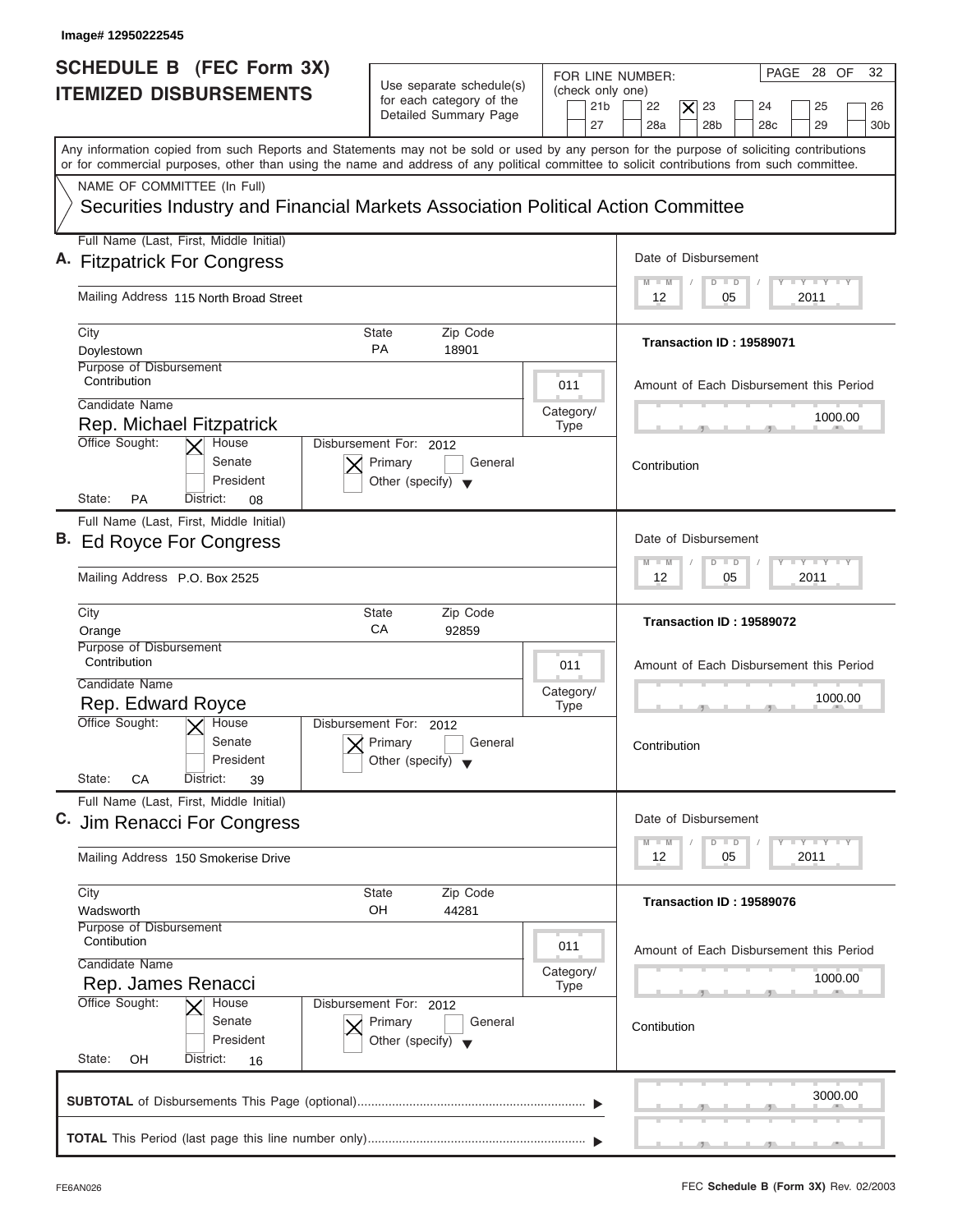| Image# 12950222546                                                                                                                                                                                                                                                                      |                                                                                                                                                                                                   |
|-----------------------------------------------------------------------------------------------------------------------------------------------------------------------------------------------------------------------------------------------------------------------------------------|---------------------------------------------------------------------------------------------------------------------------------------------------------------------------------------------------|
| <b>SCHEDULE B (FEC Form 3X)</b><br>Use separate schedule(s)<br><b>ITEMIZED DISBURSEMENTS</b><br>for each category of the<br>Detailed Summary Page                                                                                                                                       | PAGE 29 OF<br>32<br>FOR LINE NUMBER:<br>(check only one)<br>21 <sub>b</sub><br>22<br>23<br>24<br>25<br>$\times$<br>26<br>27<br>28a<br>28 <sub>b</sub><br>28 <sub>c</sub><br>29<br>30 <sub>b</sub> |
| Any information copied from such Reports and Statements may not be sold or used by any person for the purpose of soliciting contributions<br>or for commercial purposes, other than using the name and address of any political committee to solicit contributions from such committee. |                                                                                                                                                                                                   |
| NAME OF COMMITTEE (In Full)<br>Securities Industry and Financial Markets Association Political Action Committee                                                                                                                                                                         |                                                                                                                                                                                                   |
| Full Name (Last, First, Middle Initial)<br>A. National Republican Senatorial Committee                                                                                                                                                                                                  | Date of Disbursement                                                                                                                                                                              |
| Mailing Address 425 2nd Street, NE                                                                                                                                                                                                                                                      | $I - Y - I - Y - I - Y$<br>$M$ $M$<br>$D$ $D$<br>2011<br>12<br>16                                                                                                                                 |
| City<br>Zip Code<br>State<br>DC<br>20002<br>Washington                                                                                                                                                                                                                                  | Transaction ID: 19603478                                                                                                                                                                          |
| Purpose of Disbursement<br>Contribution<br>Candidate Name                                                                                                                                                                                                                               | 011<br>Amount of Each Disbursement this Period                                                                                                                                                    |
| National Republican Senatorial Committee<br>Office Sought:<br>Disbursement For:<br>House                                                                                                                                                                                                | Category/<br>5000.00<br><b>Type</b>                                                                                                                                                               |
| Senate<br>Primary<br>General<br>President<br>Other (specify) $\blacktriangledown$<br>State:<br>District:                                                                                                                                                                                | Contribution                                                                                                                                                                                      |
| Full Name (Last, First, Middle Initial)<br>B. Dold For Congress                                                                                                                                                                                                                         | Date of Disbursement                                                                                                                                                                              |
| Mailing Address PO Box 8145                                                                                                                                                                                                                                                             | $-1$ $-1$ $-1$ $-1$ $-1$<br>$M - M$<br>$\Box$<br>D<br>2011<br>12<br>16                                                                                                                            |
| City<br><b>State</b><br>Zip Code<br>IL<br>Northfield<br>60093                                                                                                                                                                                                                           | Transaction ID: 19603480                                                                                                                                                                          |
| Purpose of Disbursement<br>Contribution<br>Candidate Name                                                                                                                                                                                                                               | 011<br>Amount of Each Disbursement this Period                                                                                                                                                    |
| Rep. Robert Dold<br>Office Sought:<br>$\times$ House<br>Disbursement For:<br>2012                                                                                                                                                                                                       | Category/<br>1000.00<br><b>Type</b><br>__                                                                                                                                                         |
| Senate<br>Primary<br>General<br>President<br>Other (specify)<br>State:<br>IL<br>District:<br>10                                                                                                                                                                                         | Contribution                                                                                                                                                                                      |
| Full Name (Last, First, Middle Initial)<br>C. Canseco For Congress                                                                                                                                                                                                                      | Date of Disbursement                                                                                                                                                                              |
| Mailing Address 10004 Wurzbach Road #366                                                                                                                                                                                                                                                | $\mathbf{I}$ $\mathbf{Y}$ $\mathbf{I}$ $\mathbf{Y}$ $\mathbf{I}$ $\mathbf{Y}$<br>$M - M$<br>D<br>$\Box$<br>12<br>16<br>2011                                                                       |
|                                                                                                                                                                                                                                                                                         |                                                                                                                                                                                                   |
| City<br>State<br>Zip Code<br>ТX<br>78230<br>San Antonio                                                                                                                                                                                                                                 | Transaction ID: 19603481                                                                                                                                                                          |
| Purpose of Disbursement<br>Contribution<br>Candidate Name                                                                                                                                                                                                                               | 011<br>Amount of Each Disbursement this Period                                                                                                                                                    |
| Rep. Francisco Canseco<br>Office Sought:<br>House<br>Disbursement For: 2012<br>Senate<br>Primary<br>General<br>President<br>Other (specify) $\blacktriangledown$                                                                                                                        | Category/<br>1000.00<br><b>Type</b><br>Contribution                                                                                                                                               |
| State:<br>ТX<br>District:<br>23                                                                                                                                                                                                                                                         | 7000.00                                                                                                                                                                                           |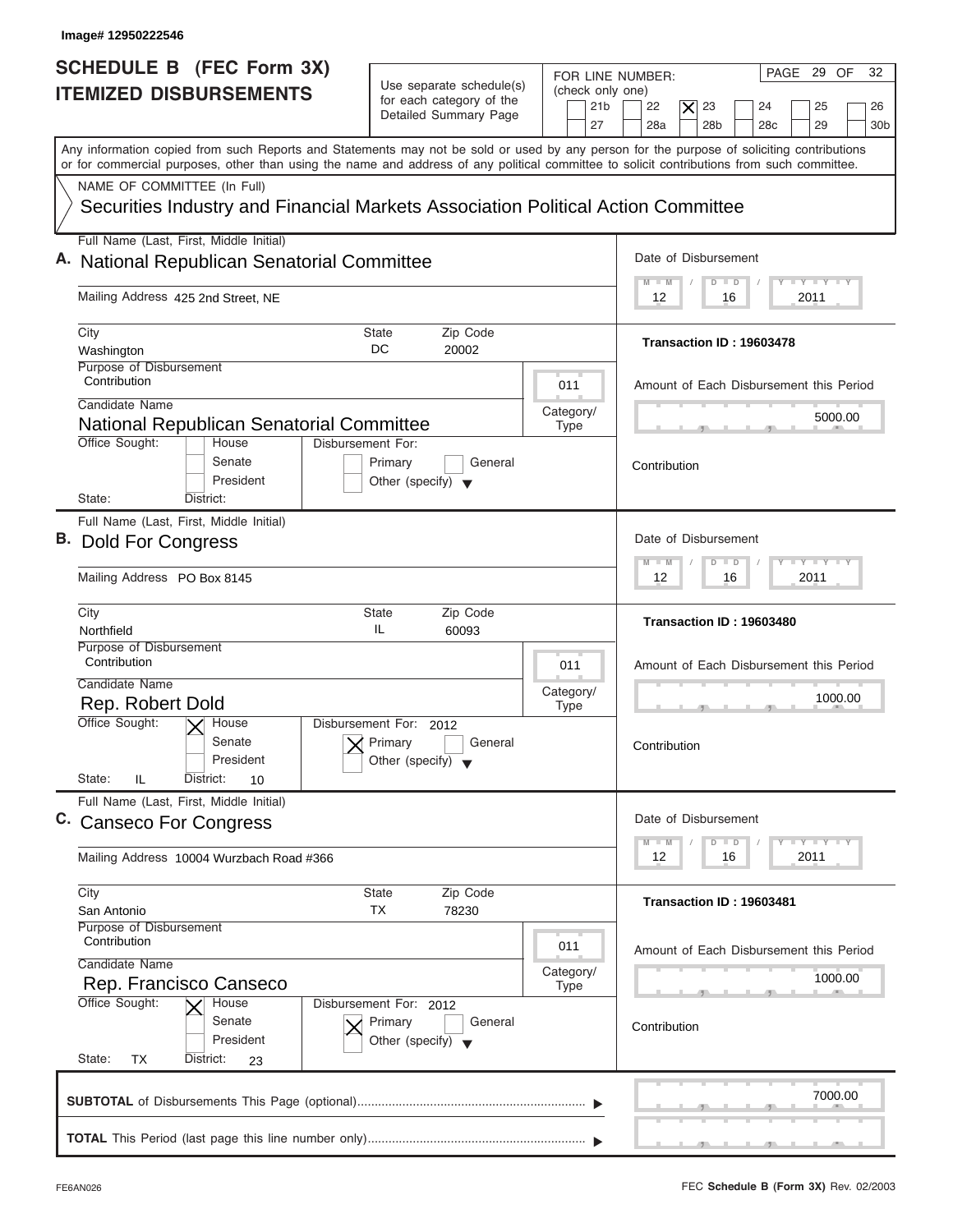| Image# 12950222547                                                                                                                                                                                                                                                                      |                                                                                      |                                                                                                                                                                                                   |
|-----------------------------------------------------------------------------------------------------------------------------------------------------------------------------------------------------------------------------------------------------------------------------------------|--------------------------------------------------------------------------------------|---------------------------------------------------------------------------------------------------------------------------------------------------------------------------------------------------|
| <b>SCHEDULE B (FEC Form 3X)</b><br><b>ITEMIZED DISBURSEMENTS</b>                                                                                                                                                                                                                        | Use separate schedule(s)<br>for each category of the<br>Detailed Summary Page        | PAGE 30 OF<br>32<br>FOR LINE NUMBER:<br>(check only one)<br>21 <sub>b</sub><br>22<br>$\times$<br>23<br>25<br>24<br>26<br>27<br>28a<br>28 <sub>b</sub><br>28 <sub>c</sub><br>29<br>30 <sub>b</sub> |
| Any information copied from such Reports and Statements may not be sold or used by any person for the purpose of soliciting contributions<br>or for commercial purposes, other than using the name and address of any political committee to solicit contributions from such committee. |                                                                                      |                                                                                                                                                                                                   |
| NAME OF COMMITTEE (In Full)<br>Securities Industry and Financial Markets Association Political Action Committee                                                                                                                                                                         |                                                                                      |                                                                                                                                                                                                   |
| Full Name (Last, First, Middle Initial)<br>A. Stabenow For U.S. Senate                                                                                                                                                                                                                  |                                                                                      | Date of Disbursement                                                                                                                                                                              |
| Mailing Address P.O. Box 4945                                                                                                                                                                                                                                                           |                                                                                      | $T - Y = T - Y = T - Y$<br>$D$ $D$<br>$M - M$<br>2011<br>12<br>16                                                                                                                                 |
| City<br>East Lansing<br>Purpose of Disbursement                                                                                                                                                                                                                                         | Zip Code<br>State<br>MI<br>48826                                                     | Transaction ID: 19603482                                                                                                                                                                          |
| Contribution<br>Candidate Name<br>Sen. Debbie Stabenow                                                                                                                                                                                                                                  |                                                                                      | 011<br>Amount of Each Disbursement this Period<br>Category/<br>2500.00<br><b>Type</b>                                                                                                             |
| Office Sought:<br>House<br>Senate<br>President<br>State:<br>MI<br>District:                                                                                                                                                                                                             | Disbursement For: 2012<br>Primary<br>General<br>Other (specify) $\blacktriangledown$ | Contribution                                                                                                                                                                                      |
| Full Name (Last, First, Middle Initial)<br>B. Terri Sewell For Congress                                                                                                                                                                                                                 |                                                                                      | Date of Disbursement<br>$-1 - Y - 1 - Y - 1 - Y$<br>$\Box$<br>$M - M$<br>$\overline{D}$                                                                                                           |
| Mailing Address P.O. Box 1964<br>City                                                                                                                                                                                                                                                   | <b>State</b><br>Zip Code                                                             | 2011<br>12<br>16                                                                                                                                                                                  |
| Birmingham<br>Purpose of Disbursement                                                                                                                                                                                                                                                   | AL<br>35201                                                                          | Transaction ID: 19603483                                                                                                                                                                          |
| Contribution<br>Candidate Name<br>Rep. Terri Sewell                                                                                                                                                                                                                                     |                                                                                      | 011<br>Amount of Each Disbursement this Period<br>Category/<br>1000.00<br><b>Type</b><br>__                                                                                                       |
| Office Sought:<br>$\overline{X}$ House<br>Senate<br>President<br>State:<br>AL<br>District:<br>07                                                                                                                                                                                        | Disbursement For:<br>2012<br>Primary<br>General<br>Other (specify)                   | Contribution                                                                                                                                                                                      |
| Full Name (Last, First, Middle Initial)<br>C. Rush Holt For Congress                                                                                                                                                                                                                    |                                                                                      | Date of Disbursement<br>$\bot$ $\gamma$ $\bot$ $\gamma$ $\bot$ $\gamma$<br>$M - M$<br>$\Box$<br>D                                                                                                 |
| Mailing Address PO Box 782                                                                                                                                                                                                                                                              |                                                                                      | 12<br>16<br>2011                                                                                                                                                                                  |
| City<br>Pennington<br>Purpose of Disbursement                                                                                                                                                                                                                                           | Zip Code<br><b>State</b><br><b>NJ</b><br>08534                                       | Transaction ID: 19603484                                                                                                                                                                          |
| Contribution<br>Candidate Name<br>Rep. Rush D. Holt                                                                                                                                                                                                                                     |                                                                                      | 011<br>Amount of Each Disbursement this Period<br>Category/<br>1000.00<br><b>Type</b>                                                                                                             |
| Office Sought:<br>House<br>Senate<br>President<br>State:<br>District:<br><b>NJ</b><br>12                                                                                                                                                                                                | Disbursement For: 2012<br>Primary<br>General<br>Other (specify) $\blacktriangledown$ | Contribution                                                                                                                                                                                      |
|                                                                                                                                                                                                                                                                                         |                                                                                      | 4500.00                                                                                                                                                                                           |
|                                                                                                                                                                                                                                                                                         |                                                                                      |                                                                                                                                                                                                   |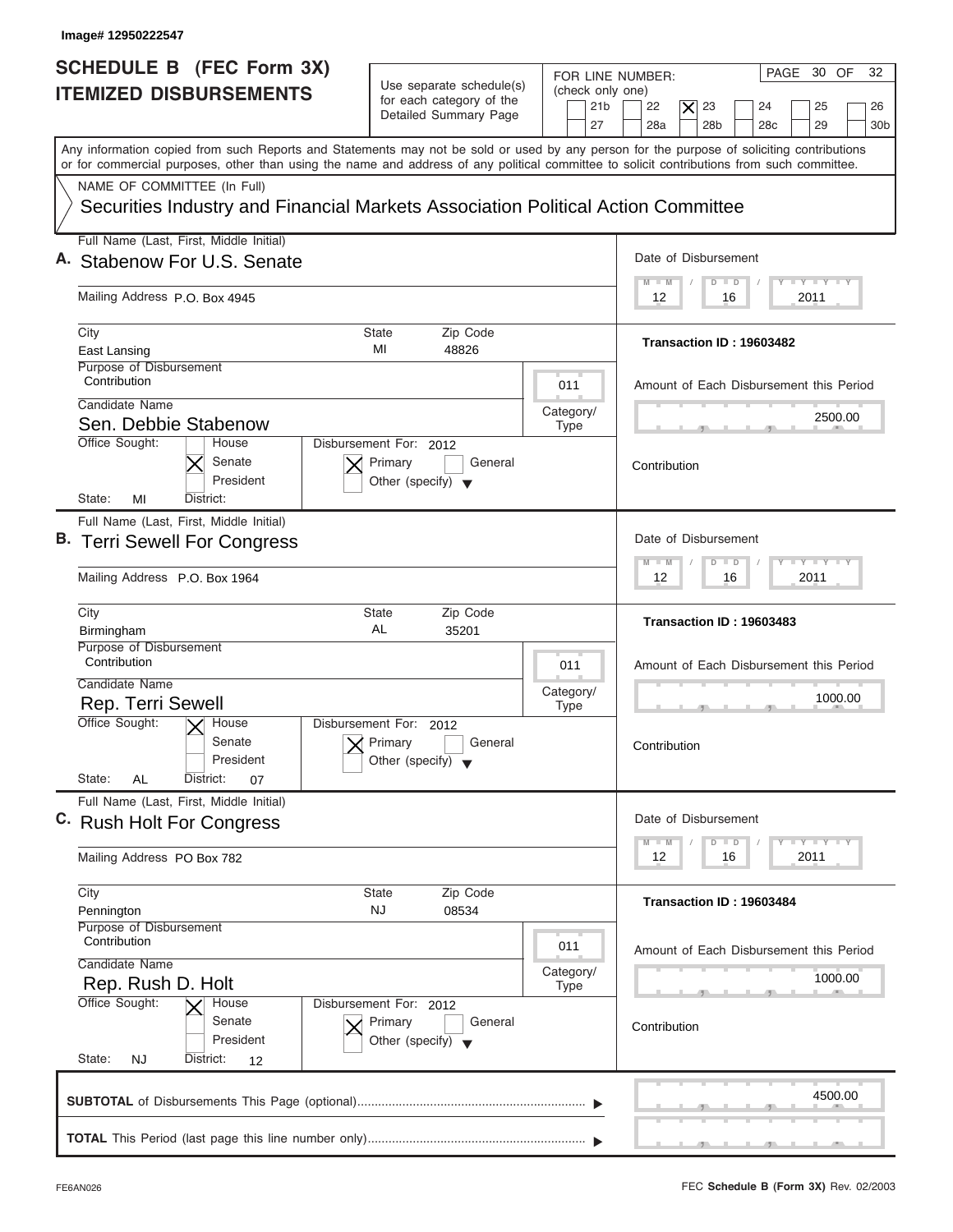| Image# 12950222548                                                                                                                                                                                                                                                                      |                                                                                 |                                                               |                                                                                                                                                         |
|-----------------------------------------------------------------------------------------------------------------------------------------------------------------------------------------------------------------------------------------------------------------------------------------|---------------------------------------------------------------------------------|---------------------------------------------------------------|---------------------------------------------------------------------------------------------------------------------------------------------------------|
| SCHEDULE B (FEC Form 3X)<br><b>ITEMIZED DISBURSEMENTS</b>                                                                                                                                                                                                                               | Use separate schedule(s)<br>for each category of the<br>Detailed Summary Page   | FOR LINE NUMBER:<br>(check only one)<br>21 <sub>b</sub><br>27 | 32<br>PAGE 31 OF<br>22<br>$\vert\boldsymbol{\times}\vert$<br>23<br>24<br>25<br>26<br>28a<br>28 <sub>b</sub><br>28 <sub>c</sub><br>29<br>30 <sub>b</sub> |
| Any information copied from such Reports and Statements may not be sold or used by any person for the purpose of soliciting contributions<br>or for commercial purposes, other than using the name and address of any political committee to solicit contributions from such committee. |                                                                                 |                                                               |                                                                                                                                                         |
| NAME OF COMMITTEE (In Full)<br>Securities Industry and Financial Markets Association Political Action Committee                                                                                                                                                                         |                                                                                 |                                                               |                                                                                                                                                         |
| Full Name (Last, First, Middle Initial)                                                                                                                                                                                                                                                 |                                                                                 |                                                               |                                                                                                                                                         |
| A. Jim Himes For Congress                                                                                                                                                                                                                                                               |                                                                                 |                                                               | Date of Disbursement                                                                                                                                    |
| Mailing Address 857 Post Road, #312                                                                                                                                                                                                                                                     |                                                                                 |                                                               | $I - Y - I - Y - I - Y$<br>$M$ $M$<br>$D$ $D$<br>2011<br>12<br>16                                                                                       |
| City<br>Fairfield                                                                                                                                                                                                                                                                       | Zip Code<br><b>State</b><br><b>CT</b><br>06824                                  |                                                               | Transaction ID: 19603485                                                                                                                                |
| Purpose of Disbursement<br>Contribution                                                                                                                                                                                                                                                 |                                                                                 | 011                                                           | Amount of Each Disbursement this Period                                                                                                                 |
| Candidate Name                                                                                                                                                                                                                                                                          |                                                                                 | Category/                                                     | 1000.00                                                                                                                                                 |
| Rep. James A. Himes<br>Office Sought:<br>House                                                                                                                                                                                                                                          | Disbursement For: 2012                                                          | <b>Type</b>                                                   |                                                                                                                                                         |
| Senate<br>President<br>СT<br>State:<br>District:<br>04                                                                                                                                                                                                                                  | Primary<br>General<br>Other (specify) $\blacktriangledown$                      |                                                               | Contribution                                                                                                                                            |
| Full Name (Last, First, Middle Initial)                                                                                                                                                                                                                                                 |                                                                                 |                                                               |                                                                                                                                                         |
| <b>B.</b> Judy Biggert For Congress                                                                                                                                                                                                                                                     |                                                                                 |                                                               | Date of Disbursement                                                                                                                                    |
| Mailing Address P.O. Box 637                                                                                                                                                                                                                                                            |                                                                                 |                                                               | $-1 - Y - 1 - Y - 1 - Y$<br>$M - M$<br>$\blacksquare$<br>D<br>2011<br>12<br>16                                                                          |
| City<br>Hinsdale                                                                                                                                                                                                                                                                        | <b>State</b><br>Zip Code<br>IL<br>60522                                         |                                                               | Transaction ID: 19603486                                                                                                                                |
| Purpose of Disbursement<br>Contribution                                                                                                                                                                                                                                                 |                                                                                 | 011                                                           | Amount of Each Disbursement this Period                                                                                                                 |
| Candidate Name                                                                                                                                                                                                                                                                          |                                                                                 | Category/                                                     | 1500.00                                                                                                                                                 |
| Rep. Judy Biggert<br>Office Sought:<br>$\overline{X}$ House                                                                                                                                                                                                                             | Disbursement For:<br>2012                                                       | <b>Type</b>                                                   | __                                                                                                                                                      |
| Senate<br>President<br>State:<br>IL.<br>District:                                                                                                                                                                                                                                       | Primary<br>General<br>Other (specify)                                           |                                                               | Contribution                                                                                                                                            |
| 13<br>Full Name (Last, First, Middle Initial)                                                                                                                                                                                                                                           |                                                                                 |                                                               |                                                                                                                                                         |
| C. National Republican Congressional Committee                                                                                                                                                                                                                                          |                                                                                 |                                                               | Date of Disbursement<br>$\mathbf{I}$ $\mathbf{Y}$ $\mathbf{I}$ $\mathbf{Y}$ $\mathbf{I}$ $\mathbf{Y}$<br>$M - M$<br>D<br>$\Box$                         |
| Mailing Address 320 First Street, SE                                                                                                                                                                                                                                                    |                                                                                 |                                                               | 12<br>2011<br>16                                                                                                                                        |
| City<br>Washington                                                                                                                                                                                                                                                                      | Zip Code<br>State<br>DC<br>20003                                                |                                                               | Transaction ID: 19603676                                                                                                                                |
| Purpose of Disbursement<br>Contribution<br>Candidate Name                                                                                                                                                                                                                               |                                                                                 | 011                                                           | Amount of Each Disbursement this Period                                                                                                                 |
| National Republican Congressional Committee                                                                                                                                                                                                                                             |                                                                                 | Category/<br><b>Type</b>                                      | 5000.00                                                                                                                                                 |
| Office Sought:<br>House<br>Senate                                                                                                                                                                                                                                                       | Disbursement For:<br>Primary<br>General<br>Other (specify) $\blacktriangledown$ |                                                               | Contribution                                                                                                                                            |
| President                                                                                                                                                                                                                                                                               |                                                                                 |                                                               |                                                                                                                                                         |
| State:<br>District:                                                                                                                                                                                                                                                                     |                                                                                 |                                                               |                                                                                                                                                         |